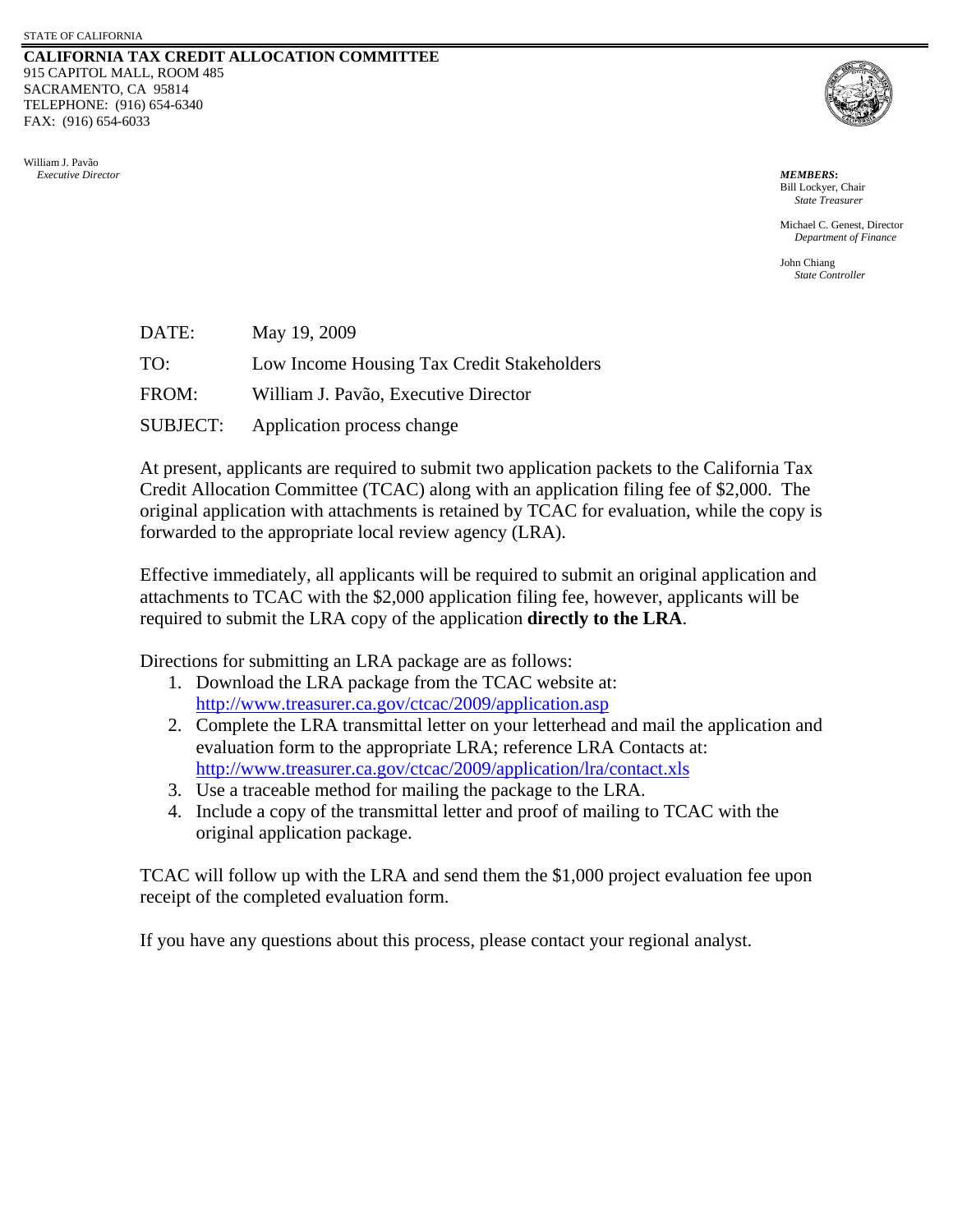# **PRINT ON APPLICANT LETTER HEAD**

## **REQUEST FOR REVIEW**

Date application submitted to TCAC

#### ADDRESS TO LOCAL REVIEWING AGENCY REFERENCE CONTACT LIST

## **Re: PROJECT NAME**

Dear Local Agency Reviewing Agency

We have submitted an application to The Tax Credit Allocation Committee (TCAC) for Low Income Housing Tax Credits in your jurisdiction. Enclosed for your review is a copy of the application together with an evaluation form.

Please complete the attached evaluation form in its entirety, visit the project site, and provide photographs. The evaluation form must be returned to  $TCAC$  twenty  $(20)$  days from the date of this letter**.** You may keep the application/binder for your files.

**Please be sure to contact TCAC if you will not be able to meet this deadline.** If you would like an electronic version of the evaluation form sent via email, please contact Nicole Valenzula or Diana Hester at TCAC via email at **[nvalenzuela@treasurer.ca.gov](mailto:nvalenzula@treasurer.ca.gov) or dhester@treasurer.ca.gov** , who will forward the document to you

Your agency is entitled to receive payment directly from TCAC of \$1,000 (one-half of the application filing fee) for performing this evaluation; although you may opt to waive your portion of the filing fee to assist the project financially. Upon receipt of your **completed, original and signed** evaluation, TCAC will process payment of your fee. **Please do not submit your evaluations by email**.

Thank you for your participation. We appreciate your comments. If you have any questions regarding the evaluation, please contact TCAC at (916) 654-6340.

Sincerely,

Developer representative signature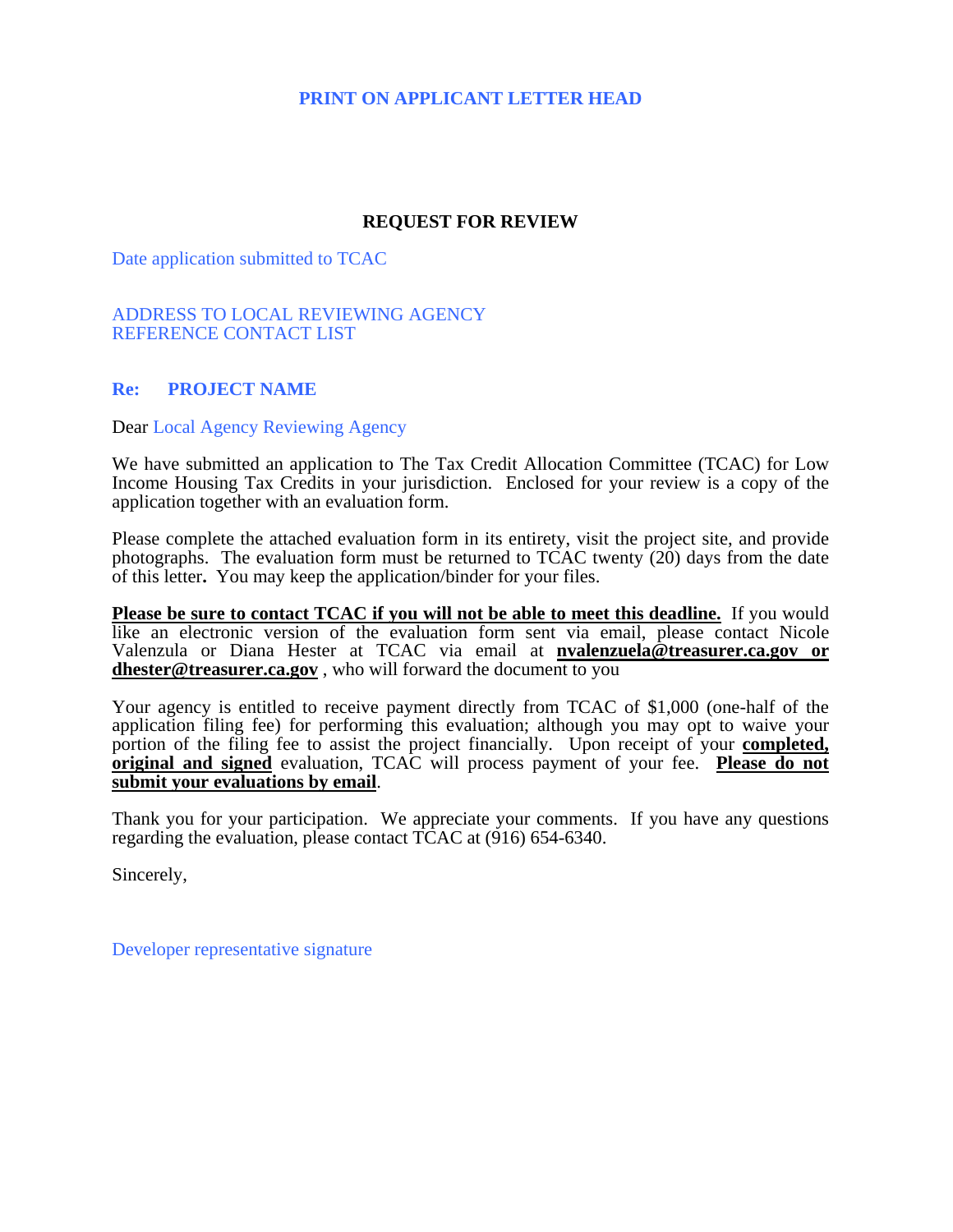# **LOCAL REVIEWING AGENCY PROJECT EVALUATION FORM**

*(PLEASE USE EXTRA SHEETS AS NECESSARY)* 

**2009 Low-Income Housing Tax Credit Application** 

| Project:      | $CA-2009-$       | <b>Project Name:</b> |  |  |  |
|---------------|------------------|----------------------|--|--|--|
| Local Agency: |                  |                      |  |  |  |
| Address:      |                  |                      |  |  |  |
|               | Reviewer's Name: |                      |  |  |  |
|               |                  | Fax:                 |  |  |  |

## **SITE INFORMATION**

ֺ֞֡

Г

1). Please confirm the census tract number for the site. Tract  $#$ 

2). Please list the numbers for the following districts in which the project is located:

| <b>State Assembly District:</b> |  |
|---------------------------------|--|
| <b>State Senate District:</b>   |  |
| Federal Congressional District: |  |

- 3). Please describe the existing use of the project site and surrounding area. *Please attach photos.*
- 4). Please describe the uses of properties adjacent to the site.
- 5). Please check the following amenities that are in proximity to the site. Please identify the amenity by name and distance of the amenity from the site in (please indicate if the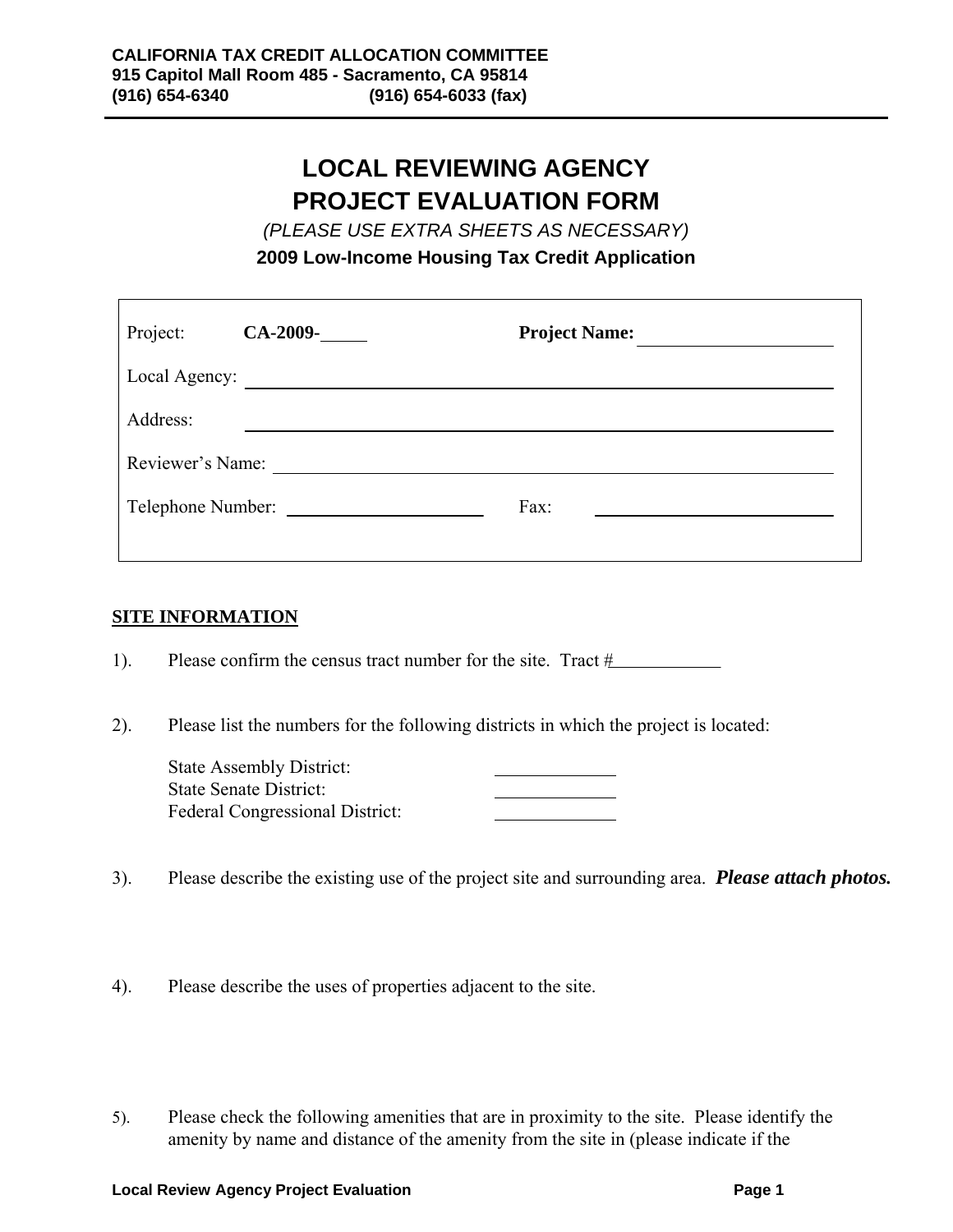verification was based on field visit, or mapping information). ). Distances from project to amenity are measured by a standardized radius from the nearest point of any property line (does not have to be point of ingress/egress), but must not include any physical barriers.

| Bus stop(s), rapid transit system stop(s), or rail station<br>Field visit<br>Mapping Method                                               |                                                     | Yes                            | N <sub>0</sub> |
|-------------------------------------------------------------------------------------------------------------------------------------------|-----------------------------------------------------|--------------------------------|----------------|
| Distance at or within<br>(Type of Stop)                                                                                                   | $\frac{1}{4}$<br>$\frac{1}{3}$ , Mile or            | $500$ ft.,                     | $1500$ ft      |
| Any physical barrier(s) present, such as freeways and rivers<br>that would necessitate a circuitous route to amenity.<br>If yes, explain: |                                                     | Yes                            | $\bf{No}$      |
| Public park $(s)$ or community center, accessible to general public<br>Field visit<br>Mapping Method<br>(name/address)                    |                                                     | Yes                            | $\bf{No}$      |
|                                                                                                                                           | Distance at or within                               | $\frac{1}{4}$<br>$\frac{1}{2}$ | 1 Mile         |
| (name/address)                                                                                                                            | Distance at or within                               | $\frac{1}{4}$<br>$\frac{1}{2}$ | 1 Mile         |
| Any physical barrier(s) present, such as freeways and rivers<br>that would necessitate a circuitous route to amenity.<br>If yes, explain: |                                                     | $Yes$                          | $\bf{No}$      |
| <b>Book-Lending Public Library(ies)</b><br>Field visit<br>Mapping Method<br>(name/address)                                                |                                                     | <b>Yes</b>                     | $\bf{No}$      |
|                                                                                                                                           | Distance at or within $\vert$                       | $\frac{1}{4}$<br>$\frac{1}{2}$ | 1 Mile         |
| (name/address)                                                                                                                            | Distance at or within $\vert \vert^{1/4}$ ,         | $\frac{1}{2}$                  | 1 Mile         |
| Any physical barrier(s) present, such as freeways and rivers<br>that would necessitate a circuitous route to amenity.<br>If yes, explain: |                                                     | Yes                            | $\bf{No}$      |
| Public school(s), senior center or service facility for SRO $\&$ special needs population<br>Field visit<br>Mapping Method                |                                                     | Yes                            | N <sub>0</sub> |
| (type of facility/name/address)                                                                                                           | Distance at or within $\Box$ $\frac{1}{4}$ , $\Box$ | $\frac{1}{2}$                  | 1 Mile         |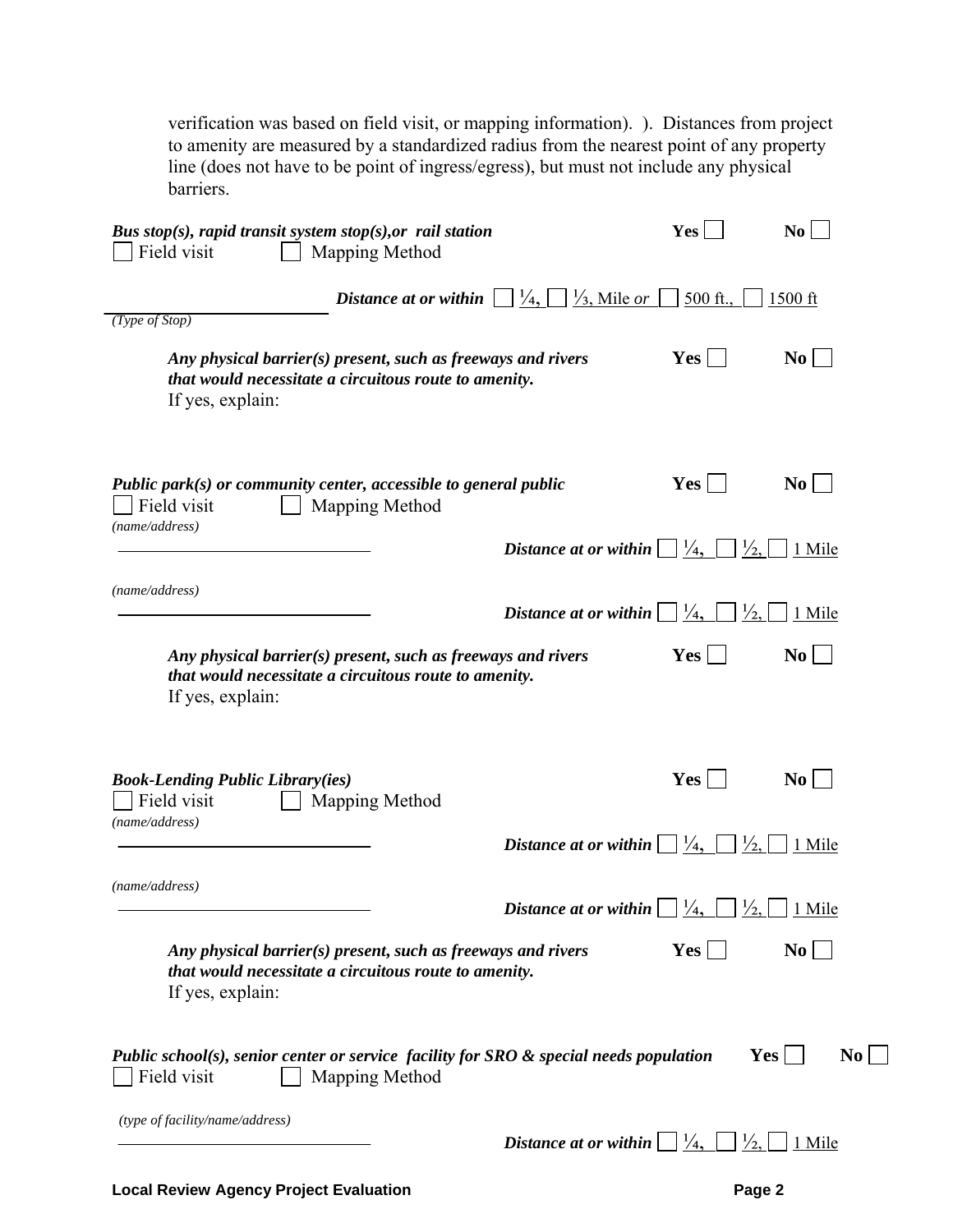| (type of facility/name/address)                                                                                                           | Distance at or within                                     | $\frac{1}{4}$<br>$\frac{1}{2}$ | 1 Mile         |
|-------------------------------------------------------------------------------------------------------------------------------------------|-----------------------------------------------------------|--------------------------------|----------------|
| Any physical barrier(s) present, such as freeways and rivers<br>that would necessitate a circuitous route to amenity.<br>If yes, explain: |                                                           | Yes                            | N <sub>0</sub> |
| Grocery Store/Super Market (where staples, fresh meat and fresh produce are sold)<br>Field visit<br>Mapping Method                        |                                                           | Yes                            | N <sub>0</sub> |
| (name/address)                                                                                                                            |                                                           |                                |                |
|                                                                                                                                           | Distance at or within $\Box$ $\frac{1}{4}$ ,              | $\frac{1}{2}$                  | 1 Mile         |
| (name/address)                                                                                                                            | Distance at or within $  \cdot  $                         | $\frac{1}{4}$<br>$\frac{1}{2}$ | 1 Mile         |
| Any physical barrier(s) present, such as freeways and rivers<br>that would necessitate a circuitous route to amenity.<br>If yes, explain: |                                                           | Yes <sup>1</sup>               | N <sub>0</sub> |
| <b>Convenience Market</b> (where staples, fresh meat and fresh produce are sold)<br>Field visit<br>Mapping Method                         |                                                           | Yes                            | $N$ o          |
| (name/address)                                                                                                                            | Distance at or within $\vert$                             | $\frac{1}{4}$ Mile             |                |
| Any physical barrier(s) present, such as freeways and rivers<br>that would necessitate a circuitous route to amenity.<br>If yes, explain: |                                                           | <b>Yes</b>                     | N <sub>0</sub> |
| <b>Medical clinic/public hospital</b><br>Field visit<br>Mapping Method                                                                    |                                                           | Yes                            | N <sub>0</sub> |
| (name/address)                                                                                                                            | <b>Distance at or within</b> $ \frac{1}{2}$ Mile, 1 Mile, |                                | 1.5 Mile       |
| (name/address)                                                                                                                            | <b>Distance at or within</b> $ \frac{1}{2}$ Mile, 1 Mile, |                                | 1.5 Mile       |
| Any physical barrier(s) present, such as freeways and rivers<br>that would necessitate a circuitous route to amenity.<br>If yes, explain: |                                                           | <b>Yes</b>                     | N <sub>0</sub> |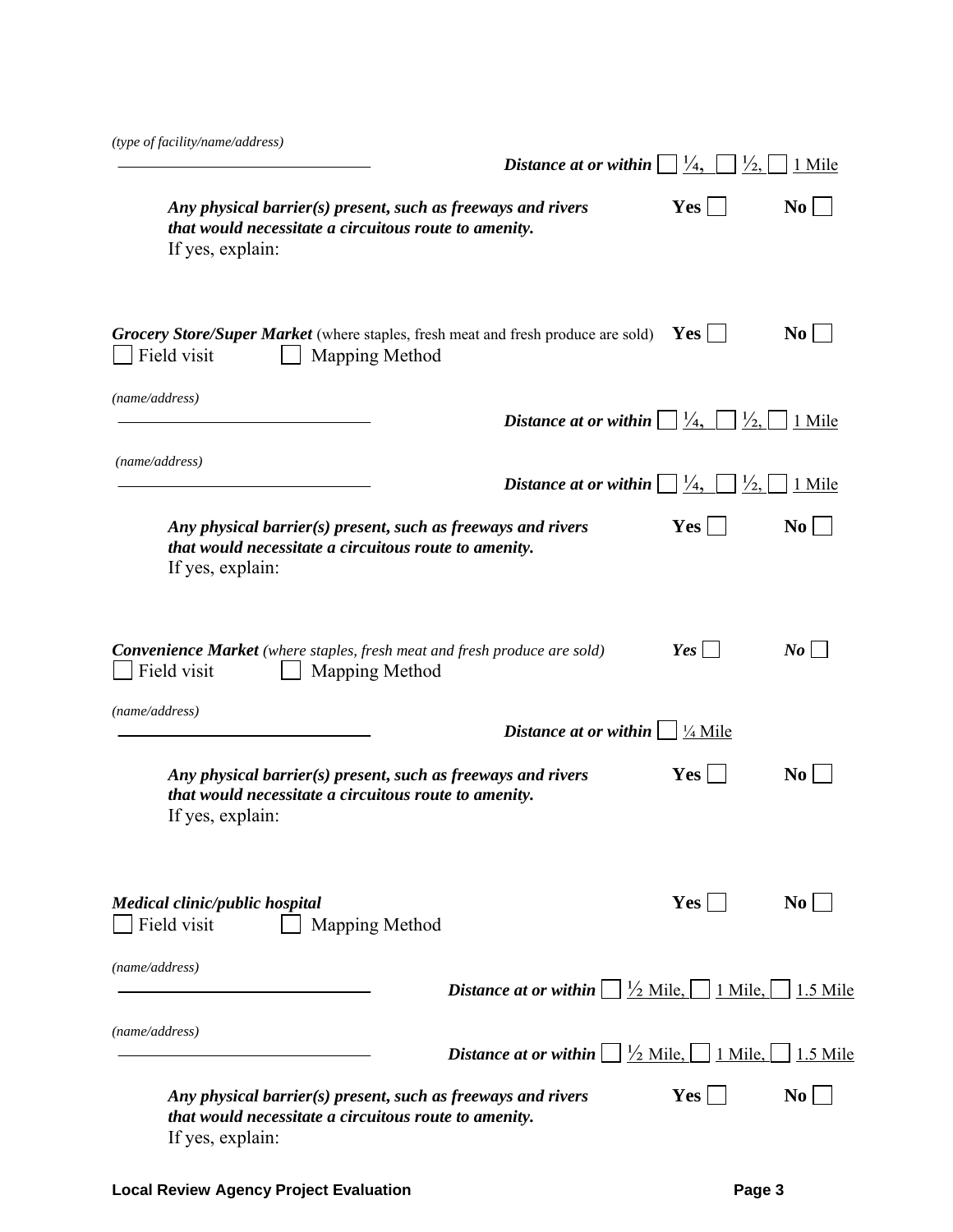|         | <b>Pharmacy</b> (can be part of other site amenity, i.e. within a grocery store)<br>Field visit<br>Mapping Method                                                                                         | <b>Yes</b>              | N <sub>0</sub> |
|---------|-----------------------------------------------------------------------------------------------------------------------------------------------------------------------------------------------------------|-------------------------|----------------|
|         | (name/address)<br>$\frac{1}{4}$<br>Distance at or within                                                                                                                                                  | $\frac{1}{2}$<br>1 Mile |                |
|         | Any physical barrier(s) present, such as freeways and rivers<br>that would necessitate a circuitous route to amenity.<br>If yes, explain:                                                                 | Yes                     | N <sub>0</sub> |
|         | <b>Land Use/Planning</b>                                                                                                                                                                                  |                         |                |
| 6).     | Yes<br>Does the site seem appropriate for the proposed project?<br>(If no, please explain)                                                                                                                | $\bf{No}$               |                |
| 7).     | Does the exact parcel exist? Yes [<br>$\bf{No}$                                                                                                                                                           |                         |                |
| 8).     | Are there any environmental/toxic concerns with the site? Yes [<br>(If yes, please explain, including any environmental studies that have been conducted<br>or clearances that will need to be obtained.) | No.                     |                |
| 9).     | Are there any other environmental or land use issues associated with the site? Yes $\Box$<br>(If yes, please explain)                                                                                     |                         | N <sub>0</sub> |
| $10$ ). | What is the current zoning and maximum number of units allowed for the site?                                                                                                                              |                         |                |
| 11).    | Does the project currently comply with all applicable local land use and zoning ordinances?<br>Yes  <br>(If no, please explain)                                                                           | No                      |                |

12). Please complete the following table, (for competitive applications, confirm whether **all local approvals except building permits,** have been issued and appeal periods, if any, expired by **June 9, 2009)**.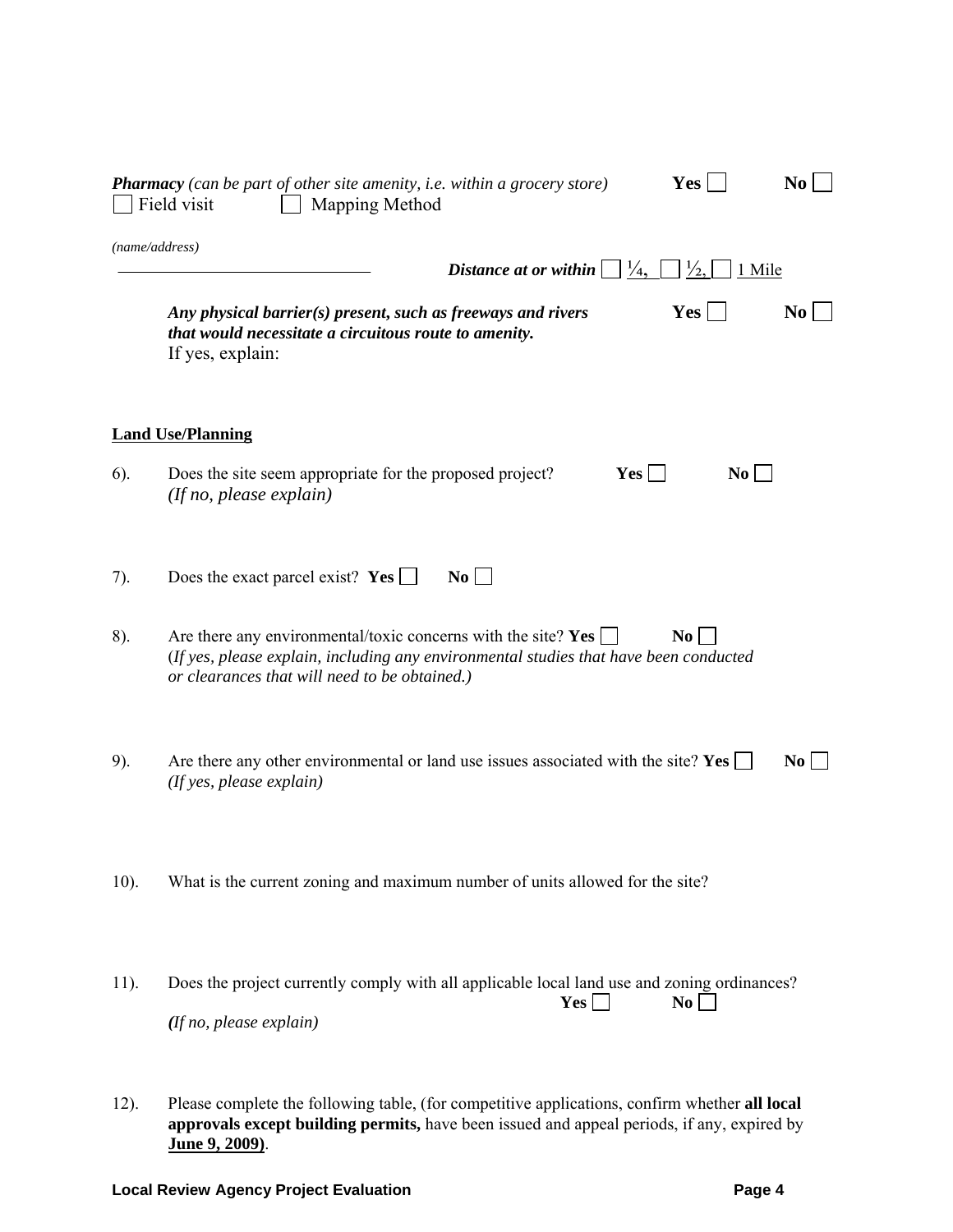| <b>Action</b>                      | Requirement<br>(Check if Applicable) |    | <b>Date of Approval</b> |
|------------------------------------|--------------------------------------|----|-------------------------|
|                                    | Yes                                  | No |                         |
| Article 34 of State Constitution   |                                      |    |                         |
| Site/Plot Plan Review              |                                      |    |                         |
| Design/Architectural Review        |                                      |    |                         |
| Parcel Map                         |                                      |    |                         |
| <b>Conditional Use Permit</b>      |                                      |    |                         |
| Variance                           |                                      |    |                         |
| Change of Zone                     |                                      |    |                         |
| General Plan Amendment             |                                      |    |                         |
| <b>CEQA Review</b>                 |                                      |    |                         |
| <b>NEPA Review</b>                 |                                      |    |                         |
| <b>Coastal Commission</b>          |                                      |    |                         |
| Phase I (Environmental Assessment) |                                      |    |                         |
| Soils Report                       |                                      |    |                         |

- 13). Are you aware of any state/local approvals still required from the Planning Commission, City Council, or Board of Supervisors for this project? **Yes**  $\Box$  **No**  $\Box$ If yes, please list:
- 14). Have all the appeal periods been exhausted for any recent approvals? **Yes**  $\Box$  **No**  $\Box$

#### **Housing Need & Neighborhood Revitalization and Balanced Communities**

- 15). Is this type of affordable housing needed within the community or region in which it is located?  $Yes \Box$  No  $\Box$ Please explain.
- 16). Is there a greater need for other types of housing? **Yes No No** *Please explain, including a determination of how need is measured in your community.*
- 17) Do you believe this project will have a negative impact on the affordable projects in the market area? **Yes**  $\Box$  **No**  $\Box$ *Comments:*
- 18) Is the market study for this project reasonably accurate in it's assessment of the demand for this project? **Yes**  $\Box$  **No**  $\Box$ *Comments:*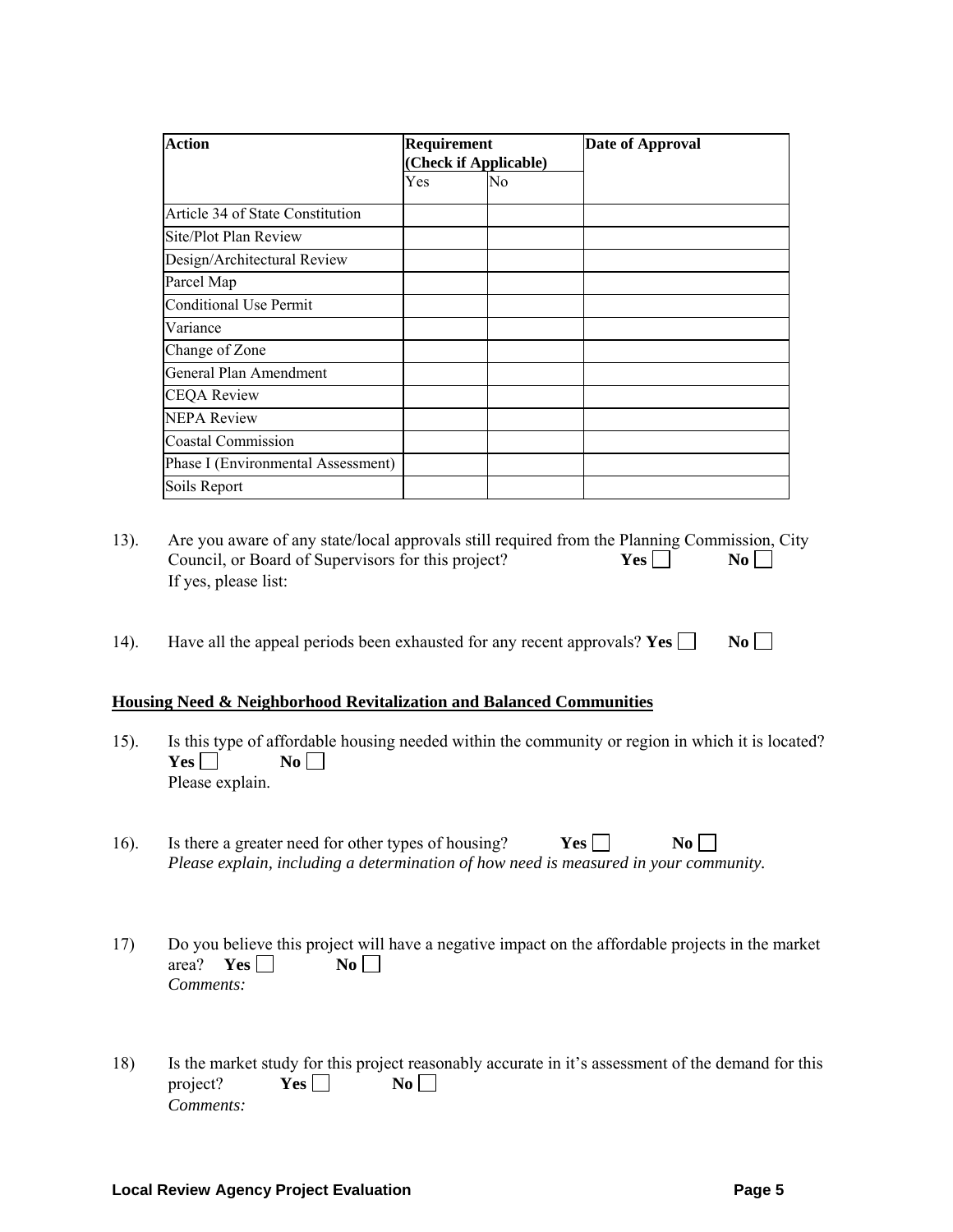| 19) | Is the market study for this project reasonably accurate in its assessment of the projects' market- |                    |                  |  |  |
|-----|-----------------------------------------------------------------------------------------------------|--------------------|------------------|--|--|
|     | rate rent advantage?                                                                                | $Yes \mid \; \;  $ | $\overline{N_0}$ |  |  |
|     | Comments:                                                                                           |                    |                  |  |  |

20). Are the building design, outdoor space, landscaping, and amenities proposed appropriate for the community and population targeted?  $Yes \nightharpoonup No \nightharpoonup No$ community and population targeted?  $Yes \Box$ *Comments:*

21). Is the project located in a Neighborhood Revitalization Area (a federally defined Qualified Census Tract, Empowerment Zone, Enterprise Community or an area that has been designated by a local agency to be the focus of revitalization or similar efforts)?  $Yes \Box$   $No \Box$ the focus of revitalization or similar efforts)?  $Yes \Box$ *Please describe.* 

22). If the project is located in a Neighborhood Revitalization Area, have specific efforts towards achieving the plan's goal occurred? *Please describe.*

23). Has your jurisdiction adopted an inclusionary zoning ordinance or other initiatives to encourage affordable housing in new growth or high-income areas?  $Yes$   $\Box$   $\bf{No}$ *If yes, please describe*.

24). Will the project benefit the neighborhood? **Yes**  $\Box$  **No**  $\Box$ *Comments:*

#### **Development Costs and Local Assistance**

25). Are the project's estimated total development costs reasonable for this type of development in your  $\alpha$  iurisdiction? **Yes**  $\Box$  **No**  $\Box$ *(If no, please explain)* 

26). Are the real estate taxes in the development budget consistent with local rates? **Yes**  $\Box$  **No**  $\Box$ *Comments:*

27). Please review the local development impact fees in Tab 18. Are they accurate?  $Yes \Box$  No  $\Box$ *Comments:*

#### **Local Review Agency Project Evaluation Contract Contract Page 6 Page 6**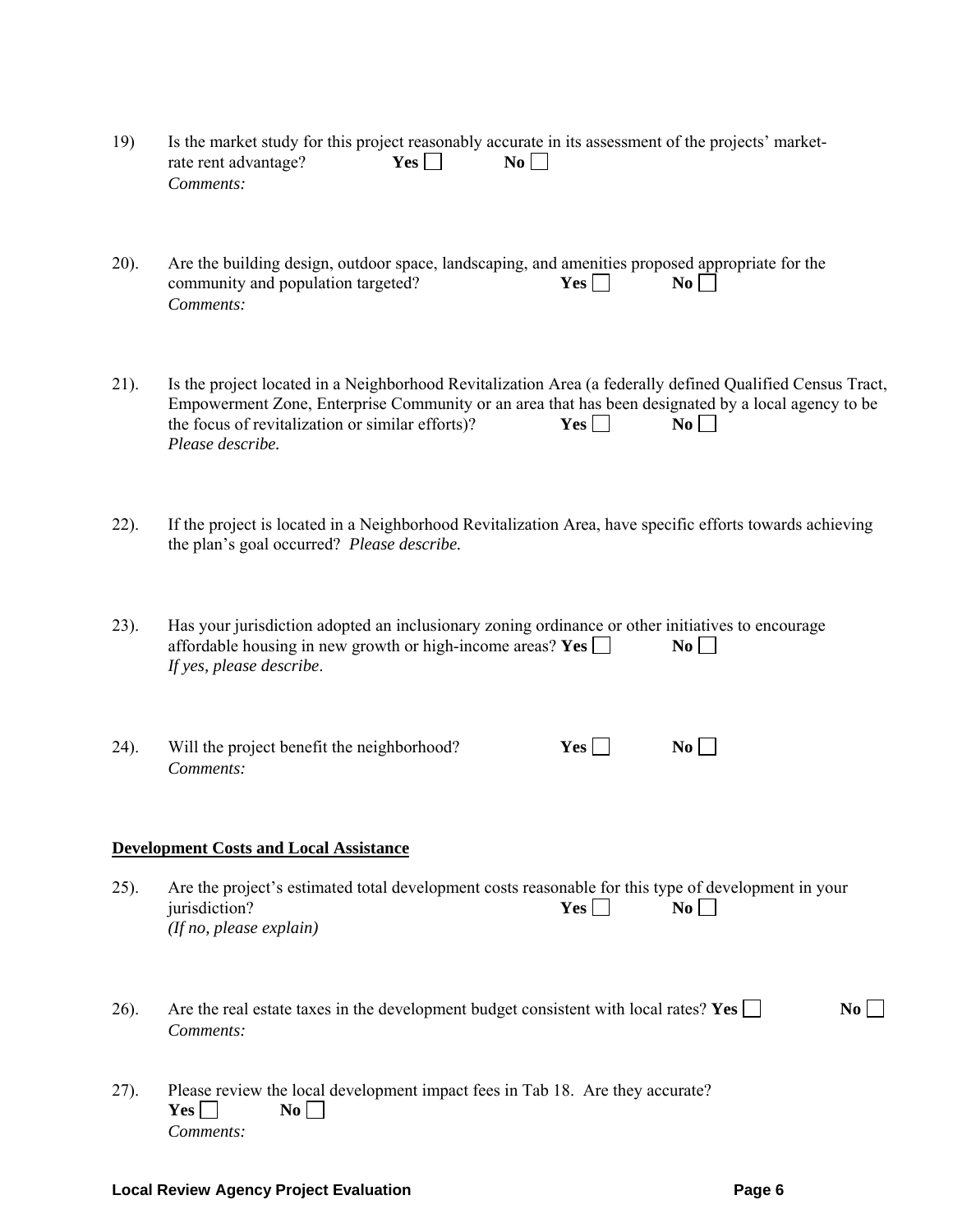28). *Answer if acquisition and/or rehabilitation project:*

 a) Does the relocation plan (see Tab 9) address all requirements of state and local law?  $Yes \Box$  No  $\Box$ *(If no, please explain)* 

 b) If households must permanently relocate, is there adequate alternative housing in the immediate area?  $Yes \Box$  No  $\Box$ *(If no, please explain)* 

|      | c) Is the budget for paying relocation costs overstated/understated?<br>$($ If yes, please explain $)$      | Yes                     | No L      |
|------|-------------------------------------------------------------------------------------------------------------|-------------------------|-----------|
| 29). | Is your agency providing financial assistance to the project?<br>TO 1 1 200 1 1 200 10 10 10 10 10 10 10 11 | $Yes \perp$<br>$\cdots$ | $\bf{No}$ |

| 49 I. | is your agency providing financial assistance to the project?                           | 1 es 1 | 1NO 1            |
|-------|-----------------------------------------------------------------------------------------|--------|------------------|
|       | If so, do the amounts in the application (page 12-15) reflect the municipality/agency's |        |                  |
|       | contract/commitment amount?                                                             | Yes    | $\overline{N_0}$ |
|       | $($ <i>If no, please explain</i> $)$                                                    |        |                  |

 If your agency is providing assistance, what is the actual dollar amount and percent of funds to total development cost?

30). Please check the following sources of funds that will be used to assist the project (For competitive applications).

| <b>HOME Funds.</b><br>As of June 9, 2009, did the municipality have control of these funds?<br>Yes  <br>(If no, please explain) | No.       |
|---------------------------------------------------------------------------------------------------------------------------------|-----------|
| Redevelopment Funds<br>As of June 9, 2009, did the municipality have control of these funds? Yes<br>(If no, please explain)     | No.       |
| <b>CDBG</b><br>As of June 9, 2009, did the municipality have control of these funds?<br>Yes  <br>(If no, please explain)        | $\bf{No}$ |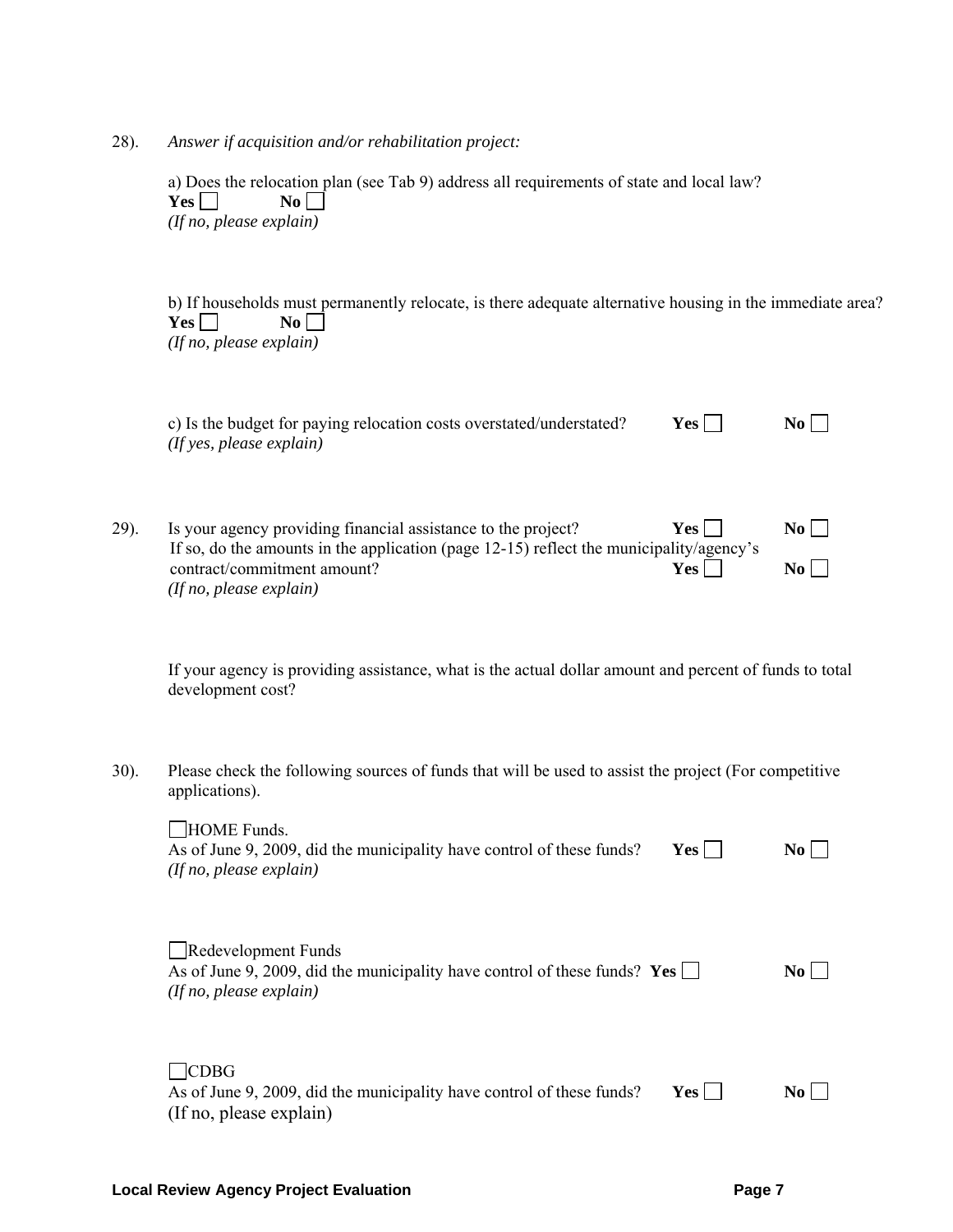| Other (please identify)                                               |     |                  |
|-----------------------------------------------------------------------|-----|------------------|
| As of June 9, 2009, did the municipality have control of these funds? | Yes | $\overline{N_0}$ |
| (If no, please explain)                                               |     |                  |

- 31). Did any of the above-listed funds come, directly or indirectly, from the applicant or anyone associated with the applicant? **Yes**  $\Box$  **No**  $\Box$ *Comments:*
- 32). Are the state or federal prevailing wages listed in the development budget accurate?  $Yes \Box$  No  $\Box$ *Comments:*
- 33). If the municipality is donating land for this development, when did the municipality acquire the land and for what cost? *Comments:*

| Did money for the land, or any financial or other consideration, come to the municipality from |     |                  |
|------------------------------------------------------------------------------------------------|-----|------------------|
| the applicant or anyone associated with the applicant?                                         | Yes | $\overline{N_0}$ |
| Comments:                                                                                      |     |                  |

34). As of June 9, 2009, were there any outstanding approvals required from the Redevelopment Agency, City Council, or Board of Supervisors for the financial assistance (for competitive applications)?<br> **Yes**  $\Box$  **No** applications)?  $Yes \Box$  No  $\Box$ *If yes, please explain:* 

#### **Developer Experience**

| $35$ ). | Are you aware of other projects this developer (See Applicant Information, page 7) has built in your |     |           |  |
|---------|------------------------------------------------------------------------------------------------------|-----|-----------|--|
|         | community?                                                                                           | Yes | $\bf{No}$ |  |
|         | Comments:                                                                                            |     |           |  |

| Was the developer's performance satisfactory? $\text{Yes} \Box$ | No |
|-----------------------------------------------------------------|----|
| Comments:                                                       |    |

36). Has the applicant been involved in projects in your community? **Yes**  $\Box$  **No**  $\Box$ *Comments:*

Was the sponsor's performance satisfactory? **Yes**  $\Box$  **No**  $\Box$ 

#### **Local Review Agency Project Evaluation Page 8**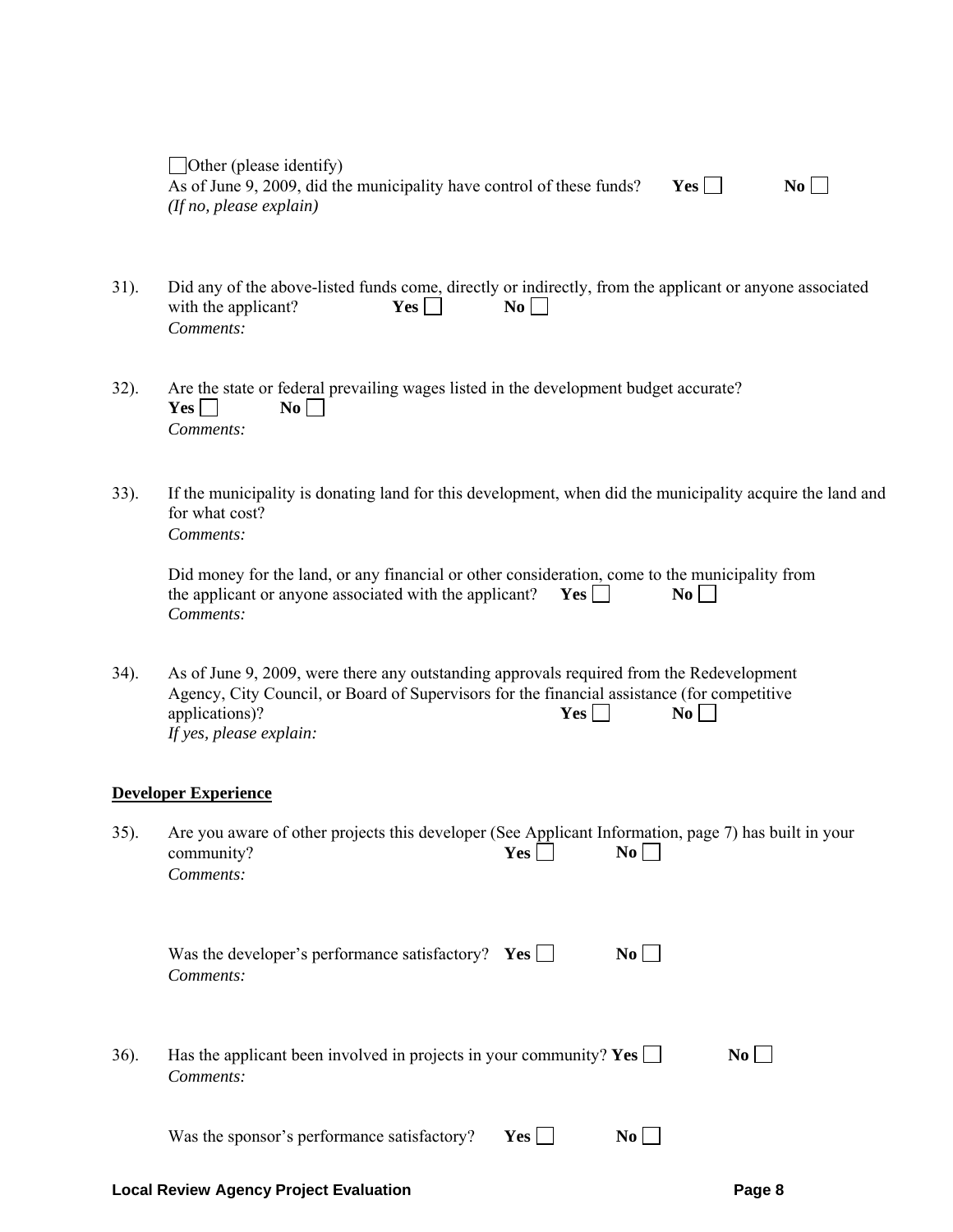## *Comments:*

37). Are you aware of any project the management company (see Applicant Information, page 7) is currently managing in your community?  $Yes \Box \qquad \text{No} \Box$ managing in your community?  $Yes \Box$  No  $\Box$  *Comments:*

| Has the management company's performance been satisfactory? Yes $\Box$ | $\overline{N_0}$ |
|------------------------------------------------------------------------|------------------|
| Comments:                                                              |                  |

#### **Other Comments**

- 38). Are you aware of any discrepancies between the proposed application and the tax credit regulations?  *Comments:*
- 39). Additional Comments: (If your agency is reviewing more than one application in the locality, please compare the merits of each application)  *Comments:*

#### 40). **Recommendation:**

|                 |  | $\Box$ Strongly support $\Box$ Support $\Box$ No position $\Box$ Oppose $\Box$ Strongly oppose |
|-----------------|--|------------------------------------------------------------------------------------------------|
| Please explain: |  |                                                                                                |

Signature:

Print Name:

Date: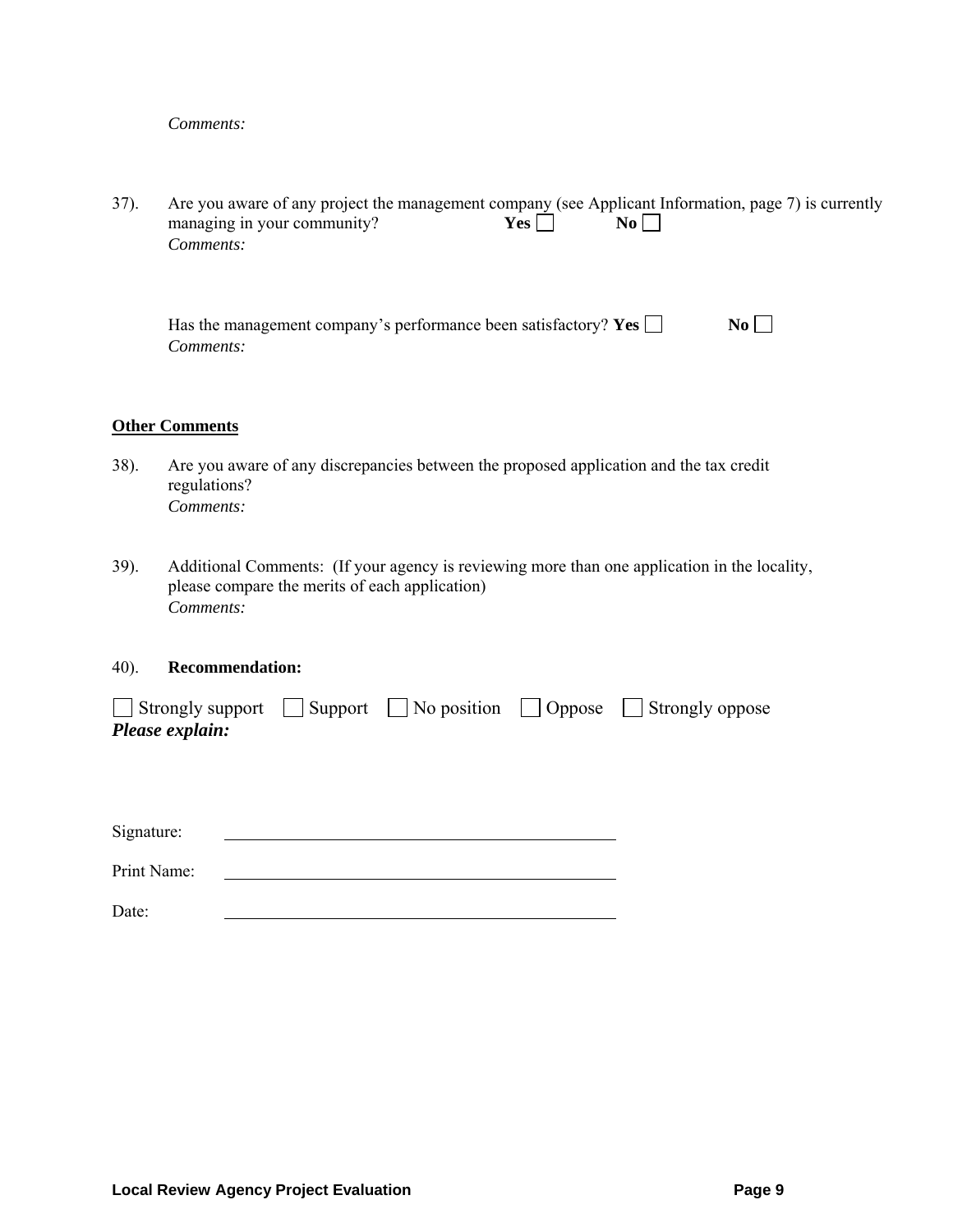| <b>Agency</b>                                                       | <b>Department</b>                                    | <b>Address</b>                      | <b>PO</b>      | <b>City</b>           |     | <b>Key Firstname</b> | Lastname   | <b>Title</b>                                                | <b>Phone</b>                            | Fax            | <b>EMail</b>                                       |
|---------------------------------------------------------------------|------------------------------------------------------|-------------------------------------|----------------|-----------------------|-----|----------------------|------------|-------------------------------------------------------------|-----------------------------------------|----------------|----------------------------------------------------|
| City of Adelanto                                                    | Redevelopment<br>Agency                              | 11600 Airbase<br>Road               |                | Adelanto              | Mr. | Rick                 | Gomez      | Community and<br>Economic<br>Development<br><b>Director</b> | (619) 246-2300                          | (760) 246-3406 |                                                    |
| City of Agoura Hills                                                | Planning and<br>Community<br>Development             | 30001<br>Ladyface Court             |                | Agoura Hills          | Mr. | Mike                 | Kamino     | Planning and<br>Community<br>Development<br><b>Director</b> | (818) 597-7321                          |                | (818) 597-7352 mkamino@ci.agoura-<br>hills.ca.us   |
| City of Alameda                                                     | Development<br><b>Services</b><br>Department         | 950 W. Mall<br>Square, 2nd<br>Floor |                | Alameda               | Ms. | Rachel               | Silver     | Development<br>Manage,<br>Housingr                          | (510) 749-5822                          |                | $(510)$ 749-5808 rsilver@ci.alameda.ca.us          |
| City of Albany                                                      | Community<br>Development                             | 1000 San<br>Pablo Avenue            |                | Albany                | Ms. | Ann                  | Chaney     | Director                                                    | (510) 528-5760                          |                | $(510)$ 524-9359 achaney@albanyca.org              |
| City of Alhambra                                                    | Development<br><b>Services Dept</b>                  | 111 South First<br><b>Street</b>    |                | Alhambra              | Mr. | Michael              | Martin     | Development<br>Services Director                            | (626) 570-5041                          | (626) 458-4201 | mmartin@cityofalhambra.org                         |
| City of Alturas                                                     |                                                      | 200 North<br><b>Street</b>          |                | Alturas               | Mr. | Chester              | Robertson  | Acting Planner & (530) 233-2512<br>Dir. Pub Works           |                                         |                | (530) 233-3559 crobertson@cityofalturas.org        |
| City of Amador                                                      |                                                      | <b>Box 200</b>                      |                | Amador                | Mr. | Roark                | Weber      | <b>City Engineer</b>                                        | (209) 267-0682                          |                | (209) 267-0682 amadorcity@twinwolf.net             |
| City of American<br>Canyon                                          | Planning<br>Department                               | 300 Crawford<br>Way                 |                | American<br>Canyon    | Ms. | Sandra               | Cleisz     | Interim Planning<br><b>Director</b>                         | (707) 647-4335                          |                | (707) 552-8564 barryc@ci.american-<br>canyon.ca.us |
| City of Anaheim and Community<br>Anaheim<br>Redevelopment<br>Agency | Development Dept Blvd #1003                          | 201 S Anaheim                       |                | Anaheim               | Ms. | Elisa                | Stipkovich | Executive<br><b>Director</b>                                | (714) 765-4300 x (714) 765-4630<br>4808 |                | Istipkovich@anaheim.net                            |
| City of Anderson                                                    | City Manager's<br>Office                             | 1887 Howard<br><b>St</b>            |                | Anderson              | Mr. | Scott                | Morgan     | <b>City Manager</b>                                         | $(530)$ 378-6646                        |                | (530) 378-6666 smorgan@ci.anderson.ca.us           |
| City of Angels Camp                                                 |                                                      | <b>Box 667</b>                      |                | Angels Camp           | Mr. | Timothy              | Shearer    | City<br>Administrator                                       | $(209) 736 - 2181$                      |                | (209) 736-0709 timshearer@angelscamp.gov           |
| City of Antioch                                                     | Office of the City<br>Manager                        | 3rd & H St                          | PO Box<br>5007 | Antioch               | Ms. | Janet H.             | Kennedy    | Housing<br>Coordinator                                      | (925) 779-7013                          |                | (925) 779-7003   jkennedy@ci.antioch.ca.us         |
| City of Apple Valley                                                | Economic &<br>Community<br>Development<br>Department | 20440 Hwy 18,<br>PO Box 429         | 429            | P.O. Box Apple Valley |     | Mr. Kenneth J.       | Henderson  | Director of<br>Economic &<br>Community<br>Development       | (760) 240-7000                          |                | (760) 247-3885   khenderson@applevalley.org        |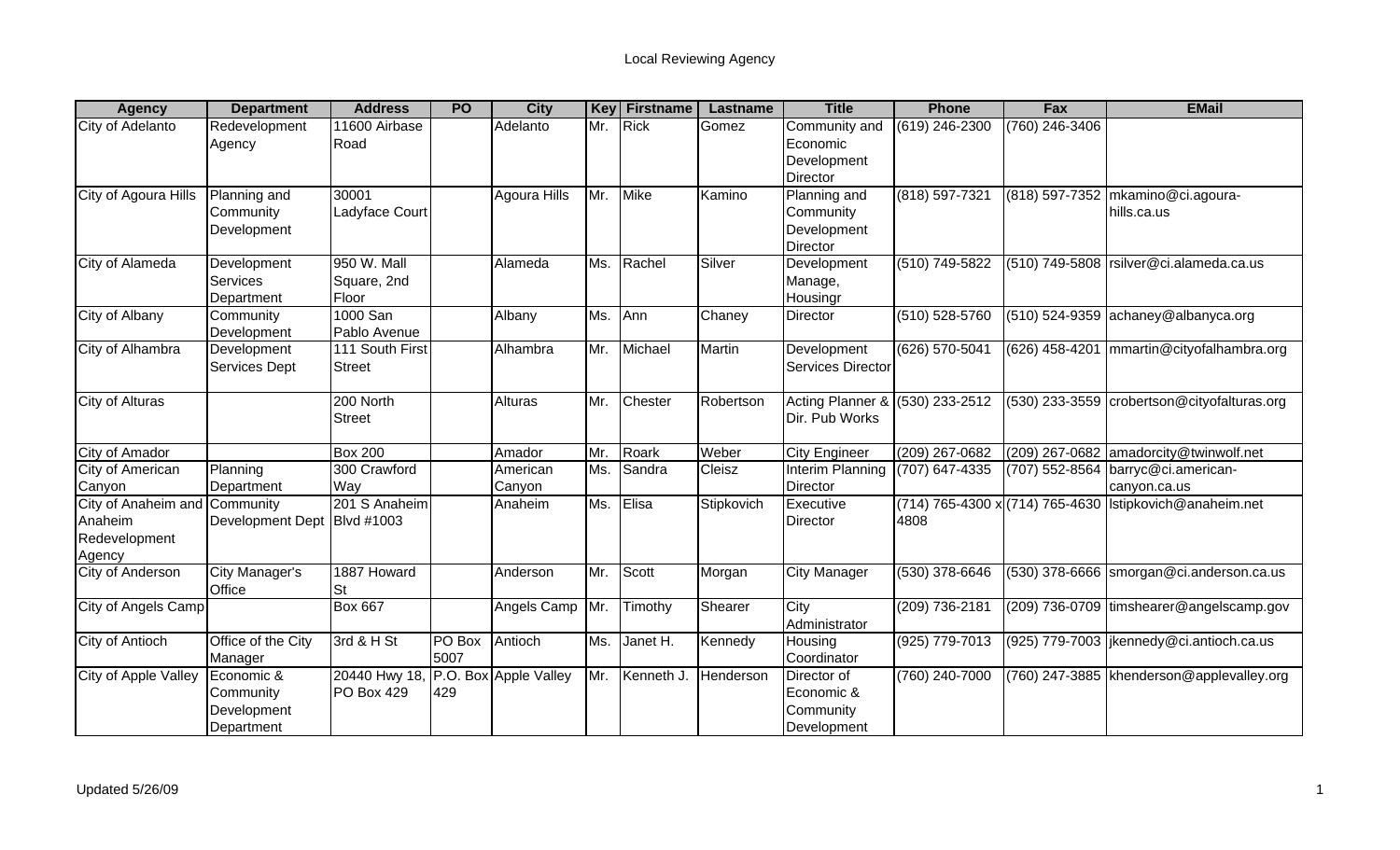| <b>Agency</b>            | <b>Department</b>                            | <b>Address</b>                              | <b>PO</b> | <b>City</b>      | Key | <b>Firstname</b> | <b>Lastname</b> | <b>Title</b>                                            | <b>Phone</b>       | <b>Fax</b>       | <b>EMail</b>                                        |
|--------------------------|----------------------------------------------|---------------------------------------------|-----------|------------------|-----|------------------|-----------------|---------------------------------------------------------|--------------------|------------------|-----------------------------------------------------|
| City of Arcadia          | <b>Building</b><br>Department                | Box 60021                                   |           | Arcadia          | Mr. | Greg             | Gerlach         | Inspection<br>Services<br>Manager/Buildin<br>g Official | (626) 574-5418     |                  |                                                     |
| City of Arcata           | Community<br>Development Dept.               | 736 F Street                                |           | Arcata           | Mr. | Larry            | Oetker          | Deputy Director<br>Redevelopment                        | (707) 825-2138     |                  | (707) 822-8018 oetker@northcoast.com                |
| City of Arroyo<br>Grande | Community<br>Development<br>Department       | 214 E. Branch   PO Box<br>St/PO Box 550 550 |           | Arroyo<br>Grande | Mr. | Rob              | Strong          | Community<br>Development<br>Director                    | (805) 473-5420     | (805) 473-5489   | rstrong@arroyogrande.org                            |
| City of Artesia          |                                              | 18747<br>Clarkdale<br>Avenue                | Arte      | Artesia          | Ms. | Maria            | Dadian          | <b>City Manager</b>                                     | (562) 865-6262     | (562) 865-6240   | mdadian@cityofartesia.us                            |
| City of Arvin            |                                              | 200 Campus<br><b>Drive</b>                  |           | Arvin            | Mr. | Enrique          | Ochoa           | <b>City Manager</b>                                     | (661) 854-3134     | (661) 854-0817   | emxmex@aol.com                                      |
| City of Atascadero       | Community<br>Development<br>Department       | 6907 EI<br><b>Camino Real</b>               |           | Atascadero       | Mr. | Warren           | Frace           | Director                                                | (805) 461-5000     |                  | $(805)$ 461-7612 wfrace@atascadero.org              |
| <b>City of Atwater</b>   | Community<br>Development<br>Department       | 750 Bellevue<br>Road                        |           | Atwater          | Mr. | M <sub>o</sub>   | Khatami         | Community<br>Development<br>Director                    | $(209)$ 357-6340   | $(209)$ 357-6363 |                                                     |
| City of Auburn           | Community<br>Development<br>Department       | 1225 Lincoln<br>Way Rm. 3                   |           | Auburn           | Mr. | Will             | Wong            | Community<br>Development<br>Director                    | 133                |                  | (530) 823-4211 x (530) 885-5508 wwong@auburn.ca.gov |
| City of Avalon           | Community<br>Improvement<br>Agency           | P.O. Box 707                                |           | Avalon           | Mr. | Thomas           | Sullivan        | <b>City Manager</b>                                     | $(310) 510 - 0220$ | (310) 510-0901   |                                                     |
| <b>City of Avenal</b>    | Administration                               | 919 Skyline<br>Blvd.                        |           | Avenal           | Ms. | Melissa          | Whitten         | <b>City Manager</b>                                     | $(559)$ 386-5766   | $(559)$ 386-0629 | msmel@cityofavenal.com                              |
| City of Azusa            | Economic and<br>Community<br>Department      | <b>Box 1395</b>                             |           | Azusa            | Mr. | Bruce            | Coleman         | Director                                                | (626) 812-5299     |                  | (626) 334-5464 bcoleman@ci.azusa.ca.us              |
| City of Bakersfield      | Economic &<br>Community<br>Development Dept. | 1600 Truxtun<br>Ave., Suite 300             |           | Bakersfield      | Ms. | Rhonda           | Barnhard        | <b>Business</b><br>Manager                              | (661) 326-3765     |                  | (661) 328-1548 EDCD@ci.bakersfield.ca.us            |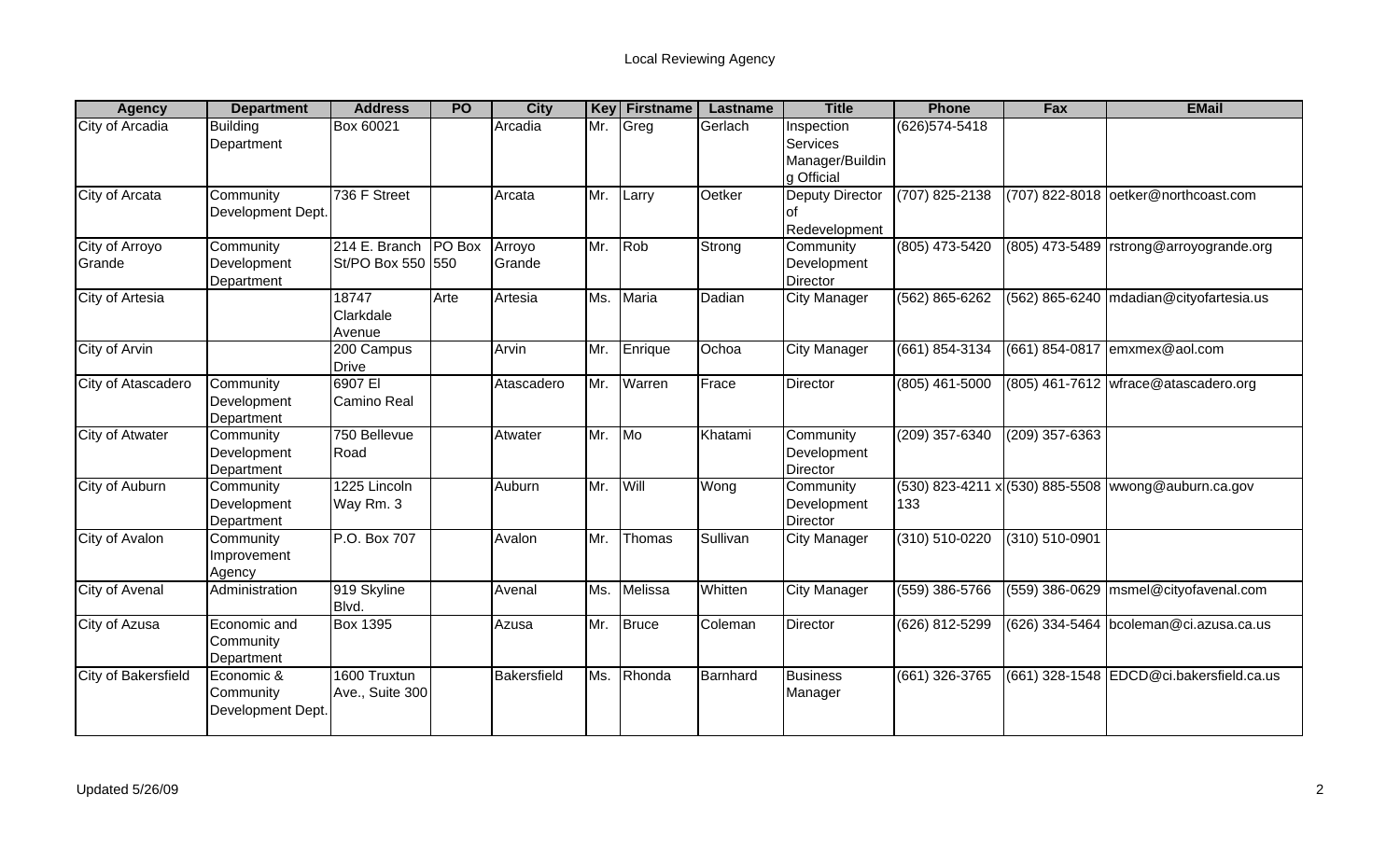| <b>Agency</b>                     | <b>Department</b>               | <b>Address</b>      | <b>PO</b> | <b>City</b>          | Key | <b>Firstname</b>       | Lastname             | <b>Title</b>        | <b>Phone</b>       | Fax                         | <b>EMail</b>                              |
|-----------------------------------|---------------------------------|---------------------|-----------|----------------------|-----|------------------------|----------------------|---------------------|--------------------|-----------------------------|-------------------------------------------|
| City of Baldwin Park Baldwin Park |                                 | 4141 N. Maine       |           | <b>Baldwin Park</b>  | Ms. | <b>Dolores</b>         | Gonzalez-            | Director of         | (626) 869-7500     | (626) 869-7506              | dgonzalez-                                |
|                                   | Housing Dept.                   | Ave.                |           |                      |     |                        | <b>Hayes</b>         | Housing             |                    |                             | hayes@baldwinpark.com                     |
| City of Banning                   | Community                       | 99 E. Ramsey        |           | Banning              | Mr. | Oscar $\overline{W}$ . | Orci                 | Community           | $(951) 922 - 3125$ | (951) 922-3128              | oorci@ci.banning.ca.us                    |
|                                   | Development Dept. Street        |                     |           |                      |     |                        |                      | Development         |                    |                             |                                           |
|                                   |                                 |                     |           |                      |     |                        |                      | Director            |                    |                             |                                           |
| <b>City of Barstow</b>            | Community                       | 220 E.              |           | <b>Barstow</b>       | Mr. | <b>Brent</b>           | Morrow               | Community           | (760) 256-3531     |                             | (760) 256-1750 spriester@barstowca.org    |
|                                   | Development                     | Mountain View       |           |                      |     |                        |                      | Development         |                    |                             |                                           |
|                                   | Department                      | St.                 |           |                      |     |                        |                      | Director/City       |                    |                             |                                           |
|                                   |                                 |                     |           |                      |     |                        |                      | Planner             |                    |                             |                                           |
| City of Beaumont                  |                                 | 550 East Sixth      |           | Beaumont             | Mr. | Ernest                 | Egger                | Director of         | (951) 769-8520     | $\overline{(951)}$ 769-8526 | eegger@ci.beaumont.ca.us                  |
|                                   |                                 | <b>Street</b>       |           |                      |     |                        |                      | Planning            |                    |                             |                                           |
| City of Bell                      | Dept of Community 6330 Pine Ave |                     |           | Bell                 | Ms. | Annette                | Peretz               | Cirecotr,           | $(323) 588 -$      |                             | $(323)$ 560-8192 aperetz@cityofbell.org   |
|                                   | <b>Services</b>                 |                     |           |                      |     |                        |                      | Community           | 6211ext. 213       |                             |                                           |
|                                   |                                 |                     |           |                      |     |                        |                      | Servics             |                    |                             |                                           |
| City of Bell Gardens Community    |                                 | 7100 S.             |           | <b>Bell Gardens</b>  | Mr. | Gilbert                | Livas                | Community           | (562) 806-7722     |                             | (562) 806-7720 glivas@bellgardens.com     |
|                                   | Development                     | Garfield            |           |                      |     |                        |                      | Development         |                    |                             |                                           |
|                                   | Department                      | Avenue              |           |                      |     |                        |                      | Director            |                    |                             |                                           |
| City of Bellflower                | Community                       | <b>16600 Civic</b>  |           | <b>Bellflower</b>    | Ms. | Regina                 | Collins              | Housing and         | (562) 804-1424     | (562) 925-8660              |                                           |
|                                   | Development                     | <b>Center Drive</b> |           |                      |     |                        |                      | Grants              |                    |                             |                                           |
|                                   | <b>Director</b>                 |                     |           |                      |     |                        |                      | Coordinator         |                    |                             |                                           |
| City of Belmont                   | Planning/Communi                | 1070 6th Ave.       |           | <b>Belmont</b>       | Mr. | Craig A.               | Ewing, AICP Director |                     | $(650) 637 - 2908$ | $(650) 637 - 2983$          |                                           |
|                                   | ty Development                  | #302                |           |                      |     |                        |                      |                     |                    |                             |                                           |
|                                   | Department                      |                     |           |                      |     |                        |                      |                     |                    |                             |                                           |
| City of Belvedere                 |                                 | 450 San Rafael      |           | Belvedere            | Mr. | Edmund                 | San Diego            | <b>City Manager</b> | $(415)$ 435-3838   | $(415)$ 435-0430            |                                           |
|                                   |                                 | Avenue              |           |                      |     |                        |                      |                     |                    |                             |                                           |
| City of Benicia                   | <b>Planning Division</b>        | 250 East $L$        |           | Benicia              | Mr. | Charlie                | Knox                 | Community           | (707) 746-4280     | (707) 747-8121              | cknox@ci.benicia.ca.us                    |
|                                   |                                 | <b>Street</b>       |           |                      |     |                        |                      | Development         |                    |                             |                                           |
|                                   |                                 |                     |           |                      |     |                        |                      | <b>Director</b>     |                    |                             |                                           |
| City of Berkeley                  | Housing                         | 2180 Milvia         |           | Berkeley             | Ms. | Lourdes                | Chang                | Community           | $(510)$ 981-5419   |                             | (510) 981-5450   Ichang@ci.berkeley.ca.us |
|                                   |                                 | Street, 2nd         |           |                      |     |                        |                      | Development         |                    |                             |                                           |
|                                   |                                 | Floor               |           |                      |     |                        |                      | Project             |                    |                             |                                           |
|                                   |                                 |                     |           |                      |     |                        |                      | Coordinator         |                    |                             |                                           |
| City of Beverly Hills             | Planning and                    | 455 N. Rexford      |           | <b>Beverly Hills</b> | Mr. | Mahdi                  | Aluzri               | Director            | (310) 285-1123     |                             | (310) 858-5966   maluzri@beverlyhills.org |
|                                   | Community                       | <b>Drive</b>        |           |                      |     |                        |                      |                     |                    |                             |                                           |
|                                   | Development                     |                     |           |                      |     |                        |                      |                     |                    |                             |                                           |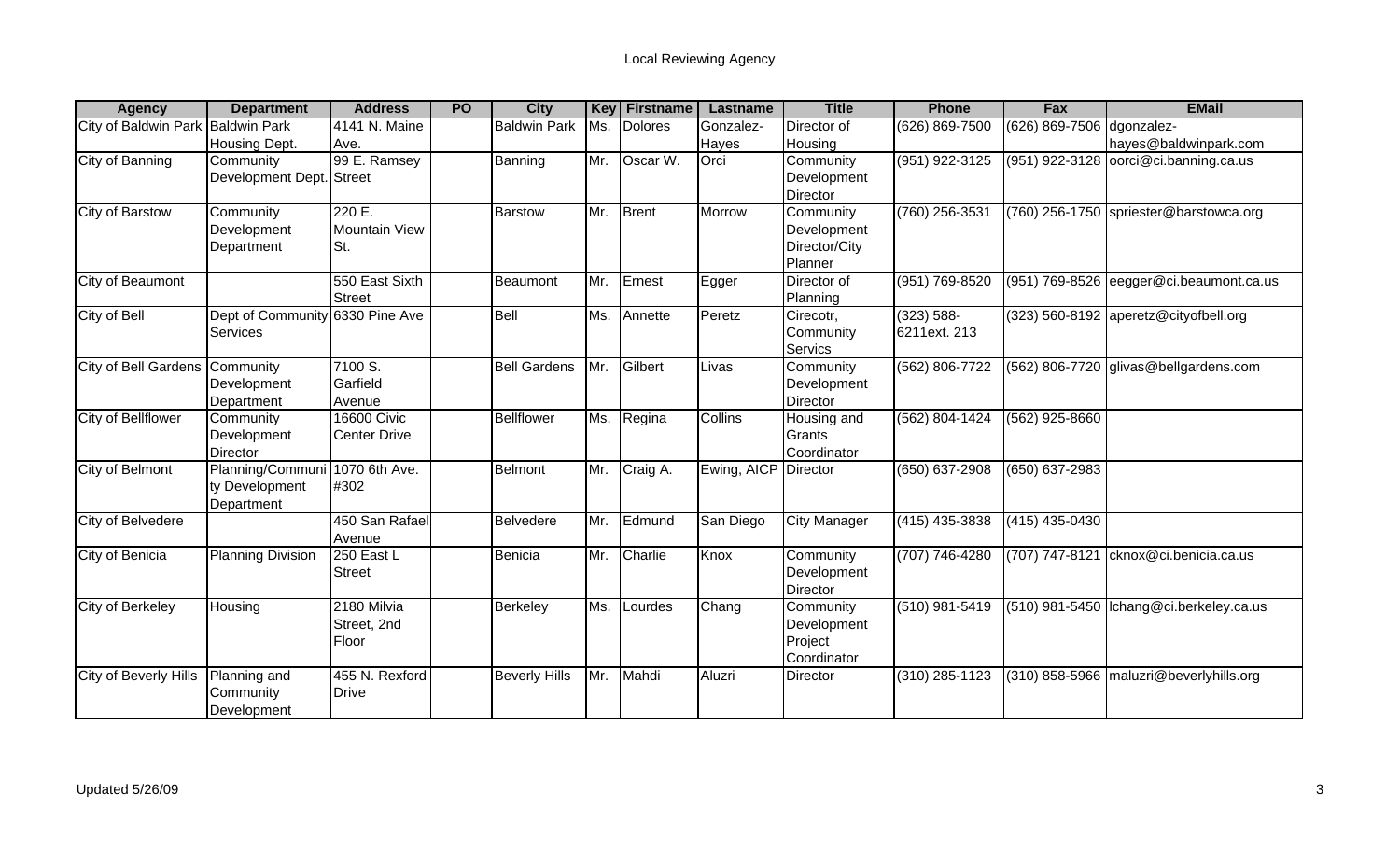| <b>Agency</b>            | <b>Department</b>                 | <b>Address</b>             | <b>PO</b>      | <b>City</b>       | <b>Key</b> | <b>Firstname</b> | Lastname            | <b>Title</b>                                                                             | <b>Phone</b>       | Fax              | <b>EMail</b>                                                  |
|--------------------------|-----------------------------------|----------------------------|----------------|-------------------|------------|------------------|---------------------|------------------------------------------------------------------------------------------|--------------------|------------------|---------------------------------------------------------------|
| City of Big Bear<br>Lake |                                   | <b>Box 10000</b>           |                | Big Bear Lake Ms. |            | Molly            | Bogh                | Community<br>Development<br>Director                                                     | (909) 866-5831     |                  | (909) 866-6766 citymanager@citybigbearlake.c<br><sub>om</sub> |
| <b>City of Biggs</b>     |                                   | <b>Box 307</b>             |                | <b>Biggs</b>      |            | Andria           | Paul-Bosch          | Mayor                                                                                    | $(530) 868 - 5493$ |                  |                                                               |
| City of Bishop           |                                   | <b>Box 1236</b>            |                | <b>Bishop</b>     | Mr.        | Richard F.       | Pucci               | City<br>Administrator                                                                    | (760) 873-5863     | (760) 873-4873   |                                                               |
| City of Blue Lake        |                                   | <b>Box 458</b>             |                | <b>Blue Lake</b>  | Mr.        | Ray              | Schwabenla<br>Ind   | <b>Building Official</b>                                                                 | (707) 668-5655     |                  |                                                               |
| City of Blythe           | Re-Development<br>Agency          | $235$ N.<br>Broadway       |                | <b>Blythe</b>     | Mr.        | Les              | Nelson              | Executive<br>Director                                                                    | (760) 922-6130     | (760) 922-6334   |                                                               |
| City of Bradbury         |                                   | 4201 Santa<br>Ana St. #C   | Ontario        | Ontario           | Mr.        | Dave             | Meyer               | <b>City Planner</b>                                                                      | (909) 605-5792     |                  | (909) 605-1675  Idmasso@aol.com                               |
| City of Brawley          |                                   | 400 Main St.               |                | <b>Brawley</b>    | Mr.        | Oscar            | Rodriguez           | <b>City Manager</b>                                                                      | $(760)$ 344-9111   |                  | jsan_brawley@yahoo.com                                        |
| City of Brea             | Economic<br>Development Dept. Cir | 1 Civic Center             |                | <b>Brea</b>       | Mr.        | Eric             | Nicoll              | Economic<br>Development<br>Director                                                      | (714) 671-4481     |                  | (714) 671-4480 ericn@ca.brea.ci.us                            |
| City of Brentwood        |                                   | 708 Third<br><b>Street</b> |                | Brentwood         | Ms.        | Ellen            | Bonneville          | Housing<br>Manager                                                                       | (925) 516-5405     | (925) 516-5407   | ebonneville@ci.brentwood.ca.u                                 |
| <b>City of Brisbane</b>  |                                   | 50 Park Place              |                | <b>Brisbane</b>   | Mr.        | Clayton          | Holstine            | City<br>Manager/Buildin<br>g Official                                                    | $(415) 508 - 2110$ | $(415)$ 467-4989 |                                                               |
| City of Buena Park       | Economic<br>Development Dept Blvd | 6650 Beach                 | PO Box<br>5009 | <b>Buena Park</b> | Ms.        | May              | Wong Hui            | Economic<br>Development<br>Director                                                      | $(714) 562 - 3585$ |                  | (714) 562-3573 m_hui@ci.buena-park.com                        |
| <b>City of Burbank</b>   | Redevelopment<br>Agency           | 275 E. Olive<br>Avenue     |                | <b>Burbank</b>    | Ms.        | Ruth             | Davidson-<br>Guerra | <b>Assist</b><br>Community<br>Development<br>Director, for<br>Housing &<br>Redevelopment | (818) 238-5180     |                  | (818) 238-5174 rdavidson@ci.burbank.ca.us                     |
| City of Burlingame       | Planning<br>Department            | 501 Primrose<br>Road       |                | Burlingame        | Ms.        | Margaret         | Monroe              | <b>City Planner</b>                                                                      | $(650) 558 - 7250$ |                  | (650) 696-3790 mmonroe@burlingame.com                         |
| City of Calabasas        |                                   | 26135 Mureau<br>Road       |                | Calabasas         | Mr.        | Donald           | Duckworth           | <b>City Manager</b>                                                                      | (818) 878-4225     |                  | (818) 878-4215 dduckworth@ci.calabasas.ca.u                   |
| City of Calexico         | <b>RDA</b>                        | 608 Heber Ave              |                | Calexico          | Mr.        | Ralph            | <b>Morales</b>      | Housing Director (760) 768-2177                                                          |                    | (760) 357-3831   | morales@calexico.ca.gov                                       |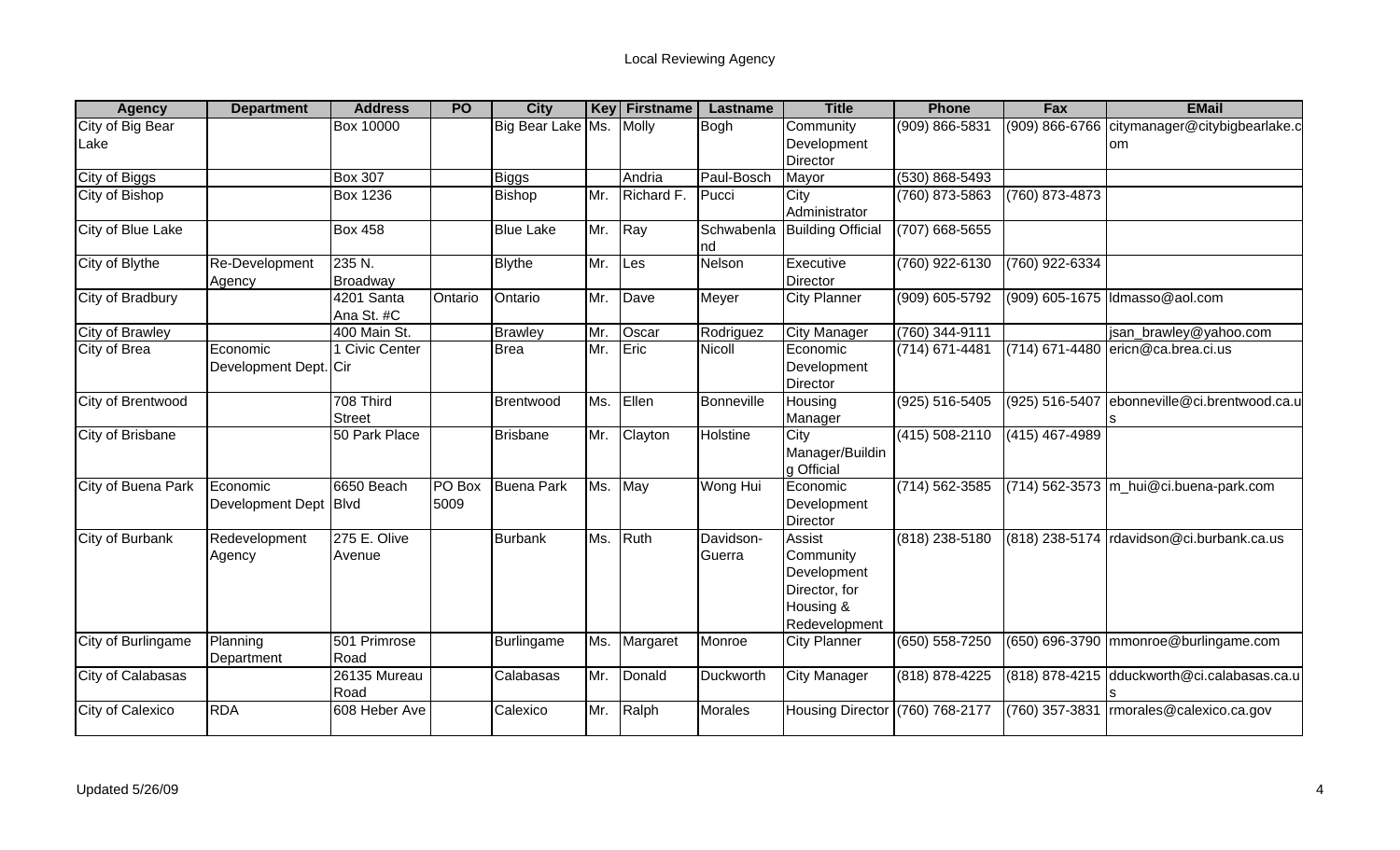| <b>Agency</b>                 | <b>Department</b>                                             | <b>Address</b>                        | <b>PO</b>      | <b>City</b>              | Key | <b>Firstname</b> | Lastname       | <b>Title</b>                                  | <b>Phone</b>   | <b>Fax</b>       | <b>EMail</b>                               |
|-------------------------------|---------------------------------------------------------------|---------------------------------------|----------------|--------------------------|-----|------------------|----------------|-----------------------------------------------|----------------|------------------|--------------------------------------------|
| City of California<br>City    |                                                               | 21000<br>Hacienda Blvd.               |                | California City Mr.      |     | William W.       | Way, Jr.       | <b>City Manager</b>                           | (760) 373-8661 | $(760)$ 373-7511 | citymgr@ccis.com                           |
| City of Calimesa              |                                                               | <b>Box 1190</b>                       |                | Calimesa                 | Mr. | Gabriel          | Elliot         | Planning Director (909)795-9801               |                |                  | (909) 795-4399 gelliott@cityofcalimesa.net |
| City of Calipatria            |                                                               | 125 North Park<br>Avenue              |                | Calipatria               | Ms. | Patricia         | Nelson         | Mayor                                         | (760)348-4141  |                  |                                            |
| City of Calistoga             |                                                               | 1232<br>Washington<br><b>Street</b>   |                | Calistoga                | Mr. | Jim              | <b>McCann</b>  | <b>City Manager</b>                           | (707) 942-2827 | (707) 942-0732   |                                            |
| City of Camarillo             | Community<br>Development                                      | 601 Carmen<br><b>Drive</b>            |                | Camarillo                | Mr. | Robert           | <b>Burrow</b>  | Director                                      | (805) 388-5361 |                  | (805) 388-5388 bburrow@ci.camarillo.ca.us  |
| City of Campbell              |                                                               | 70 N First<br><b>Street</b>           |                | Campbell                 | Mr. | Daniel           | Rich           | <b>City Manager</b>                           | (408) 866-2125 |                  | (408) 374-6889 danr@cityofcampbell.com     |
| City of Canyon Lake           |                                                               | 31516 Railroad<br>Canyon Road<br>#101 |                | Canyon Lake              | Mr. | Ken              | Larsen         | <b>Building Official</b>                      | (909) 244-2955 | (909) 246-2022   |                                            |
| City of Capitola              | Housing &<br>Redevelopment                                    | 420 Capitola<br>Avenue                |                | Capitola                 | Mr. | David            | Foster         | Housing &<br>Redevelopment<br>Planner         | (831) 475-7300 |                  | (831) 479-8879 dfoster@ci.capitola.ca.us   |
| City of Carlsbad              | Housing and<br>Redevelopment<br>Dept                          | 2965<br>Roosevelt St<br>Ste B         |                | Carlsbad                 | Ms. | Debbie           | Fountain       | Director                                      | (760) 434-2815 | (760) 720-2037   | dfoun@ci.carlsbad.ca.us                    |
| City of Carmel-By-<br>The-Sea | Dept of Community Post Office<br>Planning & Building Drawer G |                                       |                | Carmel-by-the-Ms.<br>Sea |     | Christine        | <b>Dilorio</b> | Director                                      | (408) 624-6835 |                  |                                            |
| City of Carpinteria           | Administration<br>Department                                  | 5775<br>Carpinteria<br>Ave.           |                | Carpinteria              | Mr. | Dave             | Durflinger     | <b>City Manager</b>                           | (805) 684-5405 |                  | (805) 684-5304 DaveD@ci.carpinteria.ca.us  |
| City of Carson                | Economic<br>Development<br><b>Working Group</b>               | Civic Plaza<br>Dr. Suite 200          | PO Box<br>6234 | Carson                   | Mr. | Ronald E         | Winkler        | Economic<br>Development<br>General<br>Manager | (310) 233-4802 |                  | (310) 233-4804   rwinkler@carson.ca.us     |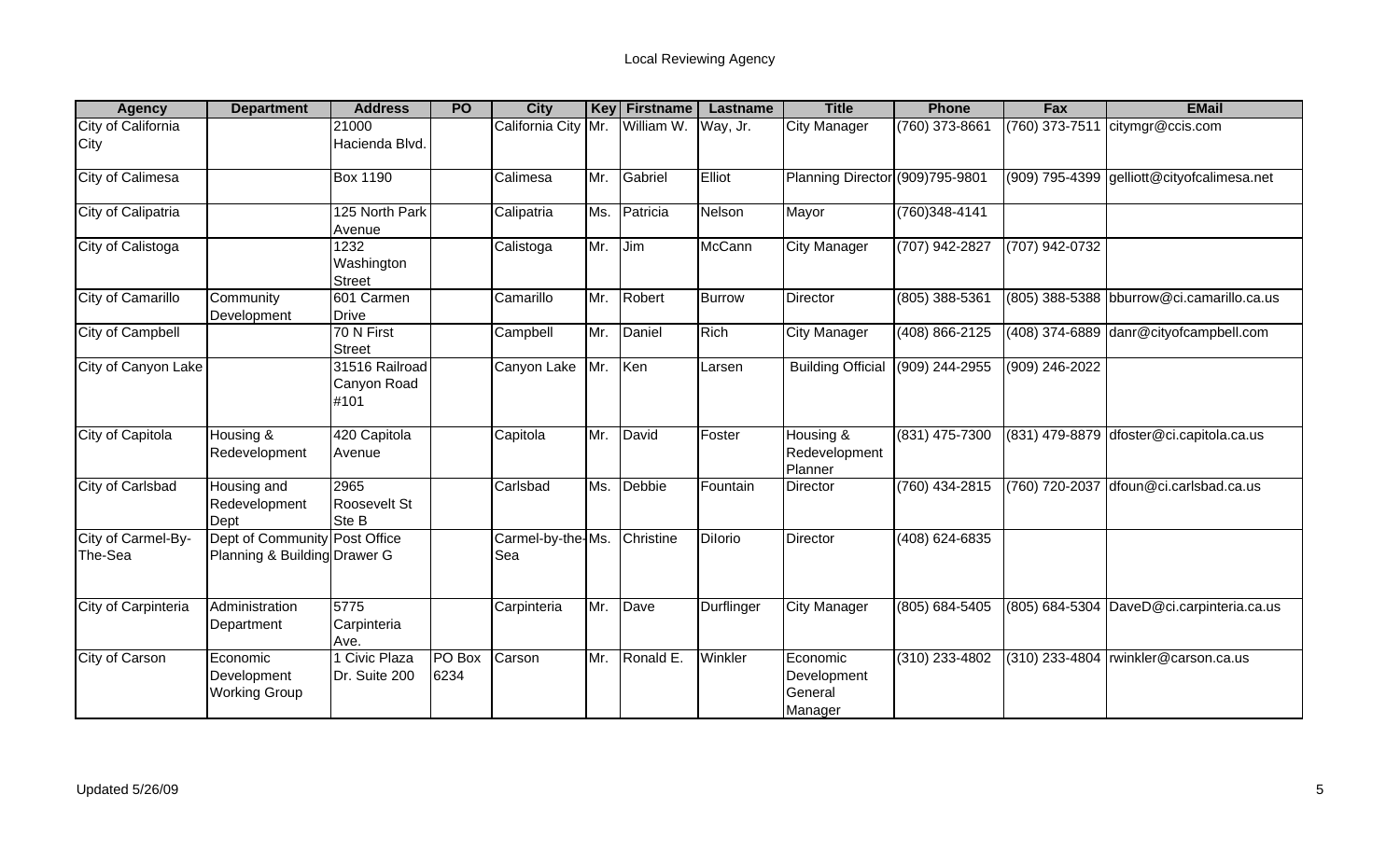| <b>Agency</b>            | <b>Department</b>     | <b>Address</b>      | <b>PO</b>     | <b>City</b>        | Key | Firstname  | <b>Lastname</b> | <b>Title</b>          | <b>Phone</b>       | Fax            | <b>EMail</b>                                  |
|--------------------------|-----------------------|---------------------|---------------|--------------------|-----|------------|-----------------|-----------------------|--------------------|----------------|-----------------------------------------------|
| City of Cathedral        | Planning              | 68700 Avenue        |               | Cathedral City Ms. |     | Leisa      | Lukes           | <b>City Planner</b>   | (760) 770-0370     | (760) 202-1460 | Tlukes@cathedralcity.gov                      |
| City                     | Department            | Lalo Guerrero       |               |                    |     |            |                 |                       |                    |                |                                               |
| <b>City of Ceres</b>     | Planning and          | 2720 - 2nd          |               | Ceres              | Ms. | Nancy      | <b>Brown</b>    | Housing               | (209) 538-5762     |                | (209) 538-5752 nancy.brown@ci.ceres.ca.us     |
|                          | Community             | <b>Street</b>       |               |                    |     |            |                 | Program               |                    |                |                                               |
|                          | Development           |                     |               |                    |     |            |                 | Supervisor            |                    |                |                                               |
| <b>City of Cerritos</b>  |                       | <b>Box 3130</b>     |               | Cerritos           | Mr. | Robert A.  | Lopez           | Advance               | (562) 916-1201     |                | (562) 916-1242 robert_a_lopez@ci.cerritos.ca. |
|                          |                       |                     |               |                    |     |            |                 | Planning /            |                    |                | us                                            |
|                          |                       |                     |               |                    |     |            |                 | Redevelopment         |                    |                |                                               |
|                          |                       |                     |               |                    |     |            |                 | Manager               |                    |                |                                               |
| City of Chico            | City Manager's        | 411 Main St. -      | PO Box        | Chico              | Mr. | David      | <b>Burkland</b> | <b>Assistant City</b> | $(530) 896 - 7202$ |                | (530) 895-4825 dburklan@ci.chico.ca.us        |
|                          | Office                | PO Box 3420         | 3420          |                    |     |            |                 | Manager               |                    |                |                                               |
| City of Chino            | Community             | 13220 Central       | <b>PO</b> Box | Chino              | Mr. | Charles E. | Coe             | <b>Director</b>       | $(909) 591 - 9811$ |                | $(909)$ 590-5535 $ccoe@cityofchico.org$       |
|                          | Development Dept Ave  |                     | 667           |                    |     |            |                 |                       |                    |                |                                               |
| City of Chino Hills      |                       | 2001 Grand          |               | Chino Hills        | Mr. | Jeffrey W. | Collier         | Community             | (909) 364-2742     |                | (909) 364-2795  jcollier@chinohills.org       |
|                          |                       | Avenue              |               |                    |     |            |                 | Development           |                    |                |                                               |
|                          |                       |                     |               |                    |     |            |                 | Director              |                    |                |                                               |
| City of Chowchilla       | Chowchilla Civic      | 130 South           |               | Chowchilla         | Ms. | Leona      | James           | Senior Planner        | (559) 665-8615     |                | (559) 665-2569 liames@ci.chowchilla.ca.us     |
|                          | Center                | Second Street.      |               |                    |     | Frank      |                 |                       |                    |                |                                               |
|                          |                       |                     |               |                    |     |            |                 |                       |                    |                |                                               |
| City of Chula Vista      | Community             | 276 Fourth          |               | <b>Chula Vista</b> | Ms. | Amanda     | <b>Mills</b>    | Housing               | (619) 585-5722     |                | $(619)$ 585-5698 amills@ci.chula-vista.ca.us  |
|                          | Development Dept Ave. |                     |               |                    |     |            |                 | Manager               |                    |                |                                               |
| <b>City of Citrus</b>    | Planning              | 6237 Fountain       |               | Citrus Heights Ms. |     | Janet M.   | Ruggiero,       | Director of           | (916) 727-4731     |                | (916) 725-5799  jruggiero@citrusheights.net   |
| Heights                  | Department            | <b>Square Drive</b> |               |                    |     |            | <b>FAICD</b>    | Community             |                    |                |                                               |
|                          |                       |                     |               |                    |     |            |                 | Development           |                    |                |                                               |
| City of Claremont        | Community             | 207 Harvard         |               | Claremont          | Mr. | Anthony    | <b>Witt</b>     | Director of           | (909) 399-5341     |                | (909) 399-5366 twitt@ci.claremont.ca.us       |
|                          | Development Dept Ave  |                     |               |                    |     |            |                 | Community             |                    |                |                                               |
|                          |                       |                     |               |                    |     |            |                 | Development           |                    |                |                                               |
| City of Clayton          |                       | 6000 Heritage       |               | Clayton            | Mr. | Gary A.    | Napper          | <b>City Manager</b>   | $(925) 673 - 7300$ |                | (925) 672-4917 gnapper@ci.clayton.ca.us       |
|                          |                       | Trail               |               |                    |     |            |                 |                       |                    |                |                                               |
| <b>City of Clearlake</b> |                       | 14050 Olympic       |               | Clearlake          | Mr. | Dale       | Neiman          | City                  | (707) 994-8201     |                | (707) 995-2653 dneiman@clearlake.ca.us        |
|                          |                       | <b>Drive</b>        |               |                    |     |            |                 | Administrator         |                    |                |                                               |
| City of Cloverdale       | Planning              | $126 N$ .           |               | Cloverdale         | Mr. | Bruce      | Kibby           | Community             | (707) 894-1701     |                | (707) 894-4673 bkibby@ci.cloverdale.ca.us     |
|                          | Department            | Cloverdale          |               |                    |     |            |                 | Development           |                    |                |                                               |
|                          |                       | Blvd.               |               |                    |     |            |                 | <b>Director</b>       |                    |                |                                               |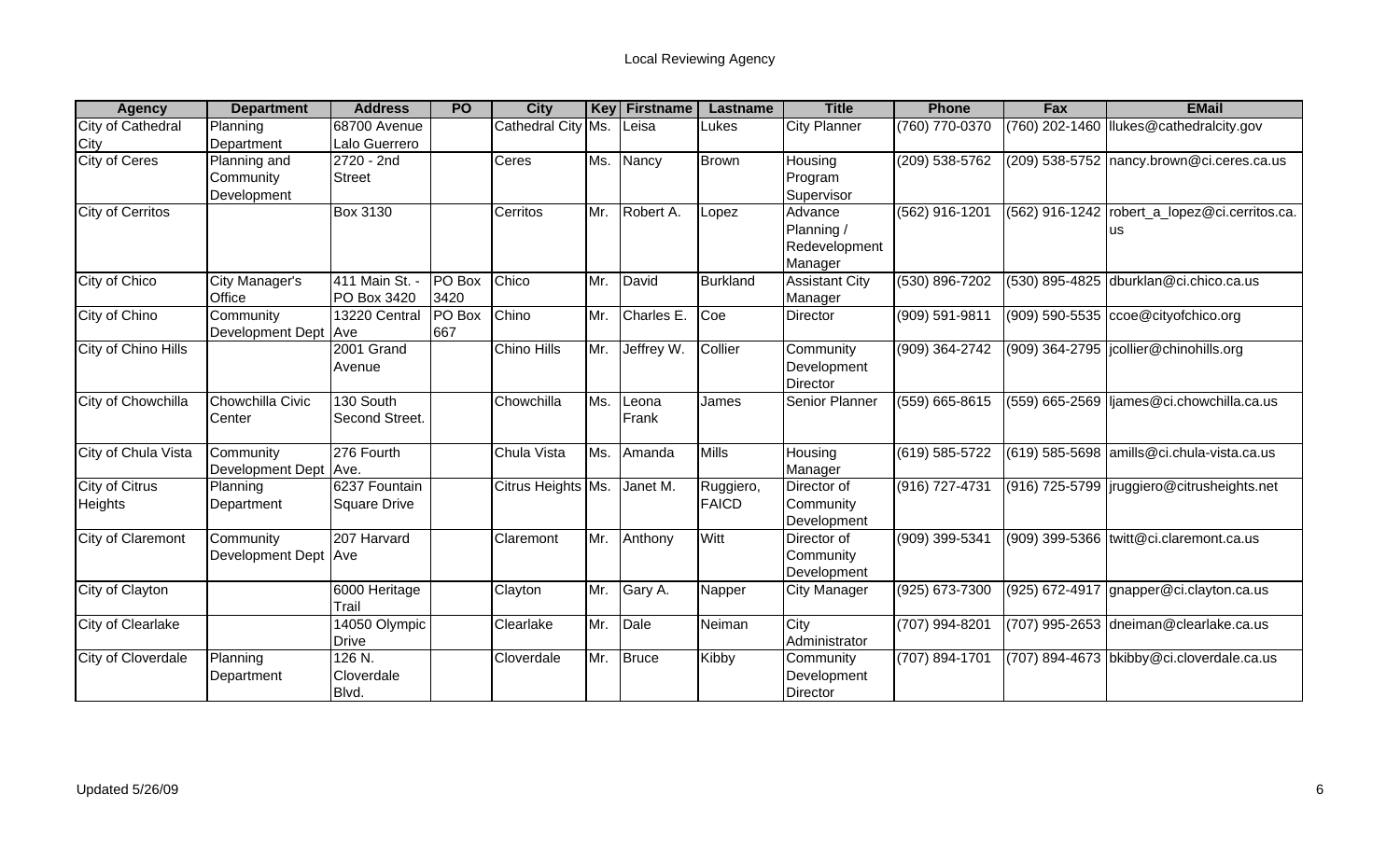| <b>Agency</b>           | <b>Department</b>                                                    | <b>Address</b>                       | <b>PO</b> | <b>City</b>   | <b>Key</b> | <b>Firstname</b> | Lastname      | <b>Title</b>                                                                   | <b>Phone</b>       | <b>Fax</b>     | <b>EMail</b>                                 |
|-------------------------|----------------------------------------------------------------------|--------------------------------------|-----------|---------------|------------|------------------|---------------|--------------------------------------------------------------------------------|--------------------|----------------|----------------------------------------------|
| City of Clovis          | Community<br>Development<br>Agency                                   | 356 Pollasky<br>Avenue, Suite<br>200 |           | <b>Clovis</b> | Ms.        | Tina             | Sumner        | Asst. Community (559) 324-2082<br>& Economic<br>Development<br><b>Director</b> |                    | (559) 324-2841 | tinas@ci.clovis.ca.us                        |
| City of Coachella       | Community<br>Development Dept                                        | 1516 6th St                          |           | Coachella     | Ms.        | Carmen           | Manriquez     | <b>Director</b>                                                                | (760) 398-3502     | (760) 398-5421 | cmanriquez@coachella.org                     |
| City of Coalinga        |                                                                      | 155 W Durian                         |           | Coalinga      | Ms.        | Karen            | Mattice       | Senior<br>Administrative<br>Analyst                                            | (559) 935-1531     |                | $(559)$ 935-5912   kmattice @ coalinga.com   |
| City of Colfax          |                                                                      | PO Box 702                           |           | Colfax        | Mr.        | John             | Kintz         | <b>Building</b><br>Inspector                                                   | (530) 346-2313     | (530) 346-6214 |                                              |
| City of Colton          | Community<br>Development Dept                                        | 650 N. La<br>Cadena Drive            |           | Colton        | Mr.        | David R.         | Zamora        | Community<br>Development<br><b>Director</b>                                    | (909) 370-5079     |                | (909) 783-0875 dzamora@ci.colton.ca.us       |
| City of Colusa          |                                                                      | P.O. Box 1063                        |           | Colusa        | Mr.        | Randy L.         | Johnson       | <b>Interim City</b><br>Manager                                                 | (530) 458-4740     | (530) 458-8674 | citymanager@colusanet.com                    |
| <b>City of Commerce</b> |                                                                      | 2535<br>Commerce<br>Way              |           | Commerce      | Mr.        | Brian            | Dowling       |                                                                                | $(323)$ 722-4805   | (323) 887-4441 | briand@thecityofcommerce.or                  |
| City of Compton         |                                                                      | 205S.<br>Willowbrook<br>Avenue       |           | Compton       | Mr.        | Joseph           | Lim, AICP     | Director of<br>Planning &<br>Economic<br>Development                           | $(310) 605 - 5532$ |                |                                              |
| City of Concord         | <b>Building and</b><br>Neighborhood<br><b>Services</b><br>Department | 1950 Parkside<br>Drive, M/S 27       |           | Concord       | Ms.        | Amy              | Hodgett       | Housing<br>Manager                                                             | $(925) 671 - 3455$ |                | (925) 671-3064 ahodgett@ci.concord.ca.us     |
| City of Corcoran        | City Manager's<br>Department                                         | 1033<br>Chittenden                   |           | Corcoran      | Mr.        | Ron              | Hoggard       | <b>City Manager</b>                                                            | (559) 992-2151     |                | $(559)$ 992-2348   rhoggard@co.kings.ca.us   |
| City of Corning         |                                                                      | 794 3rd St                           |           | Corning       | Mr.        | John             | <b>Brewer</b> | Planning Director (530) 824-7036                                               |                    |                | (530) 824-2489  jbrewer@corning.org          |
| City of Corona          | Redevelopment<br>Development                                         | 400 South<br>Vicentia Ave.,<br>#310  |           | Corona        | Mr.        | Scott            | Whyte         | <b>Director</b>                                                                | $(951) 739 - 4995$ |                | $(951)$ 736-2488 scott.whyte@ci.corona.ca.us |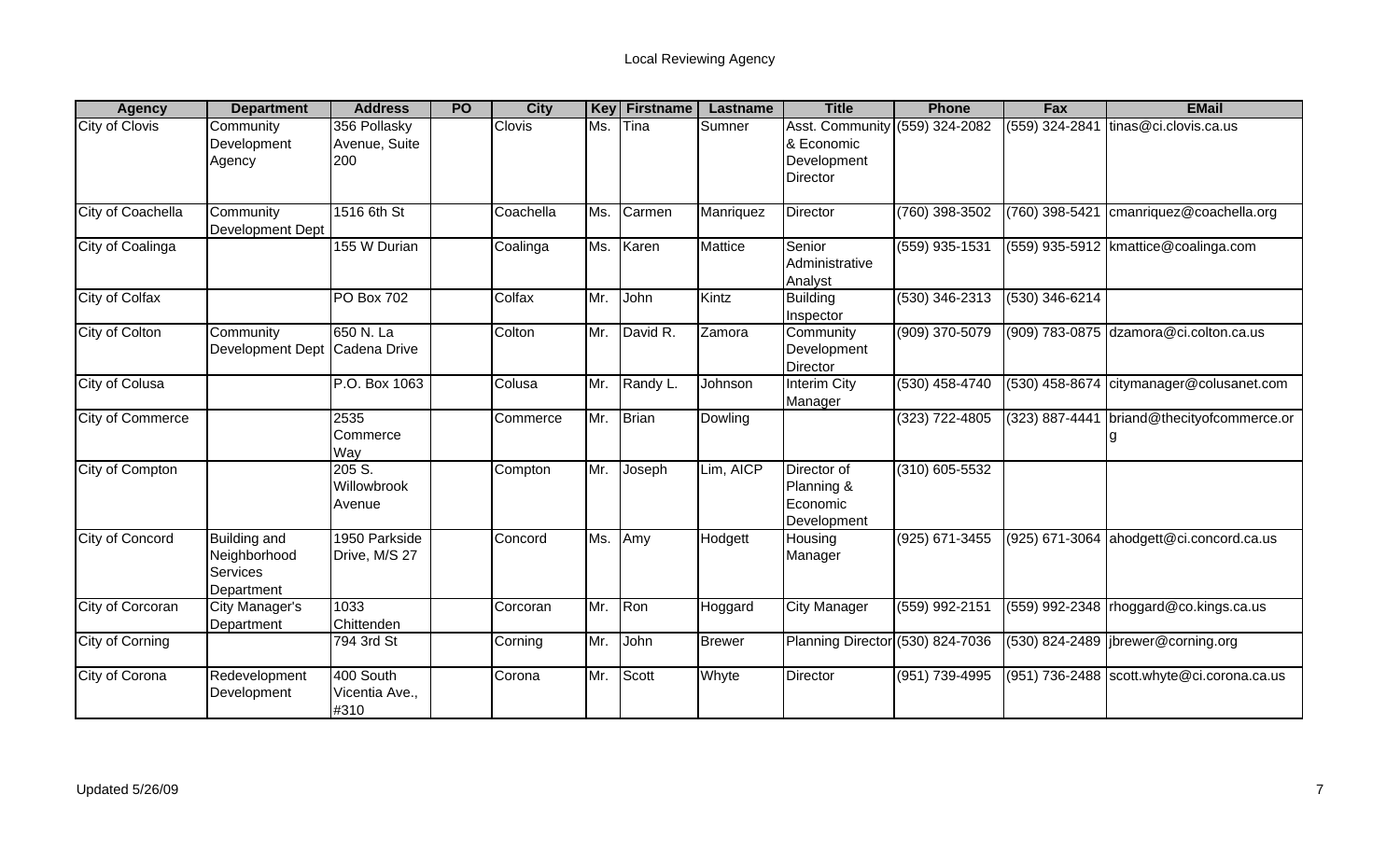| <b>Agency</b>                           | <b>Department</b>                             | <b>Address</b>                  | <b>PO</b> | <b>City</b>          | Key | <b>Firstname</b> | Lastname                | <b>Title</b>                                         | <b>Phone</b>       | Fax              | <b>EMail</b>                                        |
|-----------------------------------------|-----------------------------------------------|---------------------------------|-----------|----------------------|-----|------------------|-------------------------|------------------------------------------------------|--------------------|------------------|-----------------------------------------------------|
| City of Coronado                        |                                               | 1825 Strand<br>Way              |           | Coronado             | Mr. | Tony             | Pena                    | Community<br>Development<br><b>Director</b>          | (619) 522-7326     | (619) 435-6009   |                                                     |
| <b>City of Corte Madera</b>             |                                               | 300 Tamalpais                   |           | Corte Madera         | Mr. | James            | Robinson                | <b>Town Manager</b>                                  | (415) 927-5050     |                  |                                                     |
| City of Costa Mesa                      | Development<br>Services<br>Department         | <b>PO Box 1200</b>              |           | Costa Mesa           | Mr. | R. Michael       | Robinson                | Assistant<br>Development<br><b>Services Director</b> | $(714) 754 - 5610$ |                  | (714) 754-4856 mikeRobinson@ci.costa-<br>mesa.ca.us |
| City of Cotati                          |                                               | 201 W. Sierra<br>Ave            |           | Cotati               | Mr. | Dale             | Shaddox                 | <b>City Manager</b>                                  | (707) 792-4600     | (707) 795-7067   | dshaddox@ci.cotati.ca.us                            |
| City of Covina                          |                                               | 125 E. College<br><b>Street</b> |           | Covina               | Mr. | Michael          | Marquez                 | Community<br>Development<br><b>Director</b>          | (626) 858-7214     |                  | (626) 858-7274 mmarquez@ci.covina.ca.us             |
| City of Crescent City Housing Authority |                                               | 235 H Street                    |           | <b>Crescent City</b> | Ms. | Susie            | Mendez                  | <b>Housing Director</b>                              | (707) 464-9216     |                  | smendez@crescentcity.org                            |
| City of Cudahy                          |                                               | 5220 Santa<br>Ana St            |           | Cudahy               | Mr. | George A.        | Perez                   | <b>City Manager</b>                                  | $(323)$ 773-5143   | (323) 771-2072   | gperez@cityofcudahy.ca.gov                          |
| <b>City of Culver City</b>              |                                               | <b>Box 507</b>                  |           | <b>Culver City</b>   | Ms. | Carol            | DeLay                   | <b>City Planner</b>                                  | $(310)$ 253-5710   | $(310)$ 253-5721 |                                                     |
| City of Cupertino                       | Community<br>Development<br>Department        | 10300 Torre<br>Ave.             |           | Cupertino            | Ms. | Vera             | <b>Gil</b>              | <b>Senior Planner</b>                                | (408) 777-3251     |                  | $(408)$ 777-3333 verag@cupertino.org                |
| City of Cypress                         | Community<br>Development                      | <b>Box 609</b>                  |           | Cypress              | Mr. | Ted              | <b>Commerding</b><br>er | Community<br>Development<br>Director                 | (714) 229-6720     | (714) 229-0154   |                                                     |
| City of Daly City                       | Economic and<br>Community<br>Development Dept | 333 90th Street                 |           | Daly City            | Mr. | Richard N.       | Berger                  | Assistant<br><b>Director</b>                         | (650) 991-8034     | (650) 991-8070   | rberger@dalycity.org                                |
| City of Dana Point                      |                                               | 33282 Golden<br>Lantern         |           | Dana Point           | Mr. | Edward           | Knight                  | Director of<br>Community<br>Development              | (949) 248-3567     | (949) 248-7372   | eknight@danapoint.org                               |
| City of Davis                           | City Manager's<br>Office                      | 23 Russell<br>Blvd.             |           | Davis                | Ms. | Danielle         | Foster                  | Housing<br>Programs<br>Manager                       | (530) 757-5691     | (530) 757-6628   | dfoster@ci.davis.ca.us                              |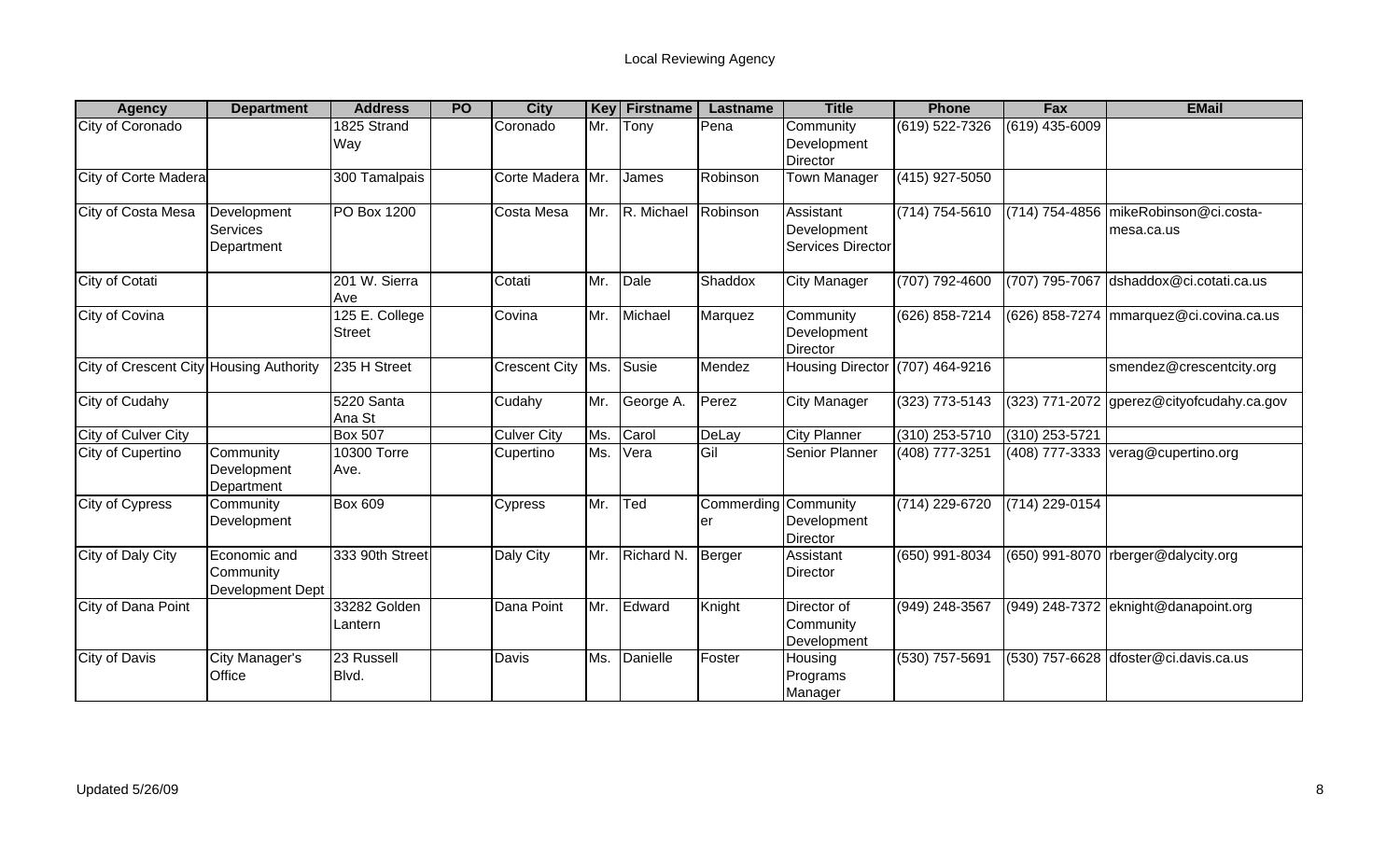| <b>Agency</b>                  | <b>Department</b>                      | <b>Address</b>                     | <b>PO</b> | <b>City</b>                  | <b>Key</b> | <b>Firstname</b> | Lastname     | <b>Title</b>                                                         | <b>Phone</b>                | Fax              | <b>EMail</b>                                |
|--------------------------------|----------------------------------------|------------------------------------|-----------|------------------------------|------------|------------------|--------------|----------------------------------------------------------------------|-----------------------------|------------------|---------------------------------------------|
| City of Del Mar                |                                        | 1050 Camino<br>Del Mar             |           | Del Mar                      | Ms.        | Linda S.         | <b>Niles</b> | Planning/Commu (858) 755-9313<br>nity Development<br><b>Director</b> |                             |                  | (858) 755-2794 Iniles@delmar.ca.us          |
| <b>City of Del Rey</b><br>Oaks |                                        | 650 Canyon<br>Del Rey Road         |           | Del Rey Oaks Mr.             |            | Ron              | Langford     | <b>City Manager</b>                                                  | $(831)$ 394-8511            |                  |                                             |
| <b>City of Delano</b>          | Community<br>Development<br>Department | Box 3010                           |           | Delano                       | Mr.        | King<br>Patrick  | Leonard      | Community<br>Development<br>Director/Redevel<br>opment               | $(661) 720 - 2218$          | (661) 721-2135   |                                             |
| City of Desert Hot<br>Springs  | Community<br>Development Dept. Blvd    | 65950 Pierson                      |           | <b>Desert Hot</b><br>Springs | Mr.        | Michael          | Shoberg      | Deputy City<br>Manager                                               | (760) 329-6411              |                  | i.soulliere@ci.desert-hot-<br>springs.ca.us |
| City of Diamond Bar            |                                        | 21825 Copley<br>Dr.                |           | Diamond Bar                  | Ms.        | Linda            | Lowry        | <b>City Manager</b>                                                  | (209) 839-7010              | (909) 861-3117   | linda.lowry@ci.diamond-<br>bar.ca.us        |
| City of Dinuba                 | Community<br>Development Dept Way      | 405 E El Monte                     |           | Dinuba                       | Mr.        | Paul E.          | Magyar       | Development<br>Services<br>Manager                                   | (559) 591-5906              |                  | (559) 591-5902   pmagyar@dinuba.ca.gov      |
| City of Dixon                  | Community<br>Development Dept          | 600 East A St                      |           | Dixon                        | Mr.        | <b>Mark</b>      | Heckey       | Economic<br>Development                                              | $(707)$ 678-7000            |                  | (707) 678-0960 mheckey@ci.dixon.ca.us       |
| <b>City of Dorris</b>          | <b>City Council</b>                    | <b>Box 768</b>                     |           | <b>Dorris</b>                | Mr.        | Carl             | Andreatta    | Mayor                                                                | $(530)$ 397-3511            | $(530)$ 397-8831 | Cityadmin@cot.net                           |
| City of Dos Palos              |                                        | 1546 Golden<br>Gate Avenue         |           | Dos Palos                    | Mr.        | Darrell          | Fonseca      | City Manager                                                         | (209) 392-2174              |                  |                                             |
| <b>City of Downey</b>          |                                        | <b>Box 7016</b>                    |           | Downey                       | Mr.        | Edward           | Velasco      | Housing Planner (562) 904-7166                                       |                             | (562) 904-7270   |                                             |
| <b>City of Duarte</b>          | Community<br>Development Dept          | 1600<br>Huntington<br><b>Drive</b> |           | <b>Duarte</b>                | Ms.        | Sandi            | Shannon      | Redevelopment<br>Coordinator                                         | $(626)$ 357-<br>7931ext 262 | $(626)$ 358-0018 |                                             |
| City of Dublin                 |                                        | 100 Civic Plaza                    |           | <b>Dublin</b>                | Mr.        | John B.          | Lucero       | Housing<br>Specialist                                                | (925) 833-6614              |                  | (925) 833-6628  john.lucero@ci.dublin.ca.us |
| City of Dunsmuir               |                                        | 5915 Dunsmuir<br>Avenue            |           | Dunsmuir                     | Mr.        | William E.       | Sanford      | <b>City Manager</b>                                                  | $(530)$ 235-4822            |                  | (530) 235-4824 citymanager@ci.dunsmuir.ca.u |
| City of East Palo<br>Alto      | HousingServices<br>Department          | 2277 University<br>Ave.            |           | East Palo Alto Mr.           |            | Wilber           | -ee          | Director                                                             | (650) 853-3120              |                  | $(650)$ 853-5928 wlee@cityofepa.com         |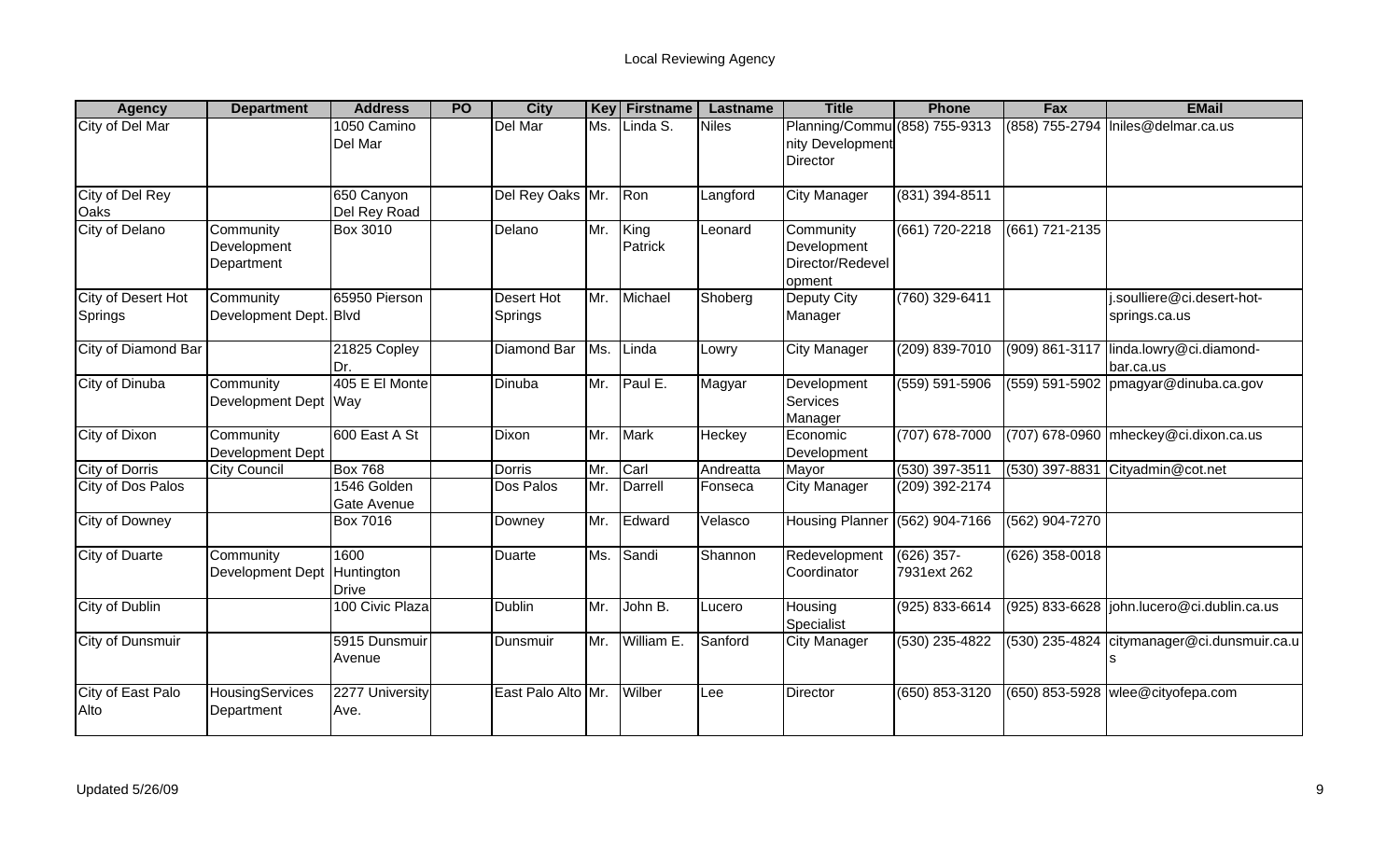| <b>Agency</b>         | <b>Department</b>                                       | <b>Address</b>               | <b>PO</b> | <b>City</b>       | Key | <b>Firstname</b>   | Lastname           | <b>Title</b>                         | <b>Phone</b>     | Fax              | <b>EMail</b>                                 |
|-----------------------|---------------------------------------------------------|------------------------------|-----------|-------------------|-----|--------------------|--------------------|--------------------------------------|------------------|------------------|----------------------------------------------|
| City of El Cajon      | Redevelopment &<br>Housing<br>Department                | 200 East Main<br>Street      |           | El Cajon          | Mr. | Jim                | Yerdon             | Senior<br>Management<br>Analyst      | $(619)$ 441-1786 | $(619)$ 441-1743 |                                              |
| City of El Centro     | Dept of Planning &<br>Housing                           | 1275 W. Main<br><b>St</b>    |           | <b>El Centro</b>  | Mr. | Norma <sub>M</sub> | Villicana          | <b>Acting Planning</b><br>Director   | (760) 337-4545   | (760) 337-4564   |                                              |
| City of El Cerrito    |                                                         | 10890 San<br>Pablo Avenue    |           | <b>El Cerrito</b> | Ms. | Jennifer           | Carman             | Planning<br>Manager                  | $(510)$ 215-4330 |                  | jcarman@ci.el-cerrito.ca.us                  |
| City of El Monte      | Administration                                          | <b>11333 Valley</b><br>Blvd. |           | El Monte          | Mr. | Harold             | Johanson           | <b>City Manager</b>                  | (626) 580-2001   |                  | (626) 453-3612 hjohanson@ci.el-monte.ca.us   |
| City of El Segundo    | Community<br>Economic Dev.<br><b>Services</b>           | <b>350 Main</b><br>Street    |           | El Segundo        | Mr. | Jim                | Hansen             | Director                             | (310) 524-2347   | (310) 322-4167   |                                              |
| City of Elk Grove     | Development<br>Services                                 | 8401 Laguna<br>Palms Way     |           | <b>Elk Grove</b>  | Ms. | Jennifer           | Estrella           | Sr. Finance<br>Analyst               | (916) 627-3409   |                  | (916) 691-3115  jestrella@elkgrovecity.org   |
| City of Emeryville    | Department of<br>Economic<br>Development and<br>Housing | 1333 Park<br>Avenue          |           | Emeryville        | Ms. | Amy                | Hiestand           | Project<br>Coordinator               | (510) 596-4354   |                  | (510) 596-4389 ahiestand@ci.emeryville.ca.us |
| City of Encinitas     |                                                         | 505 S. Vulcan<br>Ave.        |           | Encinitas         | Ms. | Mandy              | <b>Mills</b>       | Housing and<br>Grants<br>Coordinator | (760) 633-2724   |                  | (760) 633-2818 amills@ci.encinitas.ca.us     |
| City of Escalon       |                                                         | <b>Box 248</b>               |           | Escalon           | Mr. | Duane              | Peterson           | <b>City Planner</b>                  | (209) 838-4110   | (209) 838-7399   |                                              |
| City of Escondido     | Dept of Planning & 201 N<br><b>Building</b>             | Broadway                     |           | Escondido         | Ms. | Beverly            | Peterka            | <b>Housing Division</b><br>Manager   | (760) 839-4518   |                  | (760) 839-4313 bpeterka@ci.escondido.ca.us   |
| City of Etna          |                                                         | 442 Main<br><b>Street</b>    |           | Etna              | Ms. | Pamela             | Russell            | <b>City Clerk</b>                    | (530) 467-5256   | (530) 467-3217   | etnacity@sisqtel.net                         |
| <b>City of Eureka</b> | Redevelopment<br>Department                             | 531 K Street                 |           | Eureka            | Ms. | Cindy              | Trobitz-<br>Thomas | Director                             | (707) 441-4216   |                  | (707) 441-4138 trobitz@eurekawebs.com        |
| City of Exeter        |                                                         | P.O. Box 237                 |           | Exeter            | Mr. | Greg               | Collins            | City Planner                         | (559) 592-9244   |                  | greg@weplancities.com                        |
| City of Fairfield     | Department of<br>Community<br>Development               | 1000 Webster<br><b>St</b>    |           | Fairfield         | Mr. | Sean               | Quinn              | <b>Director</b>                      | (707) 428-7456   | $(707)$ 428-7621 | squinn@ci.fairfield.ca.us                    |
| City of Farmersville  | <b>Building</b><br>Department                           | 909 West<br>Visalia Road     |           | Farmersville      | Mr. | Robert             | Rutherford         | Building Director (559) 747-0458     |                  | (559) 747-6724   |                                              |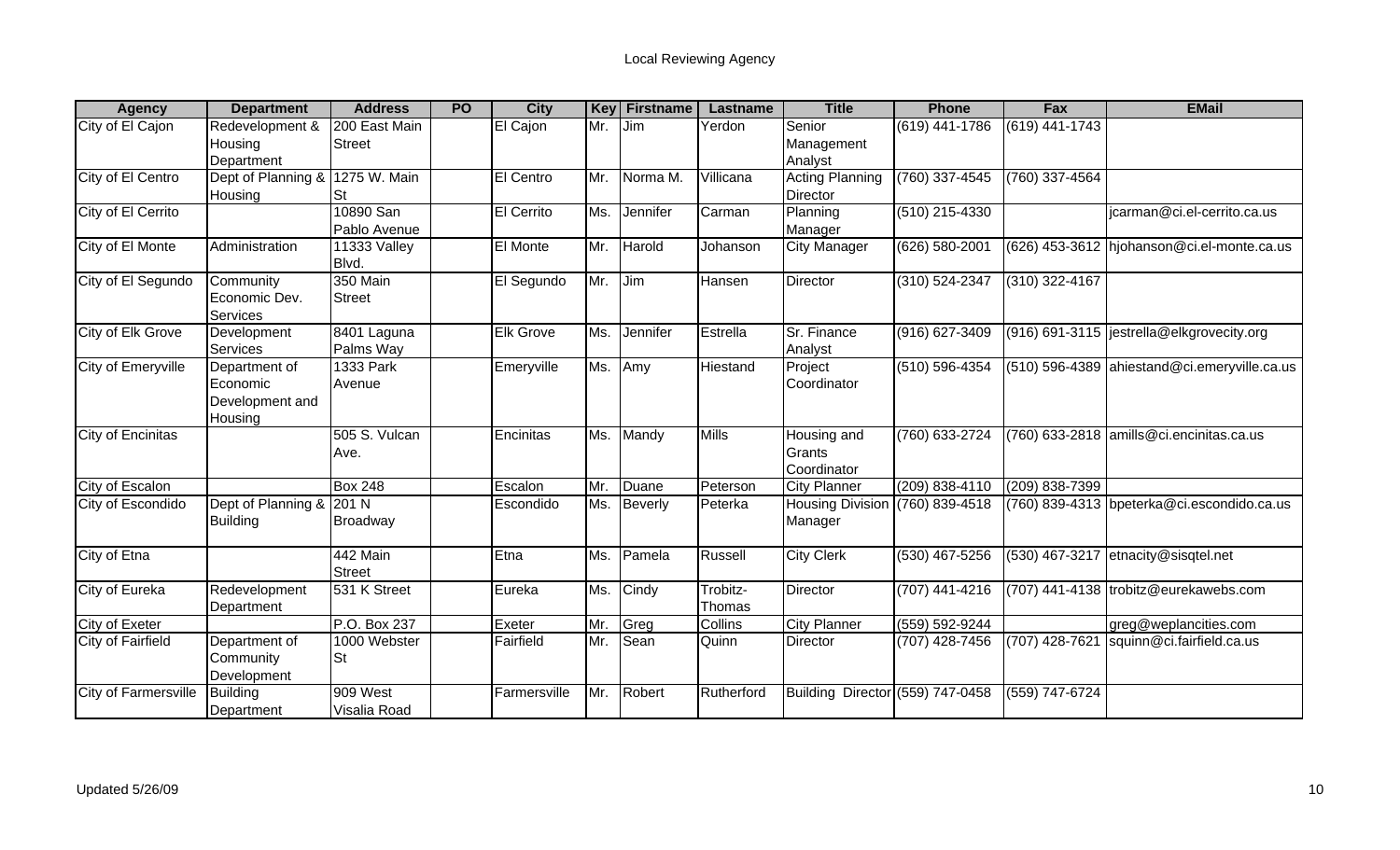| <b>Agency</b>              | <b>Department</b>                                                        | <b>Address</b>                  | <b>PO</b> | <b>City</b>        | Key      | <b>Firstname</b> | Lastname                | <b>Title</b>                                                  | <b>Phone</b>     | Fax              | <b>EMail</b>                            |
|----------------------------|--------------------------------------------------------------------------|---------------------------------|-----------|--------------------|----------|------------------|-------------------------|---------------------------------------------------------------|------------------|------------------|-----------------------------------------|
| City of Ferndale           | Planning                                                                 | <b>Box 1095</b>                 |           | Ferndale           | Ms.      | Nancy            | Kaytis-<br>Slocum       | City Planner                                                  | (707) 786-4224   | (707) 786-9314   | cityplanner@ci.ferndale.ca.us           |
| City of Fillmore           |                                                                          | 250 Central<br>Avenue           |           | Fillmore           | Mr.      | Tom              | Ristau                  | <b>City Manager</b>                                           | (805) 524-3701   |                  | tristau@ci.fillmore.ca.us               |
| City of Firebaugh          | Administration                                                           | 1575 11th St                    |           | Firebaugh          | Mr.      | Jose<br>Antonio  | Ramirez                 | <b>City Manager</b>                                           | (559) 659-2043   | (559) 659-3412   | citymanager@ci.firebaugh.ca.u           |
| City of Folsom             | Planning<br>Department                                                   | 50 Natoma<br><b>Street</b>      |           | Folsom             | Mr.      | Michael J.       | Johnson,<br><b>AICP</b> | Community<br>Development<br>Director                          | $(916)$ 355-7222 |                  |                                         |
| City of Fontana            | Housing &<br><b>Business</b><br>Development                              | 8492 Wheeler<br>Ave.            |           | Fontana            | Mr.      | David            | Edgar                   | Deputy City<br>Manager                                        | (909) 350-6739   |                  | (909) 350-6616 dedgar@fontana.org       |
| City of Fort Bragg         |                                                                          | 416 N. Franklin<br>Street       |           | Fort Bragg         | Ms.      | Linda            | Ruffing                 | <b>City Manager</b>                                           | (707) 961-2827   | (707) 961-2802   | Iruffing@ci.fort-bragg.ca.us            |
| City of Fort Jones         |                                                                          | <b>Box 40</b>                   |           | Fort Jones         | Ms.      | Janice           | <b>Baker</b>            | Mayor                                                         | (530) 468-2281   |                  |                                         |
| City of Fortuna            |                                                                          | 621 11th St                     |           | Fortuna            | Mr.      | Duane            | Rigge                   | <b>City Manager</b>                                           | (707) 725-7600   |                  | (707) 725-7610 drigge@ci.fortuna.ca.us  |
| <b>City of Foster City</b> | Redevelopment                                                            | 610 Foster City<br>Blvd.        |           | <b>Foster City</b> | Ms.      | Leslie           | Carmichael              | Planning<br>Manager                                           | (650) 286-3236   | (650) 286-3589   | Icarmichael@fostercity.org              |
| City of Fountain<br>Valley | Planning<br>Department                                                   | 10200 Slater<br>Avenue          |           | Fountain<br>Valley | Mr.      | Andrew           | Perea                   | Planning Director (714) 593-4425                              |                  |                  | andy.perea@fountainvalley.org           |
| City of Fowler             |                                                                          | 128 South 5th<br>St             |           | Fowler             | Mr.      | David            | Elias                   | <b>City Manager</b>                                           | (559) 834-3113   |                  | $(559)$ 834-1554 delias@ci.fowler.ca.us |
| <b>City of Fremont</b>     | Office of Housing & 39550 Liberty<br>Redevelopment                       | St                              |           | Fremont            | Mr. Bill |                  | Cooper                  | Redevelopment/<br><b>Housing Project</b><br>Manager           | (510) 494-4520   |                  | (510) 494-4515 BCooper@ci.fremont.ca.us |
| City of Fresno             | Department of<br>Housing, Economic Street, Room<br>& Community Dev. 3076 | 2600 Fresno                     |           | Fresno             | Mr.      | Michael          | Sigala                  |                                                               | (559) 621-8507   | $(559)$ 488-1078 |                                         |
| City of Fullerton          | Development<br>Services Dept                                             | 303 W.<br>Commonwealt<br>h Ave. |           | Fullerton          | Mr.      | Joel             | Rosen                   | Acting Director of (714) 738-6554<br>Community<br>Development |                  | (714) 738-3110   | JoelR@ci.fullerton.ca.us                |
| City of Galt               | Planning<br>Department                                                   | 495 Industrial<br><b>Drive</b>  |           | Galt               | Ms.      | Sandra           | Kiriu, AICP             | Principal Planner (209) 366-7230                              |                  |                  | (209) 744-1642 skiriu@ci.galt.ca.us     |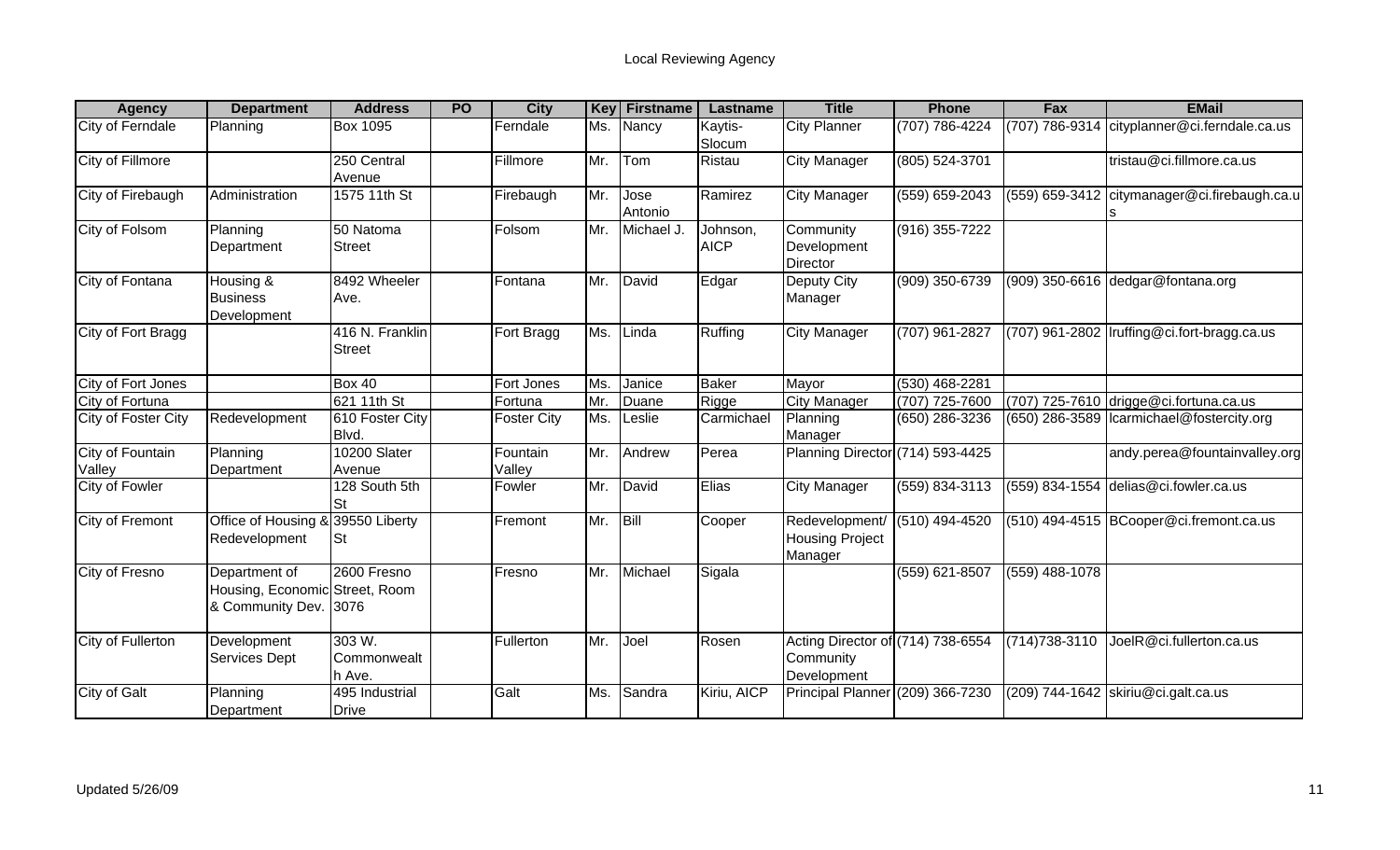| <b>Agency</b>               | <b>Department</b>       | <b>Address</b>      | <b>PO</b> | <b>City</b>         | <b>Key</b> | <b>Firstname</b> | Lastname     | <b>Title</b>                     | <b>Phone</b>     | Fax                | <b>EMail</b>                                                        |
|-----------------------------|-------------------------|---------------------|-----------|---------------------|------------|------------------|--------------|----------------------------------|------------------|--------------------|---------------------------------------------------------------------|
| <b>City of Garden</b>       | Community               | 11222 Acacia        | PO Box    | Garden Grove Ms.    |            | Susan            | Emery        | Director                         | (714) 741-5121   | $(714) 741 - 5136$ |                                                                     |
| Grove                       | Development             | Parkway             | 3070      |                     |            |                  |              |                                  |                  |                    |                                                                     |
| City of Gardena             | Community               | Box 47003           |           | Gardena             | Ms.        | Kathy            | Ikari        | Community                        | (310) 217-9526   |                    |                                                                     |
|                             | Development             |                     |           |                     |            |                  |              | Development                      |                  |                    |                                                                     |
|                             | Department              |                     |           |                     |            |                  |              | Director                         |                  |                    |                                                                     |
| <b>City of Gilroy</b>       | Housing and             | 7351 Rosanna        |           | Gilroy              | Ms.        | Marilyn L.       | Roaf         | HCD Coordinator (408) 846-0290   |                  | (408) 846-0429     | $m\text{rod}@\text{ci.}$ gilroy.ca.us                               |
|                             | Community               | <b>St</b>           |           |                     |            |                  |              |                                  |                  |                    |                                                                     |
|                             | Development             |                     |           |                     |            |                  |              |                                  |                  |                    |                                                                     |
|                             | Department              |                     |           |                     |            |                  |              |                                  |                  |                    |                                                                     |
| City of Glendale            | Dept of Community 141 N |                     |           | Glendale            | Ms.        | Madalyn          | <b>Blake</b> | Director                         | (818) 548-2060   |                    | $(818)$ 548-3724   mblake@ci.glendale.ca.us                         |
|                             | Development &           | <b>Glendale Ave</b> |           |                     |            |                  |              |                                  |                  |                    |                                                                     |
|                             | Housing                 | Rm 202              |           |                     |            |                  |              |                                  |                  |                    |                                                                     |
| City of Glendora            |                         | 116 E. Foothill     |           | Glendora Glendora   | Mr.        | Eric G.          | Ziegler      | City Manager                     | (626) 914-8201   | (626) 914-8221     |                                                                     |
|                             |                         | Blvd.               |           |                     |            |                  |              |                                  |                  |                    |                                                                     |
| <b>City of Gonzales</b>     | Planning                | <b>PO Box 647</b>   |           | Gonzales            | Mr.        | Bill             | Farrel       |                                  | (831) 675-4203   |                    | (831) 675-2644 planner@ci.gonzales.ca.us                            |
|                             | Department              |                     |           |                     |            |                  |              |                                  |                  |                    |                                                                     |
| <b>City of Grand</b>        | Community and           | 22795 Barton        |           | Grand               | Mr.        | Gary             | Koontz       | Community                        | $(909)$ 430-2247 |                    | (909) 783-2600 gkoontz@cityofgrandterrace.or                        |
| Terrace                     | Economic Dev.           | Road                |           | Terrace             |            |                  |              | Development                      |                  |                    |                                                                     |
|                             | Dept.                   |                     |           |                     |            |                  |              | Director                         |                  |                    |                                                                     |
| <b>City of Grass Valley</b> | Community               | 125 E. Main St      |           | <b>Grass Valley</b> | Mr.        | Joe C.           | Heckel       | Community                        | $(530)$ 274-4349 |                    | (530) 274-4399  joe@cityofgv.com                                    |
|                             | Development             |                     |           |                     |            |                  |              | Development                      |                  |                    |                                                                     |
|                             | Department              |                     |           |                     |            |                  |              | Director                         |                  |                    |                                                                     |
| <b>City of Greenfield</b>   |                         | <b>Box 127</b>      |           | Greenfield          | Ms.        | April            | Wooden       | Community                        | (831) 674-5591   |                    | (831) 674-3149 awooden@ci.greenfield.ca.us                          |
|                             |                         |                     |           |                     |            |                  |              | Development                      |                  |                    |                                                                     |
|                             |                         |                     |           |                     |            |                  |              | Director                         |                  |                    |                                                                     |
| <b>City of Gridley</b>      | Planning                | 685 Kentucky        |           | Gridley             |            | Ms. Andrea       | Redamonti    | Planning Director (530) 846-3631 |                  | (530) 846-3229     |                                                                     |
|                             | Department              | <b>St</b>           |           |                     |            |                  |              |                                  |                  |                    |                                                                     |
| <b>City of Grover</b>       | Community               | 154 S 8th           |           | Grover Beach Mr.    |            | Jake             | Raper Jr.,   | Community                        | $(805)$ 473-4520 | $(805)$ 489-9657   | commdev@grover.org                                                  |
| Beach                       | Development             | <b>Street</b>       |           |                     |            |                  | <b>AICP</b>  | Development                      |                  |                    |                                                                     |
|                             | Department              |                     |           |                     |            |                  |              | Director                         |                  |                    |                                                                     |
| City of Guadalupe           |                         | 918 Obispo St       |           | Guadalupe           | Ms.        | Carolyn          | Galloway-    | City                             | (805) 343-1340   |                    | $(805)$ 343-5512 $\sqrt{\frac{25}{10}}$ carolyn @ci.guadalupe.ca.us |
|                             |                         |                     |           |                     |            |                  | Cooper       | Administrator                    |                  |                    |                                                                     |
| <b>City of Gustine</b>      |                         | <b>Box 16</b>       |           | Gustine             | Mr.        | Roger L.         | Wong         | <b>City Manager</b>              | (209) 854-6471   |                    | $(209)$ 854-2840   rwong@ci.gustine.ca.us                           |
| City of Half Moon           | Planning                | 501 Main St         |           | Half Moon           |            |                  |              | Planning Director (650) 726-8250 |                  | (650) 726-8261     | planning@coastside.net                                              |
| Bay                         | Department              |                     |           | Bay                 |            |                  |              |                                  |                  |                    |                                                                     |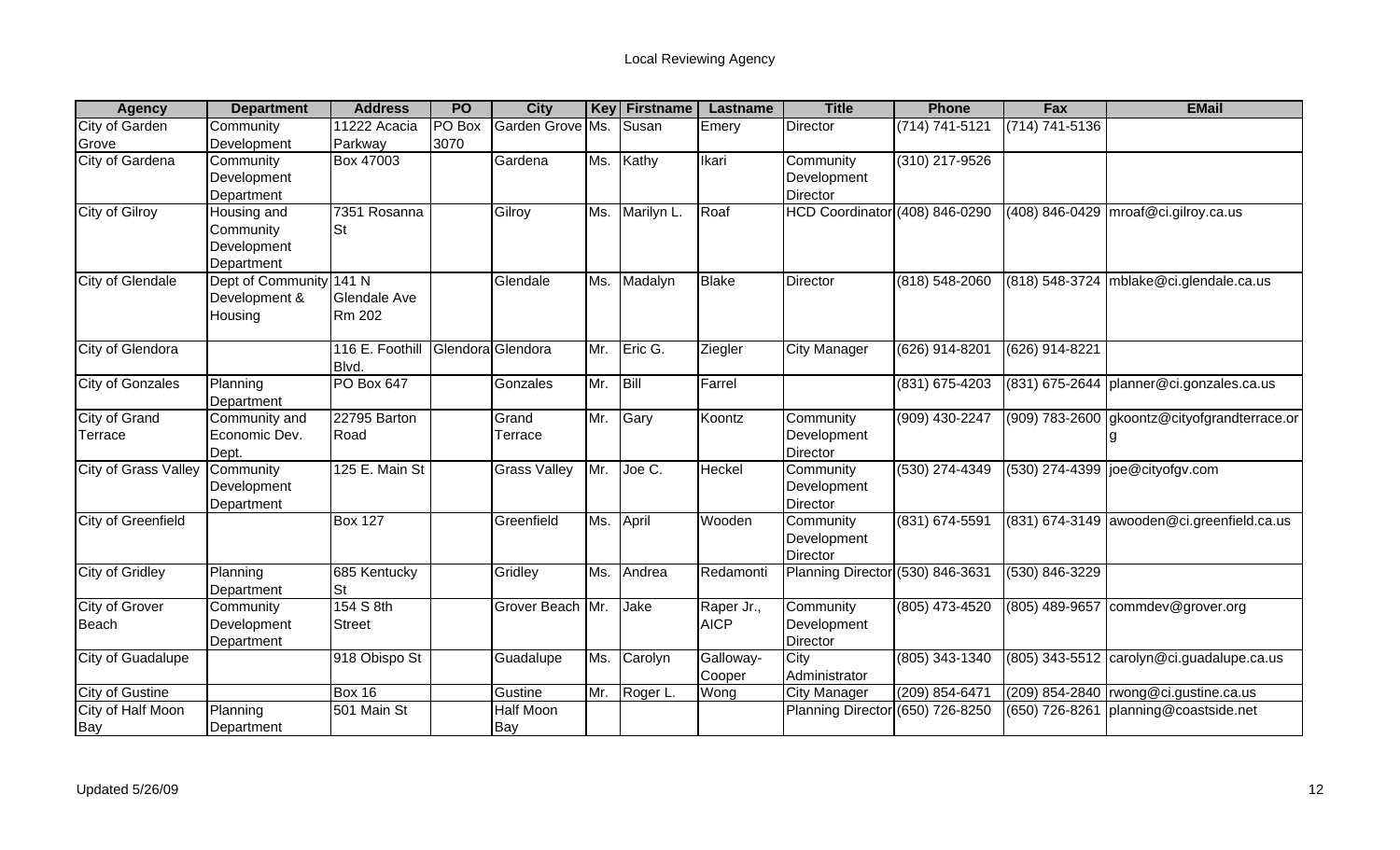| <b>Agency</b>        | <b>Department</b>                  | <b>Address</b>   | <b>PO</b> | <b>City</b>     | Key | <b>Firstname</b> | Lastname              | <b>Title</b>             | <b>Phone</b>     | Fax                | <b>EMail</b>                                 |
|----------------------|------------------------------------|------------------|-----------|-----------------|-----|------------------|-----------------------|--------------------------|------------------|--------------------|----------------------------------------------|
| City of Hanford      | Community                          | 317 N. Douty     |           | Hanford         | Mr. | Thomas J         | <b>Haglund</b>        | Director (Review         | (559) 585-2521   | $(559) 585 - 2595$ |                                              |
|                      | Development                        | <b>Street</b>    |           |                 |     |                  |                       | for City of              |                  |                    |                                              |
|                      | Department                         |                  |           |                 |     |                  |                       | Hanford only)            |                  |                    |                                              |
| City of Hawaiian     | Community                          | 21815 Pioneer    |           | Hawaiian        | Mr. | Joseph           | Colombo               | Community                | (562) 420-2641   | (562) 420-8521     |                                              |
| Gardens              | Development                        | <b>Blvd</b>      |           | Gardens         |     |                  |                       | Develoment               |                  |                    | jcolombo@hawaiiangardendsci                  |
|                      | Development                        |                  |           |                 |     |                  |                       | <b>Director</b>          |                  |                    | ty.org                                       |
| City of Hawthorne    | Community                          | 4455 W. 126th    |           | Hawthorne       | Mr. | Jag              | Pathirana             | <b>Director</b>          | $(310)$ 349-2910 | $(310)$ 978-9855   |                                              |
|                      | Development                        | <b>Street</b>    |           |                 |     |                  |                       |                          |                  |                    |                                              |
|                      | Department                         |                  |           |                 |     |                  |                       |                          |                  |                    |                                              |
| City of Hayward      | Dept of Community 777 B Street     |                  |           | Hayward         | Ms. | Susan J.         | Daluddung             | Director of              | (510) 583-4250   | (510) 583-3650     | susan.daluddung@hayward-                     |
|                      | & Economic                         |                  |           |                 |     |                  |                       | Community &              |                  |                    | ca.gov                                       |
|                      | Development                        |                  |           |                 |     |                  |                       | Economic Dev.            |                  |                    |                                              |
| City of Healdsburg   | Planning and                       | 401 Grove        |           | Healdsburg      | Mr. | Richard          | Spitler               | Development              | (707) 431-3346   |                    | (707) 431-2710 planning@ci.healdsburg.ca.us  |
|                      | <b>Building</b>                    | <b>Street</b>    |           |                 |     |                  |                       | <b>Services Director</b> |                  |                    |                                              |
|                      | Department                         |                  |           |                 |     |                  |                       |                          |                  |                    |                                              |
| City of Hemet        |                                    | 445 E. Florida   |           | Hemet           | Mr. | <b>Steve</b>     | Temple                | <b>City Manager</b>      | (909) 765-2301   | (909) 765-3785     |                                              |
| City of Hercules     | Affordable Housing 111 Civic Drive |                  |           | <b>Hercules</b> | Mr. | Nelson           | Oliva                 | <b>Assistant City</b>    | (510) 245-6517   | (510) 799-2521     |                                              |
|                      |                                    |                  |           |                 |     |                  |                       | Manager                  |                  |                    |                                              |
| City of Hermosa      | Community                          | 1315 Valley      |           | Hermosa         | Mr. | Sol              | Blumenfeld            | <b>Director</b>          | $(310)$ 318-0235 |                    |                                              |
| Beach                | Development                        |                  |           | Beach           |     |                  |                       |                          |                  |                    |                                              |
|                      | Department                         |                  |           |                 |     |                  |                       |                          |                  |                    |                                              |
| City of Hesperia     |                                    | 9700 Seventh     |           | Hesperia        | Mr. | Steven J.        | Lantsberger, Economic |                          | (760) 947-1900   |                    | (760) 947-1917 Slantsberger@cityofhesperia.u |
|                      |                                    | Avenue           |           |                 |     |                  | <b>CED</b>            | Development              |                  |                    |                                              |
|                      |                                    |                  |           |                 |     |                  |                       | Director                 |                  |                    |                                              |
| City of Highland     | Community                          | 27215 E.         |           | Highland        | Mr. | <b>Rick</b>      | Hartmann              | Director                 | (909) 864-8732   |                    |                                              |
|                      | Development                        | <b>Baseline</b>  |           |                 |     |                  |                       |                          |                  |                    |                                              |
|                      | Department                         | Avenue           |           |                 |     |                  |                       |                          |                  |                    |                                              |
| City of Hillsborough |                                    | 1600             |           | Hillsborough    | Mr. | Anthony          | Constantour           | <b>City Manager</b>      | $(650)$ 375-7404 |                    |                                              |
|                      |                                    | Floribunda       |           |                 |     |                  | os                    |                          |                  |                    |                                              |
|                      |                                    | Avenue           |           |                 |     |                  |                       |                          |                  |                    |                                              |
| City of Hollister    | Redevelopment<br>Program           | 375 Fifth Street |           | Hollister       | Mr. | William          | Aviera                | <b>RDA Manager</b>       | (831) 636-4386   | (831) 636-4364     | citymanager@hollister.ca.gov                 |
| City of Holtville    | <b>City Manager</b>                | 121 West 5th     |           | Holtville       | Ms. | Laura            | Fischer               | <b>City Manager</b>      | (760) 356-4574   | (760) 356-1863     | laurafischer@holtville.ca.gov                |
|                      | Department                         | <b>St</b>        |           |                 |     |                  |                       |                          |                  |                    |                                              |
| City of Hughson      |                                    | Box 9            |           | Hughson         | Mr. | Joseph E.        | Donabed               | <b>City Manager</b>      | (209) 883-4055   | (209) 883-2638     |                                              |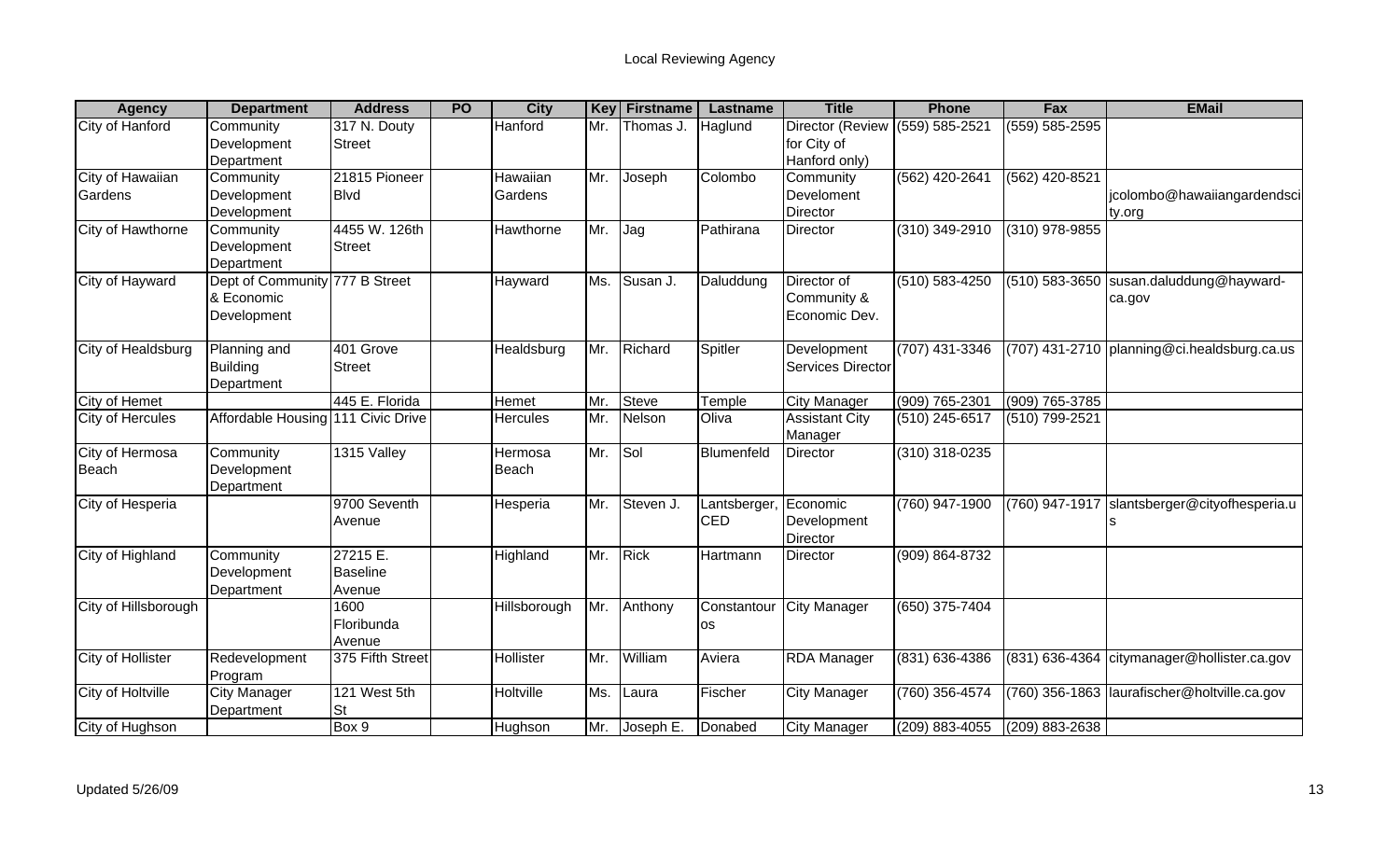| <b>Agency</b>               | <b>Department</b>                      | <b>Address</b>                                  | <b>PO</b> | <b>City</b>         | <b>Key</b> | <b>Firstname</b> | Lastname           | <b>Title</b>                            | <b>Phone</b>             | Fax                    | <b>EMail</b>                                  |
|-----------------------------|----------------------------------------|-------------------------------------------------|-----------|---------------------|------------|------------------|--------------------|-----------------------------------------|--------------------------|------------------------|-----------------------------------------------|
| City of Huntington<br>Beach | Economic<br>Development                | 2000 Main St                                    |           | Huntington<br>Beach | Mr.        | Gustavo A.       | <b>IDuran</b>      | Housing &<br>Redevelopment<br>Manager   | (714) 374-1529           |                        | (714) 375-5087 gduran@surfcity-hb.org         |
| City of Huntington<br>Park  | Community<br>Development Dept Ave.     | 6550 Miles                                      |           | Huntington<br>Park  | Mr.        | Henry            | Gray               | Director of<br>Community<br>Development | (323) 582-6161<br>ex.213 |                        | (323) 588-4577 bchow@huntingtonpark.org       |
| City of Huron               |                                        | <b>PO Box 339</b>                               |           | Huron               | Mr.        | Alan J           | Benguel            | <b>City Manager</b>                     | (559) 945-2241           | (559) 945-2609         |                                               |
| City of Imperial            |                                        | 420 S. Imperial<br>Avenue                       |           | Imperial            | Ms.        | Marlene D.       | Best               | <b>City Manager</b>                     | (760) 355-4373           |                        | (760) 355-4718   mbest@cityofimperial         |
| City of Imperial<br>Beach   | Community<br>Development<br>Department | 825 Imperial<br>Beach Blvd.                     |           | Imperial<br>Beach   | Mr.        | Gregory          | Wade               | Director                                | (619) 628-1354           |                        | $(619)$ 424-4093 gwade@cityofib.org           |
| City of Indian Wells        | Planning<br>Department                 | 44-950<br><b>Eldorado Drive</b>                 |           | <b>Indian Wells</b> |            | Corrie           | Kates              | Director                                | (760) 346-2489           | (760) 346-0407         | ckates@ci.indian-wells.ca.us                  |
| City of Indio               | Development<br><b>Services</b>         | 100 Civic<br>Center<br>Mall/P.O.<br>Drawer 1788 |           | Indio               | Ms.        | Susan            | Williams           | <b>Director</b>                         | (760) 342-6541           |                        | (760) 342-6556 swilliams@indio.org            |
| City of Industry            |                                        | <b>Box 3366</b>                                 |           | Industry            | Mr.        | Phillip          | <b>Iriarte</b>     | <b>City Manager</b>                     | (626) 333-2211           |                        | (626) 961-6795   pliriarte@cityofindustry.org |
| City of Inglewood           | Community<br>Development<br>Department | <b>Box 6500</b>                                 |           | Inglewood           | Mr.        | Jesse            | Lewis              | Director                                | (310) 412-5290           |                        | (310) 412-5188   jlewis@cityofinglewood.org   |
| City of Ione                |                                        | <b>Box 398</b>                                  |           | Ione                | Mr.        | Louis            | Pietronave         | City<br>Administrator/Pol<br>ice Chief  | (209) 274-2412           | $(209)$ 274-2830       |                                               |
| City of Irvine              | Community<br><b>Development Dept</b>   | One Civic<br>Center Plaza                       |           | Irvine              | Ms.        | Cynthia          | Ricks-<br>Maccotan | Grants<br>Coordintor                    | (949) 724-6384           | (949) 724-6440 cricks- | maccotan@ci.irvine.ca.us                      |
| City of Irwindale           |                                        | 5050 N.<br>Irwindale<br>Avenue                  |           | Irwindale           | Mr.        | Bradley L.       | <b>Baxter</b>      | City Manager                            | (626) 430-2200           | (626) 962-4209         |                                               |
| City of Isleton             |                                        | <b>Box 716</b>                                  |           | Isleton             | Mr.        | Michael          | Gomez              | Mayor                                   | $(916) 777 - 7770$       | (916) 777-7775         |                                               |
| City of Jackson             |                                        | 33 Broadway                                     |           | Jackson             | Mr         | Michael          | Daly               | <b>City Manager</b>                     | (209) 223-1646           | (209) 223-3141         | cinfo@ci.jackson.ca.us                        |
| City of Kerman              | <b>City Administration</b>             | 850 S. Madera<br>Avenue                         |           | Kerman              | Mr.        | Ron              | Manfredi           | <b>City Manager</b>                     | (559) 846-9387           |                        | (559) 846-6199   rmanfredi@cityofkerman.org   |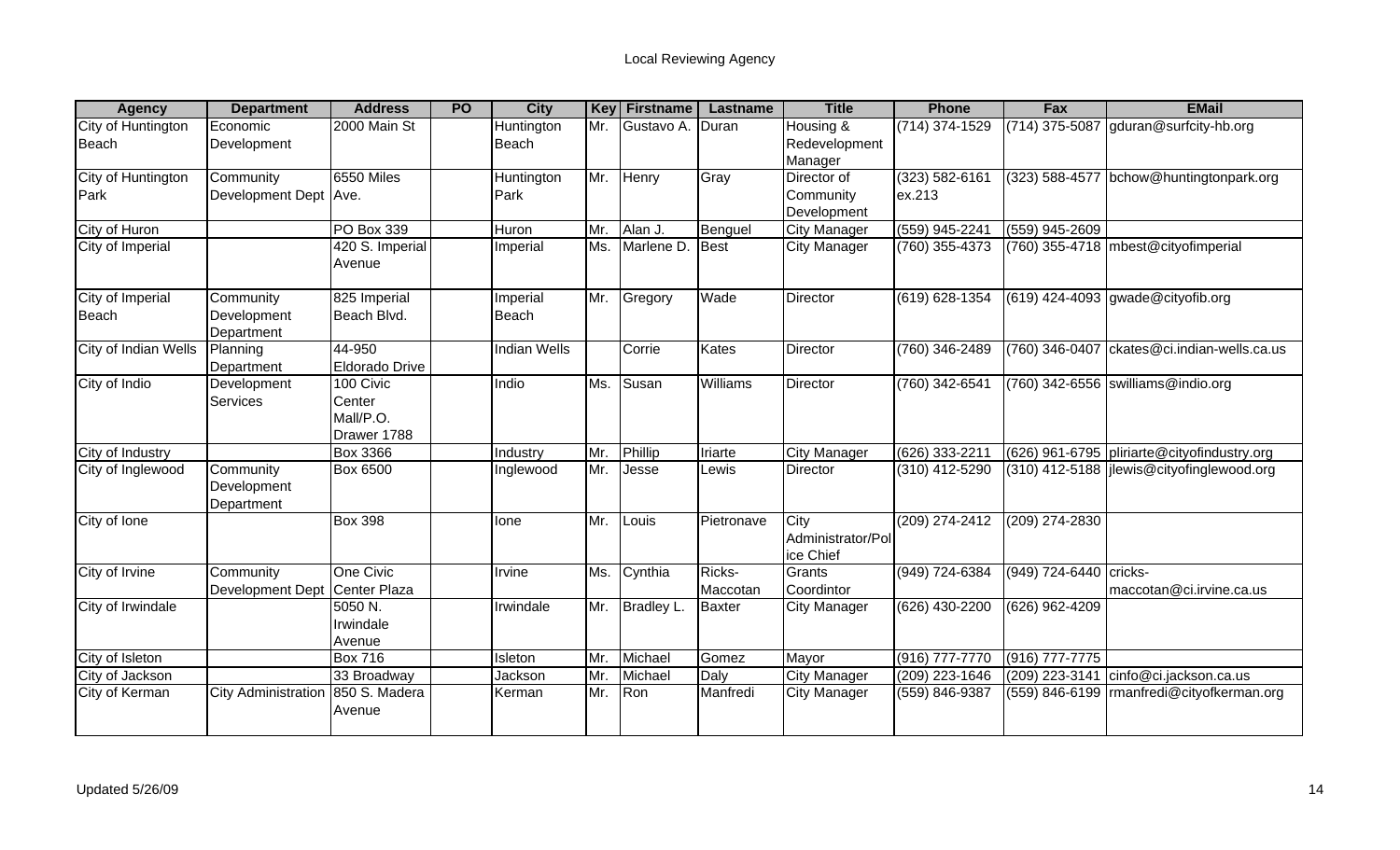| <b>Agency</b>                        | <b>Department</b>                      | <b>Address</b>               | <b>PO</b> | <b>City</b>             | Key | <b>Firstname</b> | Lastname     | <b>Title</b>                                | <b>Phone</b>     | Fax              | <b>EMail</b>                                       |
|--------------------------------------|----------------------------------------|------------------------------|-----------|-------------------------|-----|------------------|--------------|---------------------------------------------|------------------|------------------|----------------------------------------------------|
| City of King City                    |                                        | 212S<br>Vanderhurst          |           | King City               | Mr. | Michael          | Powers       | <b>City Manager</b>                         | (831) 386-5917   |                  | $(831)$ 386-5935 mpowers@kingcity.com              |
|                                      |                                        | Ave.                         |           |                         |     |                  |              |                                             |                  |                  |                                                    |
| City of Kingsburg                    |                                        | 1401 Draper<br><b>Street</b> |           | Kingsburg               | Mr. | Terry            | Schmal       | Planning and<br>Development<br>Director     | (559) 897-5328   |                  | (559) 897-6558  tschmal@cityofkingsburg-<br>ca.gov |
| City of La Canada<br>Flintridge      | Administration                         | 1327 Foothill<br>Blvd.       |           | La Canada<br>Flintridge | Mr. | Mark R.          | Alexander    | <b>City Manager</b>                         | (818) 790-8880   |                  | (818) 790-7536 malexander@lcf.ca.gov               |
| City of La Habra                     | Community<br>Development<br>Department | <b>Box 337</b>               |           | La Habra                | Ms. | Lisa             | Heep         | <b>Director</b>                             | (562)905-9724    |                  | (562) 905-9643 lisa_heep@lahabracity.com           |
| City of La Habra<br><b>Heights</b>   | Planning<br>Department                 | 1245 N.<br>Hacienda<br>Road. |           | La Habra<br>Heights     | Ms. | Sheryl           | <b>Brady</b> | Planning Director (562) 694-6302            |                  |                  | (562) 690-5010 sherylb@la-habra-heights.org        |
| City of La Mesa                      | Community<br>Development Dept          | 8130 Allison<br>Ave.         |           | La Mesa                 | Mr. | David E.         | Witt         | Director                                    | (619) 667-1195   | (619) 667-1380   |                                                    |
| City of La Mirada                    | Community<br>Development<br>Department | 13700 La<br>Mirada Blvd.     |           | La Mirada               | Mr. | John             | Di Mario     | <b>Assistant City</b><br>Manager            | (562) 943-0131   | (562) 943-1464   |                                                    |
| City of La Puente                    | Community<br>Development Dept          | 15900 E Main<br><b>St</b>    |           | La Puente               | Mr. | <b>Hal</b>       | Ledford      | Director                                    | (626) 855-1500   |                  | (626) 961-4626 hledford@lapuente.org               |
| City of La Quinta                    |                                        | 78-495 Calle<br>Tampico      |           | La Quinta               | Mr. | Thomas P.        | Genovese     | <b>City Manager</b>                         | (760) 777-7000   | (760) 777-7101   | tgenoves@la-quinta.org                             |
| City of Lafayette                    |                                        | 3675 Mt.<br>Diablo Blvd.     |           | Lafayette               | Mr. | Silva            | Gonzalo      | Financial Service (925) 284-1968<br>Manager |                  |                  | (925) 284-3169 GSILVA@ci.lafayette.ca.us           |
| City of Laguna<br>Beach              |                                        | 505 Forest<br>Avenue         |           | Laguna Beach Mr.        |     | Ken              | Frank        | <b>City Manager</b>                         | (949) 497-0704   |                  |                                                    |
| City of Laguna Hills                 |                                        | 24035 El Toro<br>Road        |           | Laguna Hills            | Mr. | Vern             | Jones        | Director of<br>Community<br>Development     | (949) 707-2670   |                  | (949) 707-2633 vjones@ci.laguna-hills.ca.us        |
| City of Laguna<br>Niguel             | Community<br>Development<br>Department | 27781 La Paz<br>Road         |           | Laguna Niguel Mr.       |     | Robert           | Lenard       | Director                                    | $(949)$ 362-4360 | $(949)$ 362-4369 |                                                    |
| City of Lake Elsinore City Manager's | Office                                 | 130 S. Main<br><b>Street</b> |           | Lake Elsinore           | Mr. | <b>Robert</b>    | <b>Brady</b> | <b>City Manager</b>                         | (951) 674-3124   |                  | (951) 674-2392 bbrady@lake-elsinore.org            |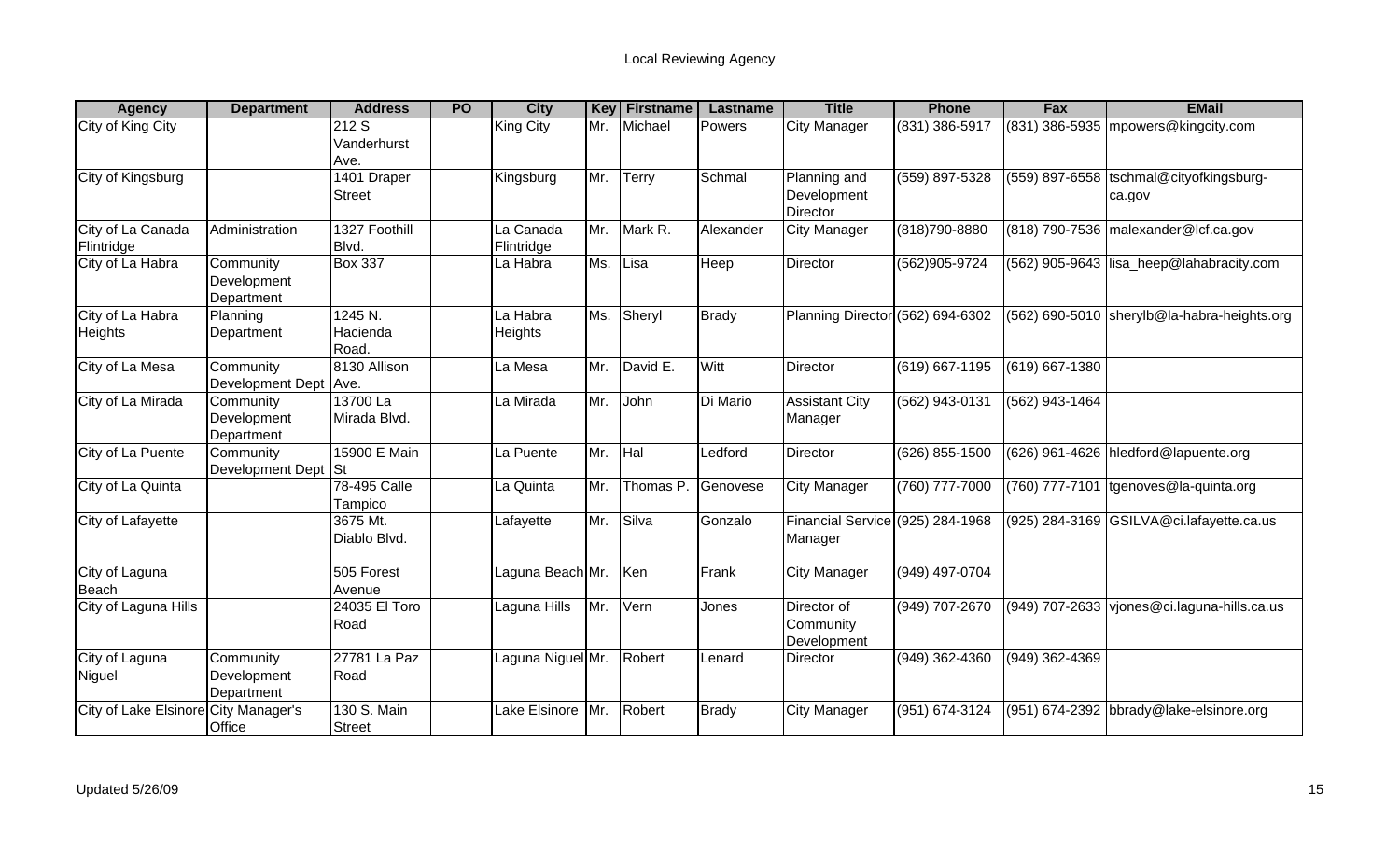| <b>Agency</b>                 | <b>Department</b>                      | <b>Address</b>                       | <b>PO</b>     | <b>City</b>     | Key | <b>Firstname</b> | Lastname      | <b>Title</b>                                                  | <b>Phone</b>     | <b>Fax</b>     | <b>EMail</b>                                   |
|-------------------------------|----------------------------------------|--------------------------------------|---------------|-----------------|-----|------------------|---------------|---------------------------------------------------------------|------------------|----------------|------------------------------------------------|
| City of Lake Forest           | Redevelopment<br>Agency                | 25550<br>Comercentre<br><b>Drive</b> |               | Lake Forest     | Mr. | David            | <b>Belmer</b> | Deputy<br>Executive<br>Director, Asst.<br><b>City Manager</b> | (949) 461-3437   | (949) 461-3577 | kgraham@city-lakeforest.com                    |
| City of Lakeport              | Community<br>Development<br>Department | 225 Park<br><b>Street</b>            |               | Lakeport        | Mr. | Richard          | Knoll         | Community<br>Development<br>Director                          | $(707)$ 263-5615 |                | (707) 263-5397 rknoll@cityoflakeport.com       |
| City of Lakewood              | Community<br>Development               | 5050 N. Clark<br>Avenue              |               | Lakewood        | Mr. | Jack             | Gonzalves     | Director                                                      | (562)866-9771    |                | (562) 866-0505   jgonsalv@lakewoodcity.org     |
| City of Lancaster             | Redevelopment<br>Agency                | 44933 Fern<br>Ave.                   |               | Lancaster       | Ms. | Elizabeth        | Brubaker      | <b>Director</b>                                               | (661) 723-5878   |                | $(661)$ 723-6210 ebrubaker@colra.org           |
| City of Larkspur              | Planning                               | 400 Magnolia<br>Avenue               |               | Larkspur        | Ms. | Nancy            | Kaufman       | Planning Director (415) 927-5025                              |                  |                | (415) 927-5023   nkaufman@larkspurcityhall.org |
| City of Lathrop               | Community<br>Development               | 390 Towne<br>Centre                  |               | Lathrop         | Mr. | <b>Charles</b>   | Mullen        | <b>Chief Planning</b><br>Official                             | (209) 941-7298   |                | (209) 941-7268 cmullen@ci.lathrop.ca.us        |
| City of LaVerne               | Community<br>Development<br>Department | 3660 D Street                        |               | La Verne        | Mr. | Alex             | Ramirez       | Senior Planner                                                | (909) 596-8706   |                |                                                |
| City of Lawndale              | Community<br>Development<br>Department | <b>14717 Burin</b><br>Avenue         |               | Lawndale        | Mr. | <b>Otis</b>      | Ginoza        | Community<br>Development<br>Director                          | (310) 973-3230   |                | (310) 970-2183 oginoza@lawndalecity.org        |
| City of Lemon Grove Community | Development<br>Department              | 3232 Main<br><b>Street</b>           |               | Lemon Grove     | Mr. | Robert W.        | Larkins       | Community<br>Development<br><b>Director</b>                   | (619) 825-3805   |                | (619) 825-3818   rlarkin@ci.lemon-grove.ca.us  |
| City of Lemoore               |                                        | 210 Fox St                           |               | Lemoore         | Ms. | Holly            | Smyth         | Planning Director (559) 924-6740                              |                  |                | (559) 924-6743 hsmyth@lemorre.com              |
| City of Lincoln               | Community<br>Development<br>Department | 640 Fifth Street                     |               | Lincoln         | Mr. | Rodney           | Campbell      | Community<br>Development<br>Director                          | (916) 645-3320   |                | (916) 645-3552 rcampbell@ci.lincoln.ca.us      |
| City of Lindsay               | Community<br>Development               | <b>147 N. Gale</b><br>l Hill         | PO Box<br>369 | Lindsay         | Mr. | Scot B.          | Townsend      | Community<br>Development<br>Director                          | (559) 562-7117   |                | (559) 562-7139 scottownsend@calwest.net        |
| City of Live Oak              |                                        | 9955 Live Oak<br>Blvd.               |               | <b>Live Oak</b> | Mr. | <b>Robert</b>    | Hickey        | <b>City Manager</b>                                           | (530) 695-2112   |                | (530) 695-2595 citymgr@liveoakcity.org         |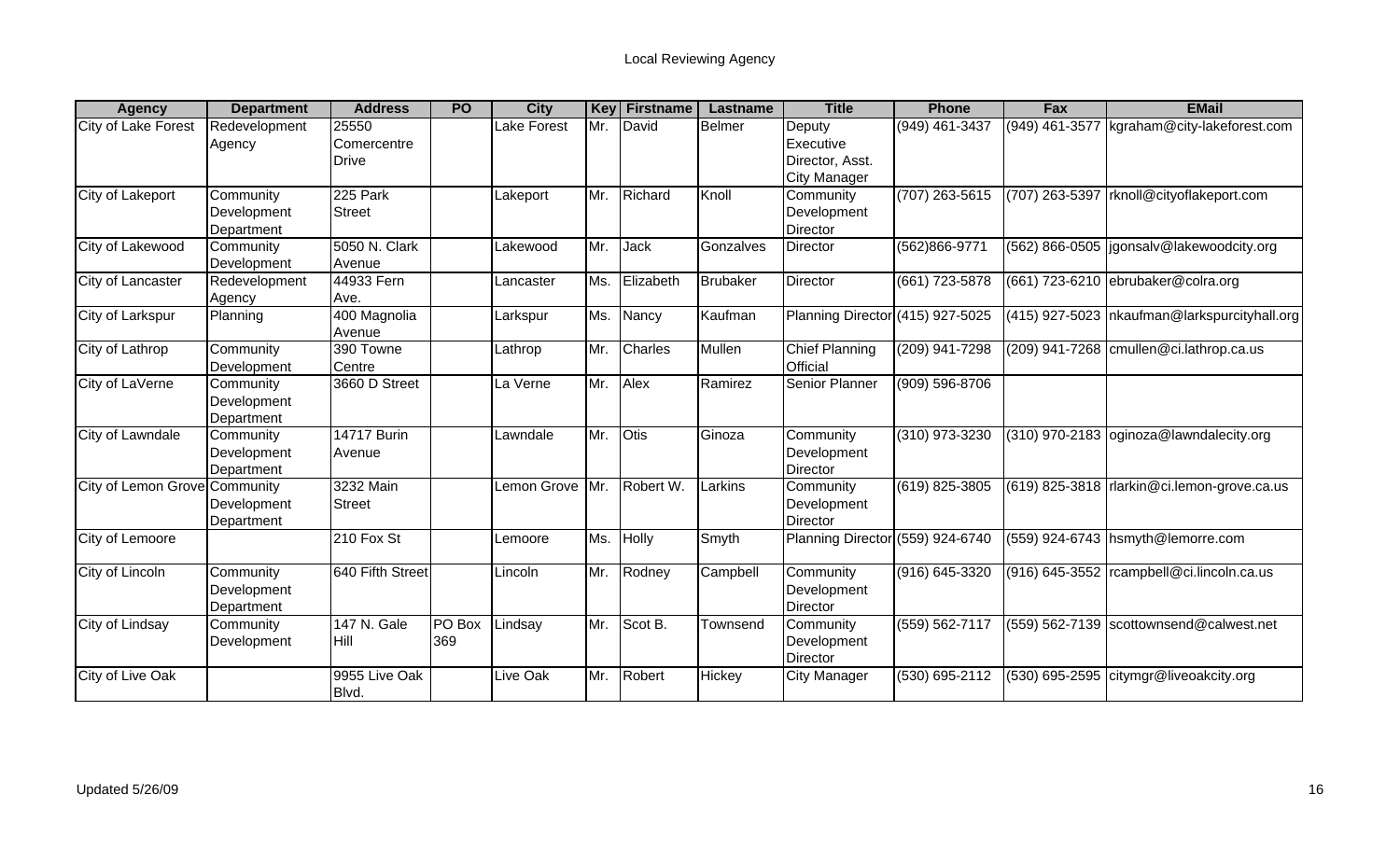| <b>Agency</b>               | <b>Department</b>          | <b>Address</b>      | <b>PO</b> | <b>City</b>         | <b>Key</b> | <b>Firstname</b> | Lastname       | <b>Title</b>          | <b>Phone</b>       | Fax              | <b>EMail</b>                               |
|-----------------------------|----------------------------|---------------------|-----------|---------------------|------------|------------------|----------------|-----------------------|--------------------|------------------|--------------------------------------------|
| <b>City of Livermore</b>    | Community                  | 1052 S.             |           | Livermore           | Mr.        | Marc             | <b>Roberts</b> | Director              | (925) 960-4405     |                  | (925) 960-4149 mroberts@ci.livermore.ca.us |
|                             | Development                | Livermore Ave       |           |                     |            |                  |                |                       |                    |                  |                                            |
|                             | Departmart                 |                     |           |                     |            |                  |                |                       |                    |                  |                                            |
| City of Livingston          |                            | 1416 C Street       |           | Livingston          | Mr.        | William          | Eldridge       | <b>Interim City</b>   | $(209)$ 394-8041   |                  |                                            |
|                             |                            |                     |           |                     |            |                  |                | Manager               |                    |                  |                                            |
| City of Lodi                | Community                  | P.O. Box 3006 221 W |           | Lodi                | Mr.        | Randy            | Hatch          | Community             | (209) 333-6711     |                  | (209) 333-6842   rhatch@lodi.gov           |
|                             | Development Dept           |                     | Pine St   |                     |            |                  |                | Development           |                    |                  |                                            |
|                             |                            |                     |           |                     |            |                  |                | Director              |                    |                  |                                            |
| City of Loma Linda          | Community                  | 25541 Barton        |           | Loma Linda          | Ms.        | Deborah          | Woldruff       | Director              | (909) 799-2830     | (909) 799-2894   |                                            |
|                             | Development                | Road                |           |                     |            |                  |                |                       |                    |                  |                                            |
|                             | Department                 |                     |           |                     |            |                  |                |                       |                    |                  |                                            |
| City of Lomita              | Administration             | <b>Box 339</b>      |           | Lomita              | Mr.        | Tom              | Odom           | City                  | (310) 325-7110     | (310) 325-4024   | .odom@lomita.com                           |
|                             |                            |                     |           |                     |            |                  |                | Administrator         |                    |                  |                                            |
| City of Lompoc              | Lompoc                     | 100 Civic           |           | Lompoc              | Ms.        | Linda            | Wertman        | Redevelopment         | (705) 875-8278     |                  | (805) 875-8378   I-wertman@ci.lompoc.ca.us |
|                             | Redevelopment              | Center Plaza        |           |                     |            |                  |                | Programs              |                    |                  |                                            |
|                             | Agency                     |                     |           |                     |            |                  |                | Coordinator           |                    |                  |                                            |
| City of Long Beach          | Dept of Community 110 Pine |                     |           | Long Beach          | Ms.        | Ellie            | Tolentino      | <b>Acting Housing</b> | (562) 570-6949     | (562) 570-5921   | eltolen@longbeach.gov                      |
|                             | Development                | Avenue, Suite       |           |                     |            |                  |                | Service Bureau        |                    |                  |                                            |
|                             |                            | 1200                |           |                     |            |                  |                | Manager               |                    |                  |                                            |
| <b>City of Los Alamitos</b> | Community                  | 3191 Katella        |           | Los Alamitos        | Mr.        | John             | Godlewski      | Community             | $(562)$ 431-3538   | $(562)$ 493-1255 |                                            |
|                             | Development                | Avenue              |           |                     |            |                  |                | Development           |                    |                  |                                            |
|                             | Department                 |                     |           |                     |            |                  |                | Director              |                    |                  |                                            |
| City of Los Altos           | Planning                   | 1 N. San            |           | Los Altos           | Mr.        | Larry            | Tong           | Director              | $(650)$ 948-1491   |                  |                                            |
|                             | Department                 | Antonio Road        |           |                     |            |                  |                |                       |                    |                  |                                            |
| City of Los Altos           | Planning                   | 26379 Fremont       |           | Los Altos Hills Mr. |            | <b>Curtis</b>    | Williams       | Director              | (650) 941-7222     |                  |                                            |
| <b>Hills</b>                | Department                 | Road                |           |                     |            |                  |                |                       |                    |                  |                                            |
| City of Los Angeles         | Los Angeles                | 1200 W. 7th         |           | Los Angeles         | Mr.        | Kory             | <b>Smith</b>   | Manager               | $(213) 808 - 8958$ |                  | (213) 367-9079  ksmith@lahd.lacity.org     |
|                             | Housing                    | Street, 8th         |           |                     |            |                  |                |                       |                    |                  |                                            |
|                             | Department                 | Floor               |           |                     |            |                  |                |                       |                    |                  |                                            |
| City of Los Banos           |                            | 520 J St            |           | Los Banos           | Ms.        | Elaine           | Post           | Redevelopment         | $(209)$ 827-7000   |                  | (209) 827-7006 elaine.post@losbanos.org    |
|                             |                            |                     |           |                     |            |                  |                | Manager               |                    |                  |                                            |
| City of Loyalton            |                            | <b>Box 128</b>      |           | Loyalton            | Mr.        | Milton           | Gottardi       | Mayor                 | (530) 993-6750     | (530) 993-6752   |                                            |
| City of Lynwood             | Community                  | <b>11330 Bullis</b> |           | Lynwood             | Mr.        | Louis            | <b>Morales</b> | <b>Director</b>       | (310) 603-0220     | (310) 631-7952   |                                            |
|                             | Development                | Road                |           |                     |            |                  |                |                       |                    |                  |                                            |
|                             | Department                 |                     |           |                     |            |                  |                |                       |                    |                  |                                            |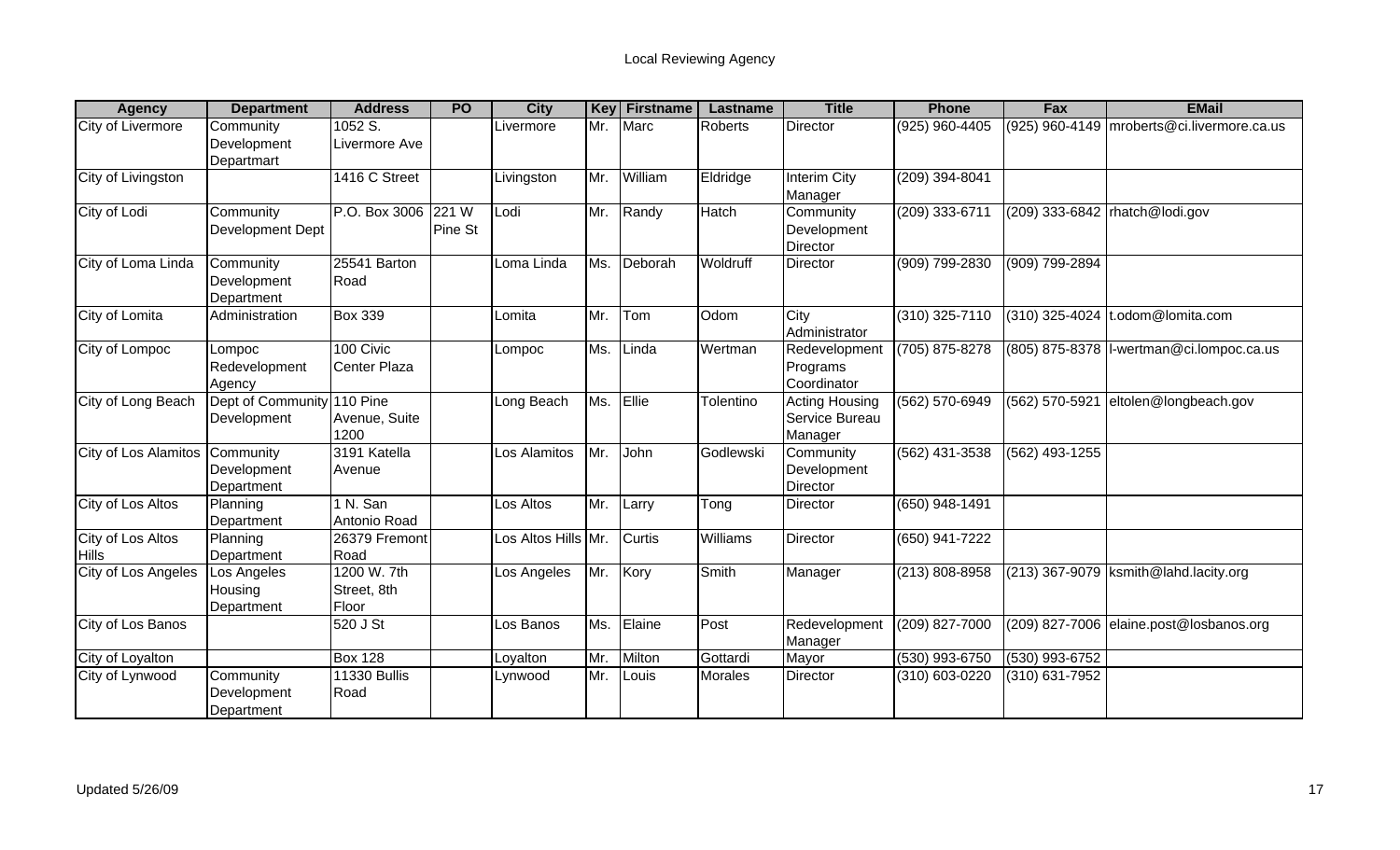| <b>Agency</b>         | <b>Department</b>    | <b>Address</b>    | <b>PO</b> | <b>City</b>       | <b>Key</b> | <b>Firstname</b>  | Lastname       | <b>Title</b>                     | <b>Phone</b>       | Fax              | <b>EMail</b>                             |
|-----------------------|----------------------|-------------------|-----------|-------------------|------------|-------------------|----------------|----------------------------------|--------------------|------------------|------------------------------------------|
| <b>City of Madera</b> | Community            | 205 West 4th      |           | Madera            | Mr.        | Larry J.          | Red            | Director                         | (559) 661-5430     |                  | (559) 674-0446   Ired@cityofmadera.com   |
|                       | Development Dept St  |                   |           |                   |            |                   |                |                                  |                    |                  |                                          |
| City of Malibu        | Planning             | 23555 Civic       |           | Malibu            | Mr.        | Drew D.           | Purvis         | Planning Director (310) 456-2489 |                    |                  | $(310)$ 456-3356 dpurvis@ci.malibu.ca.us |
|                       | Department           | <b>Center Way</b> |           |                   |            |                   |                |                                  |                    |                  |                                          |
| City of Manhattan     | Community            | 1400 Highland     |           | Manhattan         | Mr.        | Richard           | Thompson       | <b>Director</b>                  | (310) 802-5502     | (310) 802-5501   | rthompson@ci.manhattan-                  |
| Beach                 | Development          | Avenue            |           | Beach             |            |                   |                |                                  |                    |                  | beach.ca.us                              |
|                       | Department           |                   |           |                   |            |                   |                |                                  |                    |                  |                                          |
| City of Manteca       | Administration       | 1001 W.           |           | Manteca           | Mr.        | Robert F.D. Adams |                | City Manager                     | (209) 239-8455     | (209) 825-2333   |                                          |
|                       |                      | Center            |           |                   |            |                   |                |                                  |                    |                  |                                          |
| City of Maricopa      |                      | <b>Box 548</b>    |           | Maricopa          | Mr.        | Robert E.         | Wilburn        | City                             | (661) 769-8279     | (661) 769-8130   |                                          |
|                       |                      |                   |           |                   |            |                   |                | Administrator                    |                    |                  |                                          |
| City of Marina        | Dept of              | City Hall - 211   |           | Marina            |            |                   |                |                                  | (831) 884-1281     | (831) 884-9148   |                                          |
|                       | Housing/Planning     | Hillcrest Ave.    |           |                   |            |                   |                |                                  |                    |                  |                                          |
| City of Martinez      |                      | 525 Henrietta     |           | Martinez          | Ms.        | Dina              | Tasini         | Deputy                           | (925) 372-3534     | (925) 372-0257   | dtasini@cityofmartinez.org               |
|                       |                      | <b>Street</b>     |           |                   |            |                   |                | Community                        |                    |                  |                                          |
|                       |                      |                   |           |                   |            |                   |                | Economic Dev.                    |                    |                  |                                          |
|                       |                      |                   |           |                   |            |                   |                | Director                         |                    |                  |                                          |
| City of Marysville    | <b>City Services</b> | <b>Box 150</b>    |           | Marysville        | Mr.        | Gary W.           | Price          | Community                        | (530) 749-3904     | $(530)$ 749-3991 | gprice@marysville.ca.us                  |
|                       | Department-          |                   |           |                   |            |                   |                | Development                      |                    |                  |                                          |
|                       | Planning             |                   |           |                   |            |                   |                | Coordinator                      |                    |                  |                                          |
| City of Maywood       | Building/Planning    | 4319 E.           |           | Maywood           | Ms.        | Linda             | <b>Dovalis</b> | Director                         | $(323) 562 - 5010$ | (323) 773-2806   |                                          |
|                       | Department           | Slauson           |           |                   |            |                   |                |                                  |                    |                  |                                          |
| City of McFarland     | <b>Planning Dept</b> | 401 W. Kern       |           | McFarland         | Mr.        | <b>Steve</b>      | Perez          |                                  | (661) 792-3091     | $(661)$ 792-3093 |                                          |
|                       |                      | Avenue            |           |                   |            |                   |                |                                  |                    |                  |                                          |
| City of Mendota       |                      | 643 Quince        |           | Mendota           | Mr.        | Joel              | <b>Moses</b>   | Interim                          | $(559)$ 655-3291   |                  | (559) 655-4064   commdev_mendota@onemain |
|                       |                      | <b>Street</b>     |           |                   |            |                   |                | Community &                      |                    |                  | .com                                     |
|                       |                      |                   |           |                   |            |                   |                | Economic                         |                    |                  |                                          |
|                       |                      |                   |           |                   |            |                   |                | Development                      |                    |                  |                                          |
|                       |                      |                   |           |                   |            |                   |                | Director                         |                    |                  |                                          |
| City of Menlo Park    | Housing and Re-      | 701 Laurel        |           | <b>Menlo Park</b> | Mr.        | Donald            | de la Pena     | Director                         | (650) 858-3414     | (650) 327-1759   |                                          |
|                       | development          | <b>Street</b>     |           |                   |            |                   |                |                                  |                    |                  |                                          |
|                       | Department           |                   |           |                   |            |                   |                |                                  |                    |                  |                                          |
| City of Merced        | Development          | 678 West 18th     |           | Merced            | Mr.        | Jack D.           | Lesch          | Community                        | (209) 385-6858     |                  | (209) 725-8775 leschj@cityofmerced.org   |
|                       | <b>Services</b>      | <b>St</b>         |           |                   |            |                   |                | Development                      |                    |                  |                                          |
|                       | Department           |                   |           |                   |            |                   |                | Director                         |                    |                  |                                          |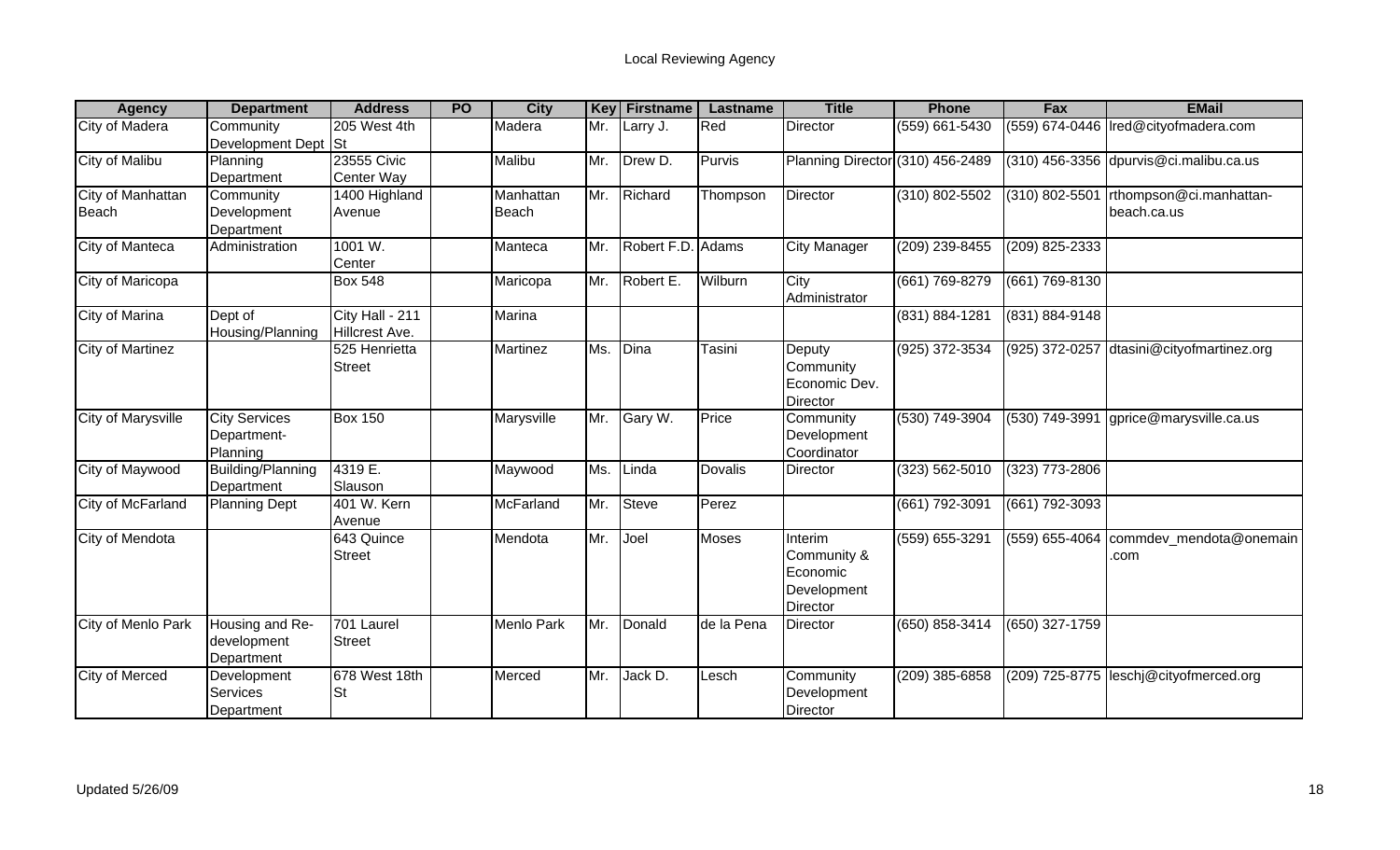| <b>Agency</b>                   | <b>Department</b>       | <b>Address</b>        | <b>PO</b>        | <b>City</b>          | <b>Key</b> | <b>Firstname</b> | Lastname     | <b>Title</b>          | <b>Phone</b>   | Fax                | <b>EMail</b>                                  |
|---------------------------------|-------------------------|-----------------------|------------------|----------------------|------------|------------------|--------------|-----------------------|----------------|--------------------|-----------------------------------------------|
| <b>City of Mill Valley</b>      | Planning and            | <b>Box 1029</b>       |                  | <b>Mill Valley</b>   | Ms.        | <b>Rory Anne</b> | Walsh        | Director              | (415) 383-4033 |                    | (415) 381-1736   Iwalsh@cityofmillvalley.org  |
|                                 | <b>Building</b>         |                       |                  |                      |            |                  |              |                       | ext 107        |                    |                                               |
|                                 | Department              |                       |                  |                      |            |                  |              |                       |                |                    |                                               |
| <b>City of Millbrae</b>         | Community               | 621 Magnolia          |                  | Millbrae             | Mr.        | Ralph E.         | Petty        | Director of           | (650) 259-2341 | (650) 697-2657     | rpetty@ci.millbrae.ca.us                      |
|                                 | Development             | Ave                   |                  |                      |            |                  |              | Community             |                |                    |                                               |
|                                 |                         |                       |                  |                      |            |                  |              | Development           |                |                    |                                               |
| <b>City of Milpitas</b>         | Planning                | 455 E.                |                  | <b>Milpitas</b>      | Ms.        | Tambri           | Heyden       | Planning              | (408) 586-3280 |                    | $(408)$ 586-3293  theyden@ci.milpitas.ca.gov  |
|                                 | Department              | Calaveras             |                  |                      |            |                  |              | Manager               |                |                    |                                               |
|                                 |                         | Blvd.<br>200 Civic    |                  |                      |            |                  |              |                       |                |                    |                                               |
| City of Mission Viejo Community | <b>Development Dept</b> |                       |                  | <b>Mission Viejo</b> | Ms.        | Elaine           | Lister       | Planning              | (949) 470-3053 |                    | (949) 951-6176 elister@cityofmissionviejo.org |
| City of Modesto                 | Dept of Community       | Center<br>1010 - 10th | P.O. Box Modesto |                      | Mr.        | Miguel           | Galvez       | Manager<br>Associate  | (209) 577-5267 |                    | $(209)$ 544-3982 mgalvez@ci.modesto.ca.us     |
|                                 | Development             | Street, #3300         | 642              |                      |            |                  |              | Planner               |                |                    |                                               |
|                                 |                         |                       |                  |                      |            |                  |              |                       |                |                    |                                               |
| City of Monrovia                | Community               | 415 S Ivy Ave.        |                  | Monrovia             | Ms.        | Alice            | Griselle     | Director of           | (626) 932-5525 |                    | (626) 932-5569 agriselle@ci.monrovia.ca.us    |
|                                 | Development             |                       |                  |                      |            |                  |              | Community             |                |                    |                                               |
|                                 | Department              |                       |                  |                      |            |                  |              | Development           |                |                    |                                               |
| <b>City of Montague</b>         |                         | P.O. Box 428          |                  | Montague             | Ms.        | Julie L.         | Johnson      | <b>City Clerk</b>     | (530) 459-3030 | $(530)$ 459-3523   |                                               |
| City of Montclair               |                         | <b>Box 2308</b>       |                  | Montclair            | Mr.        | Lee              | McDougal     | <b>City Manager</b>   | (909) 625-9402 | (909) 621-1584     |                                               |
| <b>City of Monte</b>            |                         | 18041                 |                  | Monte Sereno Mr.     |            | <b>Brian</b>     | Loventhall   | City Manager          | (408) 354-7635 |                    |                                               |
| Sereno                          |                         | Saratoga-Los          |                  |                      |            |                  |              |                       |                |                    |                                               |
|                                 |                         | <b>Gatos Road</b>     |                  |                      |            |                  |              |                       |                |                    |                                               |
| City of Montebello              | Community               | 1600 W.               |                  | Montebello           | Ms.        | <b>Dolores</b>   | Gonzales-    | Grants &              | (323) 887-1395 | (323) 887-1401     | Montbedd@aol.com                              |
|                                 | Development             | Beverly Blvd.         |                  |                      |            |                  | <b>Hayes</b> | Projects              |                |                    |                                               |
|                                 |                         |                       |                  |                      |            |                  |              | Administrator         |                |                    |                                               |
| <b>City of Monterey</b>         |                         | <b>City Hall</b>      |                  | Monterey             | Mr.        | Bob              | Humel        | Housing and           | (831) 646-5615 | $(831) 646 - 5616$ |                                               |
|                                 |                         |                       |                  |                      |            |                  |              | Property              |                |                    |                                               |
|                                 |                         |                       |                  |                      |            |                  |              | Manager               |                |                    |                                               |
| <b>City of Monterey</b>         | Community               | 320 W.                |                  | Monterey Park Mr.    |            | $\vert$ Ray      | Hamada       | Planning              | (626) 307-1463 |                    | (626) 307-1482 rhamada@montereypark.ca.go     |
| Park                            | Development Dept        | Newmark Ave           |                  |                      |            |                  |              | Manager               |                |                    |                                               |
| City of Moorpark                | City Manager's          | 799 Moorpark          |                  | Moorpark             | Mr.        | Hugh             | Riley        | <b>Assistant City</b> | (805) 517-6215 |                    | (805) 531-9112 hriley@ci.moorpark.ca.us       |
|                                 | Office                  | Avenue                |                  |                      |            |                  |              | Manager               |                |                    |                                               |
| City of Moreno                  | Economic                | P.O. Box              | PO Box           | Moreno Valley Mr.    |            | Mitch            | Slagerman    | Redevelopment         | (951) 413-3453 |                    | (951) 413-3459 mitchs@moval.org               |
| Valley                          | Development Dept 88005  |                       | 88005            |                      |            |                  |              | Manager               |                |                    |                                               |
| City of Morgan Hill             | Redevelopment           | 17555 Peak            |                  | Morgan Hill          | Mr.        | Edward           | Tewes        | <b>City Manager</b>   | (408) 779-7271 |                    | (408) 779-1592 ed.tewes@morganhill.ca.gov     |
|                                 | Agency                  | Ave.                  |                  |                      |            |                  |              |                       |                |                    |                                               |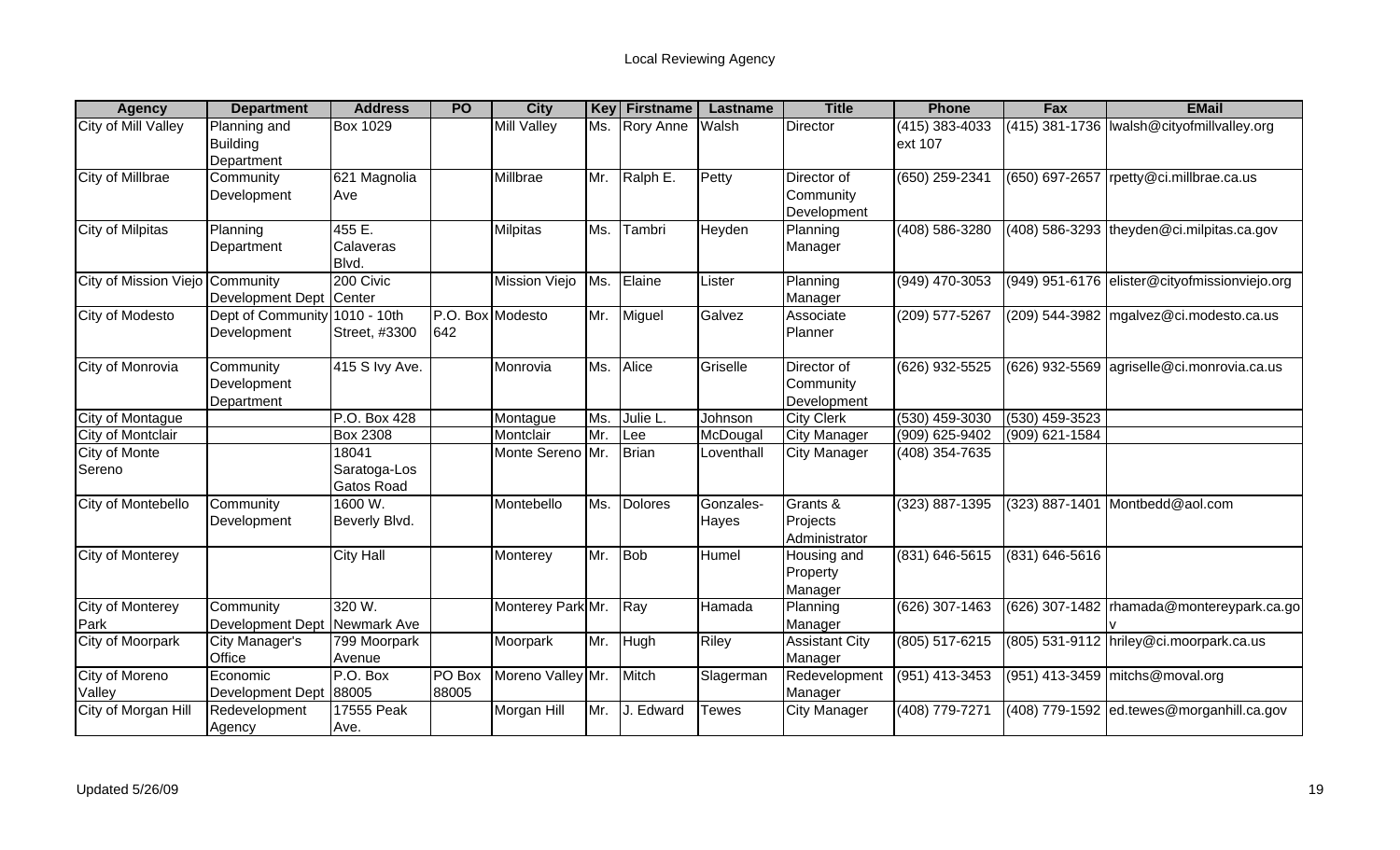| <b>Agency</b>                | <b>Department</b> | <b>Address</b>   | <b>PO</b> | <b>City</b>          | Key | <b>Firstname</b> | Lastname        | <b>Title</b>                     | <b>Phone</b>       | Fax              | <b>EMail</b>                                   |
|------------------------------|-------------------|------------------|-----------|----------------------|-----|------------------|-----------------|----------------------------------|--------------------|------------------|------------------------------------------------|
| City of Morro Bay            | Planning and      | 955 Shasta       |           | Morro Bay            | Mr. | <b>Mike</b>      | Prater          | Planning                         | (805) 772-6211     |                  | (805) 772-6268 mprater@morro-bay.ca.us         |
|                              | <b>Building</b>   | Avenue           |           |                      |     |                  |                 | Manager                          |                    |                  |                                                |
|                              | Department        |                  |           |                      |     |                  |                 |                                  |                    |                  |                                                |
| City of Mountain             | Community         | 500 Castro St    |           | Mountain             | Ms. | Adriana          | Garefalos       | <b>Senior Planner</b>            | $(650)$ 903-6459   | $(650)$ 903-6048 | adriana.garefalos@mountainvi                   |
| View                         | Development Dept  |                  |           | View                 |     |                  |                 |                                  |                    |                  | ew.gov                                         |
| City of Mt. Shasta           | Planning          | 305 N. Mt.       |           | Mt. Shasta           | Mr. | Keith            | <b>McKinley</b> | <b>City Planner</b>              | $(530)$ 926-7510   |                  | (530) 926-0339 msplanning@nctv.com             |
|                              | Department        | Shasta           |           |                      |     |                  |                 |                                  |                    |                  |                                                |
| City of Murrieta             | Administration    | 26442            |           | Murrieta             | Mr. | Roger            | Scherer         | Project Planner                  | $(909)$ 461-6069   |                  | (909) 698-3416   rscherer@murrieta.org         |
|                              | Department        | Beckman          |           |                      |     |                  |                 |                                  |                    |                  |                                                |
|                              |                   | Court            |           |                      |     |                  |                 |                                  |                    |                  |                                                |
| City of Napa                 | Planning          | P.O. Box 660     |           | Napa                 | Mr. | John R.          | Yost            | Director                         | (707) 257-9530     |                  | (707) 257-9522  jyost@cityofnapa.org           |
|                              | Department        |                  |           |                      |     |                  |                 |                                  |                    |                  |                                                |
| <b>City of National City</b> | Community         | 140 East 12th    |           | <b>National City</b> | Mr. | Ben              | <b>Martinez</b> | Assistant                        | (619) 336-4256     |                  | (619) 366-4286   Bmartinez@national-city.ca.us |
|                              | Development       | Street, Suite B  |           |                      |     |                  |                 | <b>Director</b>                  |                    |                  |                                                |
|                              | Commission of the |                  |           |                      |     |                  |                 |                                  |                    |                  |                                                |
|                              | City of National  |                  |           |                      |     |                  |                 |                                  |                    |                  |                                                |
|                              | City              |                  |           |                      |     |                  |                 |                                  |                    |                  |                                                |
| <b>City of Needles</b>       | Community         | 817 - Third      |           | <b>Needles</b>       | Mr. | Richard D.       | Rowe            | <b>City Manager</b>              | (760) 326-5740     |                  | (760) 326-6765  ndlspldr@citlink.net           |
|                              | Development       | <b>Street</b>    |           |                      |     |                  |                 |                                  |                    |                  |                                                |
| <b>City of Newark</b>        | Community         | 37101 Newark     |           | Newark               | Mr. | Terrence         | Grindall        | Director                         | $(510) 790 - 7208$ |                  | (510) 794-2306 terrence.grindall@newark.org    |
|                              | Development       | Blvd.            |           |                      |     |                  |                 |                                  |                    |                  |                                                |
|                              | Department        |                  |           |                      |     |                  |                 |                                  |                    |                  |                                                |
| City of Newman               |                   | <b>1162 Main</b> |           | Newman               | Mr. | Michael E.       | Holland         | <b>City Manager</b>              | (209) 862-3725     |                  | (209) 862-3199   mholland@cityofnewman.com     |
|                              |                   | <b>Street</b>    |           |                      |     |                  |                 |                                  |                    |                  |                                                |
| <b>City of Newport</b>       | Planning          | P.O. Box 1768    |           | Newport              | Mr. | Dan              | Trimple         | Senior Planner                   | (949) 644-3225     |                  | (949) 644-3250 dtrimple@city.newport-          |
| <b>Beach</b>                 |                   |                  |           | Beach                |     |                  |                 |                                  |                    |                  | beach.ca.us                                    |
| City of Norco                | Economic          | 2870 Clark       | PO Box    | Norco                | Mr. | <b>Brian</b>     | Oulman          | Economic                         | (951) 270-5645     | (951) 270-5622   | boulman@ci.norco.ca.us                         |
|                              | Develoment        | Avenue           | 428       |                      |     |                  |                 | Development                      |                    |                  |                                                |
|                              |                   |                  |           |                      |     |                  |                 | Director                         |                    |                  |                                                |
| <b>City of Norwalk</b>       | Community         | 12700 Norwalk    |           | Norwalk              | Mr. | Kurt             | Anderson        | Director of                      | (562) 929-5744     |                  | (562) 929-5584 kanderson@ci.norwalk.ca.us      |
|                              | Development       | Blvd.            |           |                      |     |                  |                 | Community                        |                    |                  |                                                |
|                              | Department        |                  |           |                      |     |                  |                 | Development                      |                    |                  |                                                |
| City of Novato               | Community         | 901 Sherman      |           | Novato               | Mr. | Hans             | Grunt           | Principal Planner (415) 897-4341 |                    |                  |                                                |
|                              | Development       | Avenue           |           |                      |     |                  |                 |                                  |                    |                  |                                                |
|                              | Department        |                  |           |                      |     |                  |                 |                                  |                    |                  |                                                |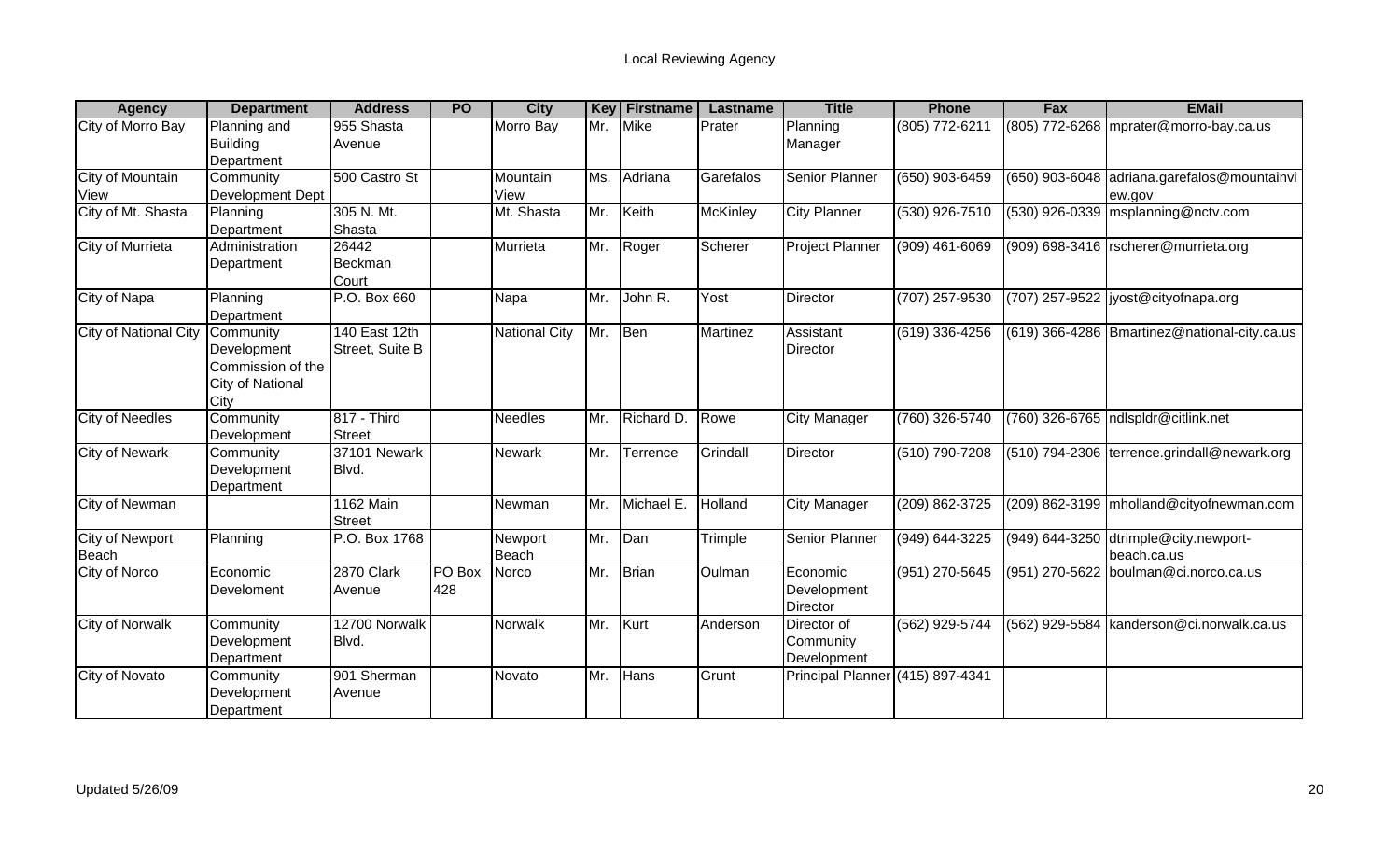| <b>Agency</b>                           | <b>Department</b>                                   | <b>Address</b>                                    | <b>PO</b> | <b>City</b>   | Key | <b>Firstname</b> | Lastname    | <b>Title</b>                                                               | <b>Phone</b>       | Fax            | <b>EMail</b>                                     |
|-----------------------------------------|-----------------------------------------------------|---------------------------------------------------|-----------|---------------|-----|------------------|-------------|----------------------------------------------------------------------------|--------------------|----------------|--------------------------------------------------|
| City of Oakdale                         | Planning<br>Department                              | 455 S. 5th<br>Avenue                              |           | Oakdale       | Mr. | Steven L         | Hallam      | <b>Director</b>                                                            | (209) 847-4245     | (209) 847-8903 |                                                  |
| <b>City of Oakland</b>                  | Community &<br>Economic<br>Development<br>Agency    | 250 Frank<br>Ogawa Plaza,<br><b>Suite 5313</b>    |           | Oakland       |     | Ms. Michelle     | <b>Byrd</b> | <b>Acting Deputy</b><br>Director,<br>Housing &<br>Community<br>Development | $(510)$ 238-3716   | (510) 238-3691 | mbyrd@oaklandnet.com                             |
| City of Oakley                          | Community<br>Development<br>Department              | 3231 Main<br><b>Street</b>                        |           | Oakley        | Ms. | Rebecca          | Willis      | Community<br>Development<br>Director                                       | $(925) 625 - 7006$ |                | (925) 625-9194 willis@ci.oakley.ca.us            |
| City of Oceanside                       | Housing &<br>Neighborhood<br>Services<br>Department | 300 N. Coast<br>Hwy Nevada<br><b>Street Annex</b> |           | Oceanside     | Ms. | <b>TMargery</b>  | Pierce      | Director of<br>Housing and<br>Neighborhood<br>Services                     | (760) 435-3377     |                | (760) 435-3365 mpierce@ci.oceanside.ca.us        |
| City of Ojai                            | Community<br>Development<br>Department              | <b>Box 1570</b>                                   |           | Ojai          | Ms. | Kathleen         | McCann      | Redevelopment<br>Manager                                                   | (805) 640-2555     |                | (805) 640-1136   mccann@ci.ojai.ca.us            |
| City of Ontario                         | <b>Housing Agency</b>                               | 316 East E.<br><b>Street</b>                      |           | Ontario       | Mr. | Brent            | Schultz     | Housing &<br>Neighborhood<br>Revitalization<br>Director                    | (909) 395-2006     |                | $(909)$ 395-2288 bschultz@ci.ontario.ca.us       |
| City of Orange                          | Economic<br>Development<br>Department               | 230 East<br>Chapman<br>Avenue                     |           | Orange        |     | Ms. Mary Ellen   | Laster      | Housing<br>Manager                                                         | (714) 744-7211     |                | (714) 288-2598 mlaster@cityoforange.org          |
| City of Orange Cove City Administration | Office                                              | 633 6th Street                                    |           | Orange Cove   | Mr. | Jose<br>Antonio  | Ramirez     | City<br>Administrator                                                      | $(559)$ 626-4488   |                | (559) 626-4653 citymngr@cityoforangecove.co<br>m |
| City of Orinda                          | Community<br>Development<br>Department              | P.O. Box 2000                                     |           | Orinda        | Ms. | Melanie          | Hobden      | Director                                                                   | (925) 253-4210     |                | (925) 253-7719 mhobden@ci.orinda.ca.us           |
| City of Orland                          |                                                     | 815 Fourth<br><b>Street</b>                       |           | <b>Orland</b> | Mr. | Joseph           | Riker       | <b>City Manager</b>                                                        | $(530) 865 - 1603$ |                | (530) 865-1632 citymanager@cityoforland.com      |
| City of Oroville                        |                                                     | 1735<br>Montgomery<br><b>Street</b>               |           | Oroville      | Ms. | Sharon           | Atteberry   | City<br>Administrator                                                      | (530) 538-2407     |                | (530) 538-2468 atteberrysl@cityoforoville.org    |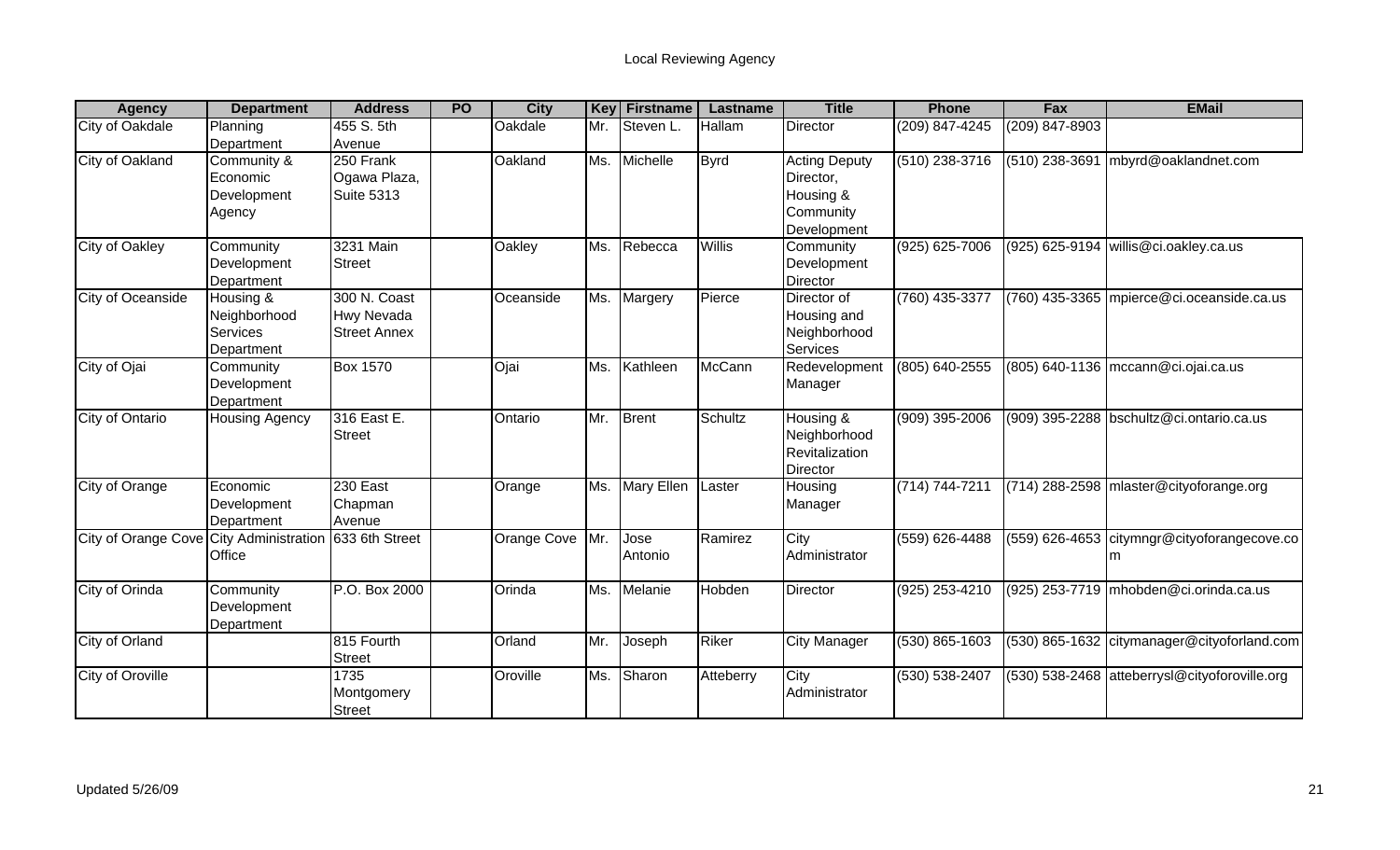| <b>Agency</b>                                | <b>Department</b>                                                              | <b>Address</b>                     | <b>PO</b>              | <b>City</b>             | <b>Key</b> | Firstname | Lastname           | <b>Title</b>                                             | <b>Phone</b>       | Fax                | <b>EMail</b>                               |
|----------------------------------------------|--------------------------------------------------------------------------------|------------------------------------|------------------------|-------------------------|------------|-----------|--------------------|----------------------------------------------------------|--------------------|--------------------|--------------------------------------------|
| City of Oxnard                               | Housing<br>Department                                                          | 435 South D<br><b>Street</b>       |                        | Oxnard                  | Mr.        | Ernest    | Whitaker           | Program<br>Manager                                       | (805) 385-7400     | (805) 385-7416     | afhsg@netscape.net                         |
| City of Pacific Grove                        | Community<br>Development Dept                                                  | 300 Forest<br>Avenue               |                        | Pacific Grove           | Mr.        | Jon       | <b>Biggs</b>       | <b>Director</b>                                          | (831) 648-3190     |                    | (831) 648-3184  jbiggs@ci.pg.ca.us         |
| <b>City of Pacifica</b>                      | Planning<br>Department                                                         | 170 Santa<br>Maria Avenue          |                        | Pacifica                | Mr.        | Michael   | Crabtree           | Planning Director (650) 738-7341                         |                    | (650) 359-5807     | crabtreem@ci.pacifica.ca.us                |
| <b>City of Palm Desert</b>                   | Community<br>Development/Plan<br>ning Department                               | 73-510 Fred<br><b>Waring Drive</b> |                        | <b>Palm Desert</b>      | Mr.        | Phil      | <b>Drell</b>       | Director                                                 | $(760)$ 346-0611   |                    | (760) 341-7098 pdrell@ci.palm-desert.ca.us |
| City of Palm Springs                         | Community and<br>Economic<br>Development<br>Department                         | 3200 E<br>Tahquitz<br>Canyon Way   | PO Box<br>2743         | Palm Springs            | Mr.        | Dale      | Cook               | Community<br>Development<br>Administrator                | (760) 323-8198     | (760) 322-8325     | dale.cook@palmsprings-<br>ca.gov           |
| City of Palmdale                             | Planning<br>Department                                                         | 38250 Sierra<br>Highway            |                        | Palmdale                | Ms.        | Laurie    | Lile               | Planning Director (661) 267-5200                         |                    | (661) 267-5233     | llile@cityofpalmdale.org                   |
| City of Palo Alto                            | Dept of Planning &<br>Community<br>Environment                                 | 250 Hamilton<br>Ave                | <b>PO</b> Box<br>10250 | Palo Alto               | Ms.        | Catherine | Siegel             | Housing<br>Coordinator                                   | (650) 329-2108     | (650) 329-2154     | cathy.siegel@cityofpaloalto.org            |
| City of Palos Verdes Planning and<br>Estates | <b>Building</b><br>Department                                                  | 340 Palos<br>Verdes Dr. W          |                        | Palos Verdes<br>Estates | Mr.        | Allan     | Rigg               | Director                                                 | $(310)378 - 0383$  |                    |                                            |
| City of Paramount                            |                                                                                | 16400<br>Colorado<br>Avenue        |                        | Paramount               | Ms.        | Linda     | Benedetti-<br>Leal | <b>City Manager</b>                                      | (562) 220-2222     | (562) 630-6731     | Ibenedetti@paramountcity.com               |
| <b>City of Parlier</b>                       | Building/Communit 1100 E. Parlier<br>y Development<br>Department               | Avenue                             |                        | Parlier                 |            | Shun      | Patlan             | Community<br>Development<br>Coordinator                  | $(559) 646 - 3545$ | $(559) 646 - 0416$ |                                            |
| City of Pasadena                             | Office of the City<br>Manager - Housing Avenue<br>and Community<br>Development | 100 N. Garfield                    |                        | Pasadena                | Mr.        | Gregory   | Robinson           | Housing and<br>Community<br>Development<br>Administrator | (626) 744-8320     | (626) 744-8340     |                                            |
| City of Paso Robles                          | Community<br>Development Dept                                                  | 1000 Spring St                     |                        | Paso Robles             | Mr.        | Eq        | Gallagher          | Housing<br>Programs<br>Manager                           | (805) 237-3970     | (805) 237-6565     | ed@prcity.com                              |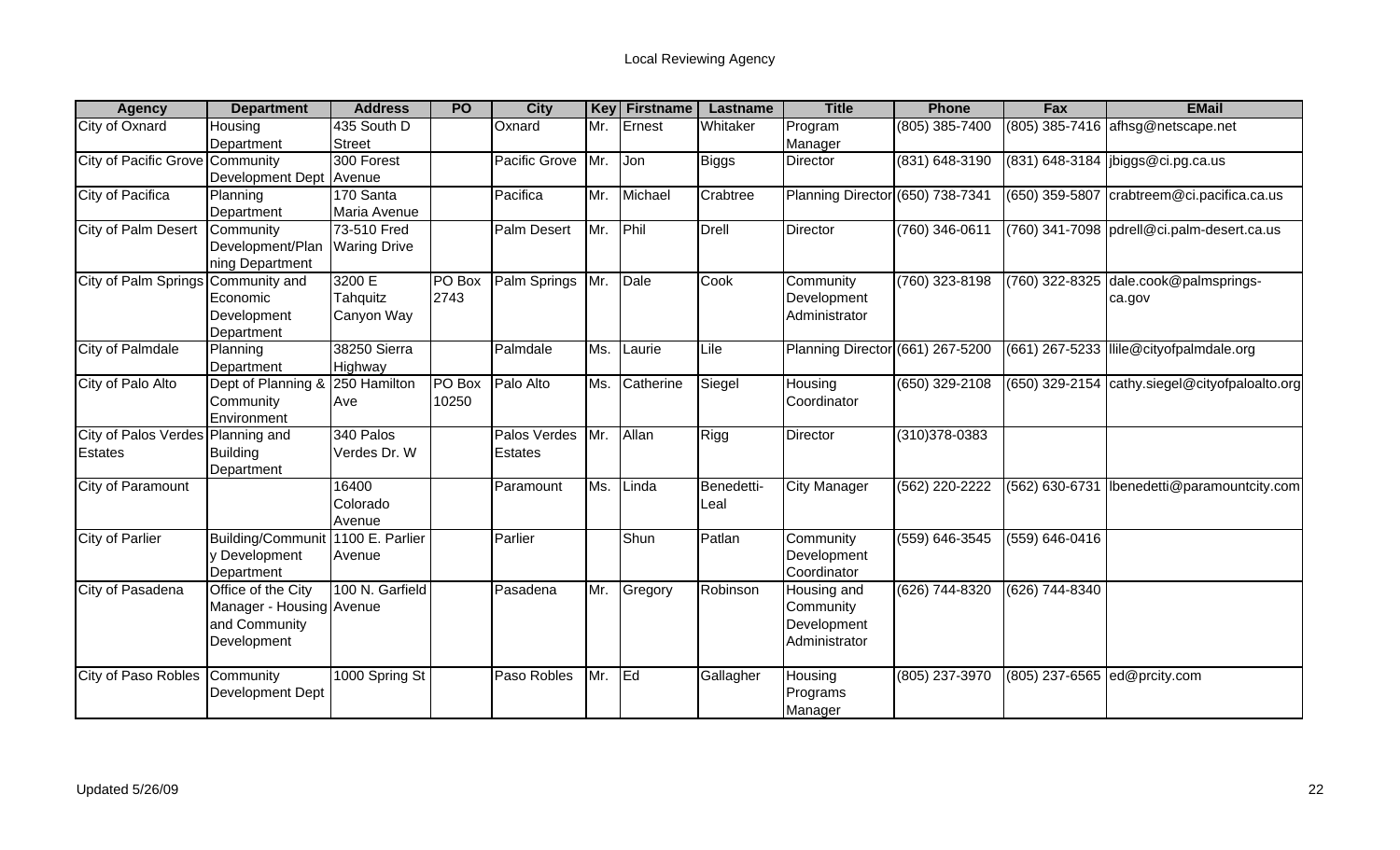| <b>Agency</b>              | <b>Department</b>        | <b>Address</b>  | <b>PO</b> | <b>City</b>          | <b>Key</b> | <b>Firstname</b>     | Lastname        | <b>Title</b>                            | <b>Phone</b>   | Fax            | <b>EMail</b>                                  |
|----------------------------|--------------------------|-----------------|-----------|----------------------|------------|----------------------|-----------------|-----------------------------------------|----------------|----------------|-----------------------------------------------|
| City of Patterson          | Community<br>Development | <b>Plaza</b>    |           | Patterson            | Mr.        | Rod                  | Simpson         | Community<br>Development                | (209) 895-8020 |                | (209) 895-8019   planning@ci.patterson.ca.us  |
|                            | Department               |                 |           |                      |            |                      |                 | <b>Director</b>                         |                |                |                                               |
| <b>City of Perris</b>      | Dept. of                 | 101 North D     |           | Perris               | Mr.        | Richard              | Belmudez        | Director of                             | (909) 943-5003 |                | (909) 943-3293 rbelmudez@cityofperris.com     |
|                            | Development              | <b>Street</b>   |           |                      |            |                      |                 | Development                             |                |                |                                               |
|                            | Services                 |                 |           |                      |            |                      |                 | <b>Services</b>                         |                |                |                                               |
| City of Petaluma           |                          | 11 English      | PO Box    | Petaluma             | Ms.        | <b>Bonne</b>         | Gaebler         | Housing                                 | (707) 778-4555 |                | (707) 778-4586 bgaebler@ci.petaluma.ca.us     |
|                            |                          | <b>Street</b>   | 61        |                      |            |                      |                 | Administrator                           |                |                |                                               |
| City of Pico Rivera        | City Manager's<br>Office | <b>Box 1016</b> |           | Pico Rivera          | Mr.        | Jeff                 | Brauckmann      | Director of<br>Community<br>Development | (562) 801-4397 |                | (562) 801-4765  jbrauckmann@pico-rivera.org   |
| City of Piedmont           | Planning                 | 120 Vista       |           | Piedmont             | Ms.        | Kate                 | <b>Black</b>    | <b>City Planner</b>                     | (510) 420-3050 |                |                                               |
|                            | Department               | Avenue          |           |                      |            |                      |                 |                                         |                |                |                                               |
| City of Pinole (NOT        | Development              | 2131 Pear       |           | Pinole               | Ms.        | Elizabeth            | Dunn            | Planning Director (510) 724-9038        |                | (510) 724-4921 | edunn@ci.pinole.ca.us                         |
| Participating at this      | Services                 | Street          |           |                      |            |                      |                 |                                         |                |                |                                               |
| time - 2003. Wants         | Department               |                 |           |                      |            |                      |                 |                                         |                |                |                                               |
| to stay in database        |                          |                 |           |                      |            |                      |                 |                                         |                |                |                                               |
| for future years)          |                          |                 |           |                      |            |                      |                 |                                         |                |                |                                               |
| City of Pismo Beach        |                          | 760 Mattie      |           | Pismo Beach          | Ms.        | Suzanne              | Bragdon         | <b>City Manager</b>                     | (805) 773-4657 |                | (805) 773-7006 Sbragdon@pismobeach.org        |
|                            |                          | Road            |           |                      |            |                      |                 |                                         |                |                |                                               |
| <b>City of Pittsburg</b>   | Redevelopment            | 65 Civic        |           | Pittsburg            | Mr.        | Randy L.             | <b>Starbuck</b> | Director                                | (925) 252-4034 |                | (925) 252-4134   rstarbuck@ci.pittsburg.ca.us |
|                            | Agency                   | Avenue          |           |                      |            |                      |                 |                                         |                |                |                                               |
| City of Placentia          | Development              | 401 East        |           | Placentia            |            | Mr Raynald F. Pascua |                 | <b>Director</b>                         | (714) 993-8124 | (714) 961-0283 |                                               |
|                            | Services                 | Chapman         |           |                      |            |                      |                 |                                         |                |                |                                               |
|                            |                          | Avenue          |           |                      |            |                      |                 |                                         |                |                |                                               |
| <b>City of Placerville</b> | Community                | 487 Main        |           | Placerville          | Mr.        | Steven               | Calfee          | Community                               | (530) 642-5252 |                | (530) 642-5228 scalfee@ci.placerville.ca.us   |
|                            | Development Dept Street  |                 |           |                      |            |                      |                 | Development                             |                |                |                                               |
|                            |                          |                 |           |                      |            |                      |                 | Director                                |                |                |                                               |
| City of Pleasant Hill      | Community                | 100 Gregory     |           | <b>Pleasant Hill</b> | Mr.        | Richard              | Bottarini       | Director                                | (925) 671-5209 |                |                                               |
|                            | Planning                 | Lane            |           |                      |            |                      |                 |                                         |                |                |                                               |
|                            | Department               |                 |           |                      |            |                      |                 |                                         |                |                |                                               |
| City of Pleasanton         |                          | 123 Main        |           | Pleasanton           | Mr.        | Steven R.            | Bocian          | <b>Assistant City</b>                   | (925) 931-5002 |                |                                               |
|                            |                          | <b>Street</b>   |           |                      |            |                      |                 | Manager                                 |                |                |                                               |
| City of Plymouth           | Planning                 | 2388 Maritime   |           | <b>Elk Grove</b>     | Ms.        | Paula M.             | Daneluk         | Community                               | (916) 691-2025 |                | paula@pmdconsulting.net                       |
|                            | Department               | Drive, #210     |           |                      |            |                      |                 | Development                             |                |                |                                               |
|                            |                          |                 |           |                      |            |                      |                 | Director                                |                |                |                                               |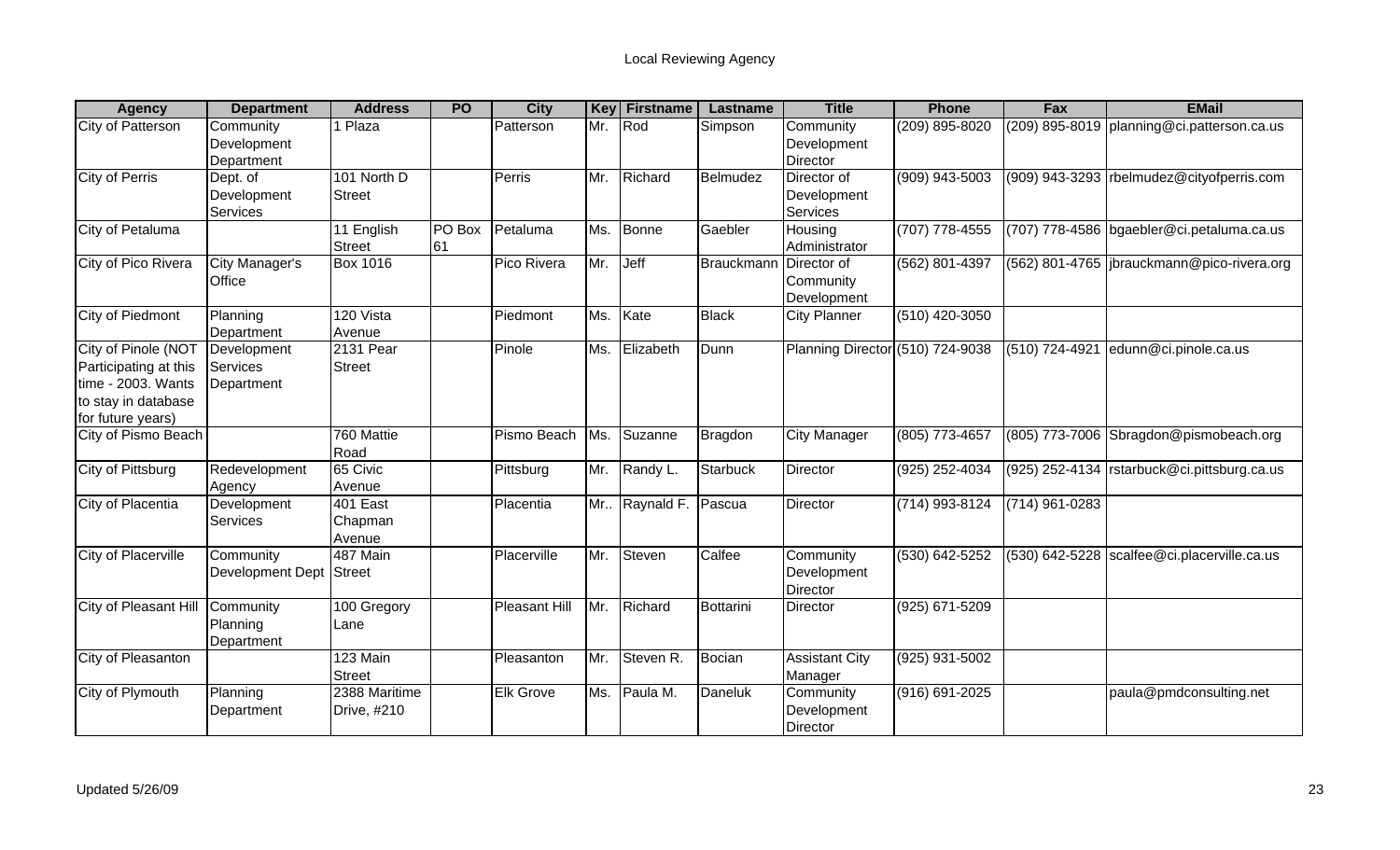| <b>Agency</b>                  | <b>Department</b>                      | <b>Address</b>                     | <b>PO</b>                       | <b>City</b>            | <b>Key</b> | <b>Firstname</b> | Lastname         | <b>Title</b>                                     | <b>Phone</b>       | Fax              | <b>EMail</b>                                            |
|--------------------------------|----------------------------------------|------------------------------------|---------------------------------|------------------------|------------|------------------|------------------|--------------------------------------------------|--------------------|------------------|---------------------------------------------------------|
| City of Point Arena            | <b>Building</b><br>Department          | 790 S. Franklin<br><b>Street</b>   |                                 | Point Arena            | Mr.        | lEd.             | Petrykowski      | <b>Building Official</b>                         | (707) 964-5379     |                  |                                                         |
| City of Pomona                 |                                        | City Hall, 505<br>S. Garey Ave     |                                 | Pomona                 | Mr.        | Richard          | Gomez            | Community Dev. (909) 620-2090<br><b>Director</b> |                    |                  | (909) 620-3702 rick_gomez@ci.pomona.ca.us               |
| City of Port<br>Hueneme        | Finance<br>Department                  | 250 N. Ventura<br>Road             |                                 | Port Hueneme Ms.       |            | Michelle<br>Lee  | Ronney           | <b>Finance Director</b>                          | (805) 986-6520     | $(805)$ 986-6594 |                                                         |
| City of Porterville            | Community<br>Development<br>Department | 291 N. Main St PO Box              | 432                             | Porterville            | Mr.        | Bradley D.       | Dunlap           | Community<br>Development<br>Director             | (559) 782-7460     |                  | (559) 781-6437 bdunlap@ci.porterville.ca.us             |
| City of Portola                |                                        | 35 Third<br>Avenue                 |                                 | Portola                | Mr.        | Jim              | Murphy           | <b>City Manager</b>                              | (530) 832-6800     |                  | (530) 832-5418  j.murphy@ci.portola.ca.us               |
| City of Poway                  | Redevelopment<br>Services              | P.O. Box 789                       | 13325<br>Civic<br>Center<br>Dr. | Poway                  | Ms.        | Dena             | Fuentes          | Director                                         | (858) 668-4545     |                  | (858) 668-1215 dfuentes@ci.poway.ca.us                  |
| City of Rancho<br>Cucamonga    | Redevelopment<br>Agency                | <b>10500 Civic</b><br>Center Dr    |                                 | Rancho<br>Cucamonga    | Ms.        | Jan              | Reynolds         | Redevelopment<br>Analyst                         | (909) 477-2700     |                  | (909) 477-2848   jreynold@ci.rancho-<br>cucamonga.ca.us |
| City of Rancho<br>Mirage       | Dept of Community<br>Development       | 69-825<br>Highway 111              |                                 | Rancho<br>Mirage       | Mr.        | Randal           | <b>Bynder</b>    |                                                  | (619) 328-2266     |                  | randyb@ci.rancho-<br>mirage.ca.us                       |
| City of Rancho<br>Palos Verdes |                                        | 30940<br>Hawthorne<br>Blvd.        |                                 | Rancho Palos<br>Verdes | Mr.        | Paul D.          | <b>Bussey</b>    | <b>City Manager</b>                              | $(310) 544 - 5205$ | (310) 544-5291   | lese@rpv.com                                            |
| City of Red Bluff              | <b>City Manager's</b><br>Office        | 555<br>Washington<br><b>Street</b> |                                 | <b>Red Bluff</b>       | Mr.        | Martin           | <b>Nichols</b>   | <b>City Manager</b>                              | (530) 527-2605     |                  | (530) 529-6878 mnichols@ci.red-bluff.ca.us              |
| <b>City of Redding</b>         | <b>City Manager's</b><br>Office        | 777 Cypress<br>Avenue              | PO Box<br>496071                | Redding                | Mr.        | Kurt             | Starman          | City Manager                                     | (530) 225-4083     |                  | (530) 225-4325   kstarman@ci.redding.ca.us              |
| City of Redlands               |                                        | <b>Box 3005</b>                    |                                 | Redlands               | Mr.        | John             | Davidson         | <b>City Manager</b>                              | $(909) 798 - 7510$ |                  | (909) 798-7503 davidson@eee.org                         |
| City of Redondo<br>Beach       | Planning<br>Department                 | <b>Box 270</b>                     |                                 | Redondo<br>Beach       | Mr.        | Randy            | <b>Berler</b>    | Planning Director (310) 318-0637                 |                    | (310) 372-8021   | randy.berler@redondo.org                                |
| City of Redwood<br>City        | Community<br>Development<br>Services   | 1017<br>Middlefield<br>Road        |                                 | Redwood City Ms.       |            | Debbi            | Jones-<br>Thomas | Housing<br>Coordinator                           | (650) 780-7290     |                  | (650) 780-0128 debbi@redwoodcity.com                    |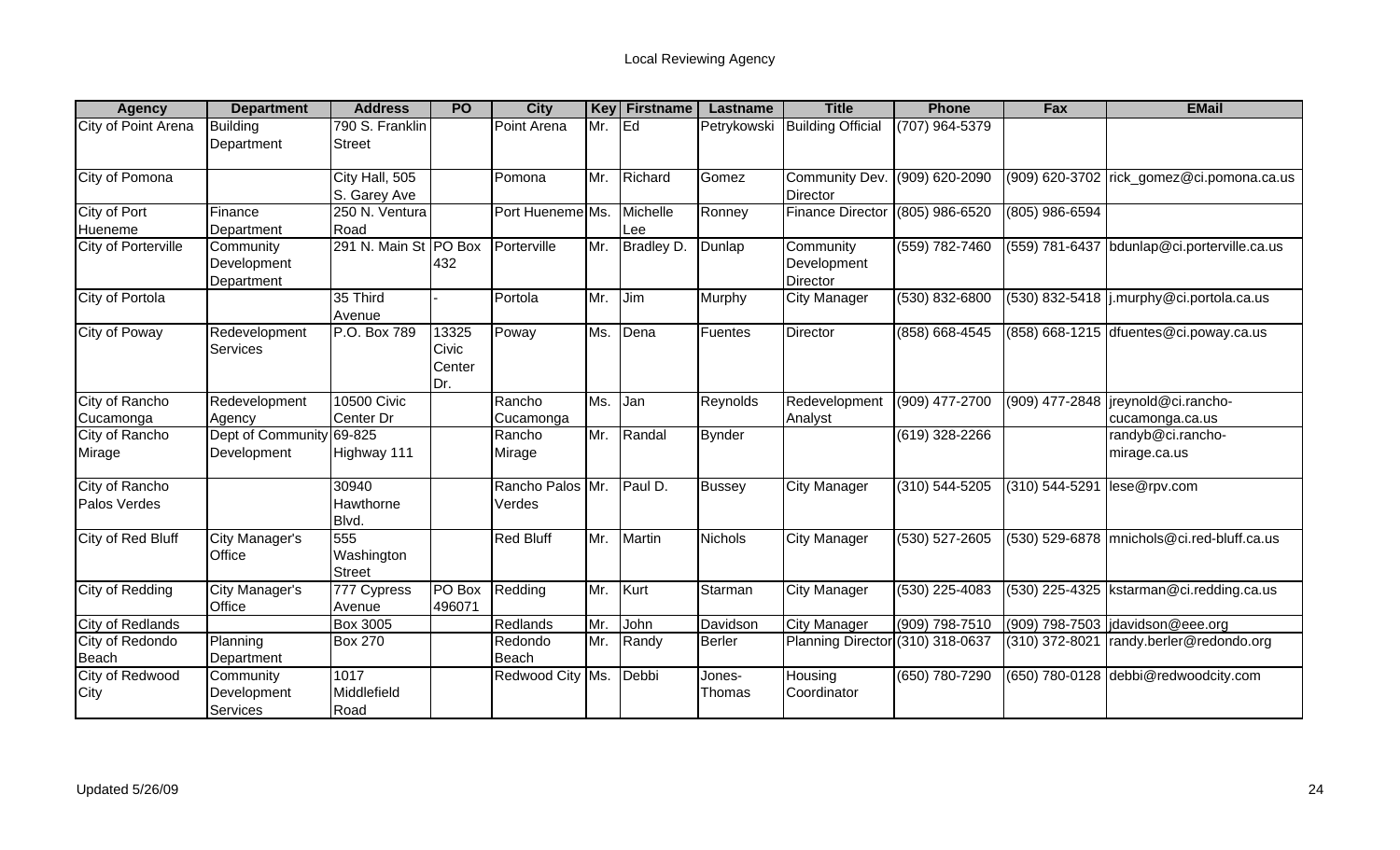| <b>Agency</b>               | <b>Department</b> | <b>Address</b>   | <b>PO</b> | <b>City</b>          | Key | <b>Firstname</b> | Lastname       | <b>Title</b>                     | <b>Phone</b>       | Fax            | <b>EMail</b>                               |
|-----------------------------|-------------------|------------------|-----------|----------------------|-----|------------------|----------------|----------------------------------|--------------------|----------------|--------------------------------------------|
| City of Reedley             | Community         | 1733 Ninth       |           | Reedley              | Mr. | David            | <b>Brletic</b> | Associate                        | (559) 637-4200     |                | (559) 637-2139 david.brletic@reedley.com   |
|                             | Development       | <b>Street</b>    |           |                      |     |                  |                | Planner                          |                    |                |                                            |
| City of Rialto              | Redevelopment     | 131 S.           |           | Rialto               | Mr. | Robb             | Steel          | Redevelopment/                   | (909) 879-1149     |                | (909) 875-5476   rsteel@rialtoca.gov       |
|                             | Agency            | Riverside        |           |                      |     |                  |                | Economic Dev.                    |                    |                |                                            |
|                             |                   | Avenue           |           |                      |     |                  |                | Director                         |                    |                |                                            |
| City of Richmond            | Community &       | 1401 Marina      |           | Richmond             | Mr. | Steve            | Duran          | Director                         | $(510)$ 231-3066   |                | (510) 307-8195 Steve Duran@ci.richmond.ca. |
|                             | Economic          | Way South        |           |                      |     |                  |                |                                  |                    |                | <b>us</b>                                  |
|                             | Development       |                  |           |                      |     |                  |                |                                  |                    |                |                                            |
| <b>City of Ridgecrest</b>   | Community         | 100 W.           |           | Ridgecrest           | Mr. | James E.         | McRea          | Director                         | (760) 371-3721     | (760) 371-1654 |                                            |
|                             | Development       | California       |           |                      |     |                  |                |                                  |                    |                |                                            |
|                             | Department        | Avenue           |           |                      |     |                  |                |                                  |                    |                |                                            |
| City of Rio Dell            |                   | 675 Wildwood     |           | Rio Dell             | Mr. | Jim              | Stretch        | Interim City                     | (707) 764-3532     | (707) 764-5480 |                                            |
|                             |                   | Avenue           |           |                      |     |                  |                | Manager                          |                    |                |                                            |
| City of Rio Vista           |                   | One Main         |           | <b>Rio Vista</b>     | Mr. | Thomas E.        | Bland          | Community                        | $(707)$ 374-2205   |                | (707) 374-5063 bland@ci.rio-vista.ca.us    |
|                             |                   | <b>Street</b>    |           |                      |     |                  |                | Development                      |                    |                |                                            |
|                             |                   |                  |           |                      |     |                  |                | Director                         |                    |                |                                            |
| City of Ripon               | Planning and      | 259 N. Wilma     |           | Ripon                | Mr. | Ernest           | <b>Tyhurst</b> | Director                         | (209) 599-2108     |                | (209) 599-2685 etyhurst@cityofripon.org    |
|                             | Economic          | Avenue           |           |                      |     |                  |                |                                  |                    |                |                                            |
|                             | Development       |                  |           |                      |     |                  |                |                                  |                    |                |                                            |
| City of Riverbank           | Community         | 6707 Third       |           | Riverbank            | Mr. | J.D.             | Hightower      | <b>Director</b>                  | (209) 863-7124     |                | (209) 869-7126 didhightower@Riverbank.org  |
|                             | Development       | <b>Street</b>    |           |                      |     |                  |                |                                  |                    |                |                                            |
|                             | Department        |                  |           |                      |     |                  |                |                                  |                    |                |                                            |
| <b>City of Riverside</b>    | Development       | 3900 Main St.,   |           | Riverside            | Mr. | James            | Yerdon         | <b>Housing Project</b>           | (909) 826-5961     | (909) 826-2233 |                                            |
|                             | Department        | 5th Floor        |           |                      |     |                  |                | Manager                          |                    |                |                                            |
| City of Rocklin             | Community         | 3970 Rocklin     | PO Box    | Rocklin              | Mr. | Terry            | Richardson     | Community                        | $(916) 632 - 4020$ | (916) 624-4759 |                                            |
|                             | Development       | Road             | 1138      |                      |     |                  |                | Development                      |                    |                |                                            |
|                             | Department        |                  |           |                      |     |                  |                | <b>Director</b>                  |                    |                |                                            |
| <b>City of Rohnert Park</b> | City Manager's    | 6750             |           | <b>Rohnert Park</b>  | Mr. | Steve            | Donley         | <b>City Manager</b>              | (707) 588-2226     |                | (707) 588-2263 sdonley@rpcity.org          |
|                             | Office            | Commerce         |           |                      |     |                  |                |                                  |                    |                |                                            |
|                             |                   | <b>Blvd</b>      |           |                      |     |                  |                |                                  |                    |                |                                            |
| City of Rolling Hills       |                   | #2 Portuguese    |           | <b>Rolling Hills</b> | Mr. | Anton            | Dahlerbruch    | <b>City Manager</b>              | (310) 377-1521     |                | (310) 377-7288 adahlerbruch@citypfrh.net   |
|                             |                   | <b>Bend Road</b> |           |                      |     |                  |                |                                  |                    |                |                                            |
| City of Rolling Hills       | Planning          | 4045 Palos       |           | <b>Rolling Hills</b> | Mr. | David C.         | Wahba          | Planning Director (310) 377-1577 |                    |                | (310) 377-4468 davidw@rhe.org              |
| <b>Estates</b>              | Department        | Verdes Drive N   |           | Estates              |     |                  |                |                                  |                    |                |                                            |
|                             |                   |                  |           |                      |     |                  |                |                                  |                    |                |                                            |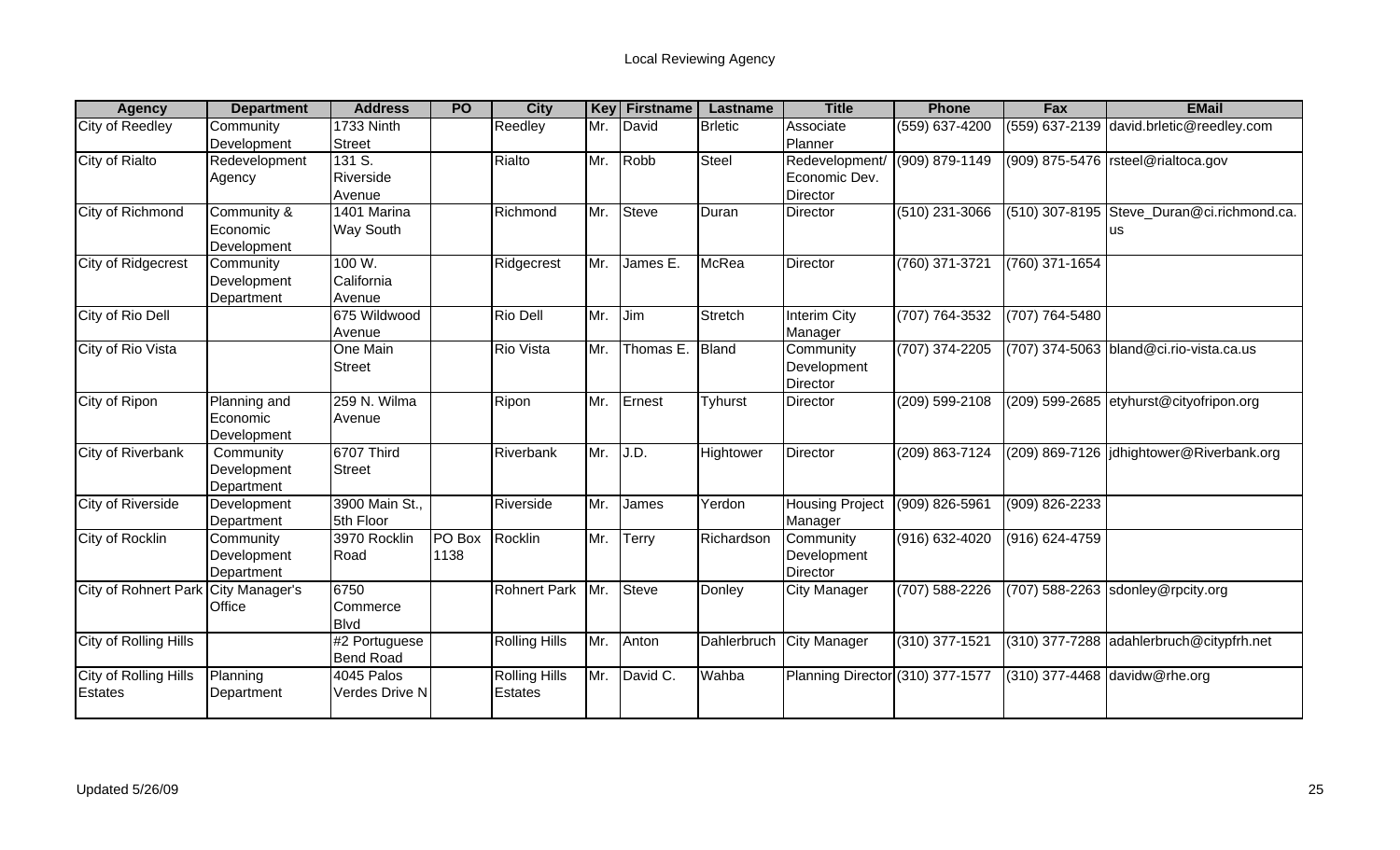| <b>Agency</b>            | <b>Department</b>       | <b>Address</b>     | <b>PO</b> | <b>City</b>  | Key | <b>Firstname</b> | Lastname     | <b>Title</b>                     | <b>Phone</b>     | Fax              | <b>EMail</b>                                 |
|--------------------------|-------------------------|--------------------|-----------|--------------|-----|------------------|--------------|----------------------------------|------------------|------------------|----------------------------------------------|
| City of Rosemead         | Planning                | 8838 E Valley      |           | Rosemead     | Mr. | <b>Bradford</b>  | Johnson      | Planning Director (626) 569-2140 |                  |                  | (626) 307-9218 bwjohnson@cityofrosemead.or   |
|                          | Department              | <b>Blvd</b>        |           |              |     |                  |              |                                  |                  |                  |                                              |
| <b>City of Roseville</b> | <b>Housing Division</b> | 311Vernon          |           | Roseville    | Ms. | Jan              | Shonkwiler   | Housing                          | (916) 774-5270   |                  | (916) 774-5286   jshonkwiler@roseville.ca.us |
|                          |                         | <b>Street</b>      |           |              |     |                  |              | Programs                         |                  |                  |                                              |
|                          |                         |                    |           |              |     |                  |              | Manager                          |                  |                  |                                              |
| <b>City of Salinas</b>   | Housing and             | 200 Lincoln        |           | Salinas      | Mr. | David G.         | Swanson      | Planning                         | (831) 758-7334   |                  | (831) 458-7234 housingwebmail@ci.salinas.ca  |
|                          | Community               | Avenue             |           |              |     |                  |              | Manager                          |                  |                  | .us                                          |
|                          | Development             |                    |           |              |     |                  |              |                                  |                  |                  |                                              |
| City of San              | Economic                | 201 North E St.    |           | San          |     | Ms. Maggie       | Pacheco      | Executive                        | (909) 663-1044   |                  | $(909)$ 888-9413 mpacheco@sbrda.org          |
| Bernardino               | Development             | <b>Third Floor</b> |           | Bernardino   |     |                  |              | Director,                        |                  |                  |                                              |
|                          | Agency                  |                    |           |              |     |                  |              | Economic                         |                  |                  |                                              |
|                          |                         |                    |           |              |     |                  |              | Development                      |                  |                  |                                              |
|                          |                         |                    |           |              |     |                  |              | Agency                           |                  |                  |                                              |
| City of San Bruno        | Community               | 567 El Camino      |           | San Bruno    | Mr. | <b>Mark</b>      | Sullivan     | Housing and                      | (650) 616-7074   | (650) 873-6749   |                                              |
|                          | Development             | Real               |           |              |     |                  |              | Redevelopment                    |                  |                  |                                              |
|                          | Department              |                    |           |              |     |                  |              | Manager                          |                  |                  |                                              |
| City of San              | Community               | 501 Poli St        |           | Ventura      | Mr. | Bill             | Hatcher      | Housing Planner (805) 677-3934   |                  |                  | (805) 653-0763 bhatcher@ci.ventura.ca.us     |
| Buenaventura             | Development             |                    |           |              |     |                  |              |                                  |                  |                  |                                              |
|                          | Department              |                    |           |              |     |                  |              |                                  |                  |                  |                                              |
| City of San Carlos       | Community               | 600 Elm St         |           | San Carlos   |     |                  |              | Coomunity                        | (650) 802-4209   | (650) 595-6763   |                                              |
|                          | Development Dept        |                    |           |              |     |                  |              | Development                      |                  |                  |                                              |
|                          |                         |                    |           |              |     |                  |              | Director                         |                  |                  |                                              |
| City of San              |                         | 910 Calle          |           | San Clemente |     | Leslie           | Davis        | Housing                          | $(949)$ 361-6188 | $(949)$ 361-3750 |                                              |
| Clemente                 |                         | Negocio            |           |              |     |                  |              | Coordinator                      |                  |                  |                                              |
| City of San Dimas        |                         | 245 E. Bonita      |           | San Dimas    | Mr. | Blaine           | Michaelis    | City Manager                     | (909) 394-6210   | (909) 394-6209   |                                              |
|                          |                         | Avenue             |           |              |     |                  |              |                                  |                  |                  |                                              |
| City of San              | Community               | 117 MacNeil        |           | San Fernando |     | Milan            | Garrison     | Director                         | (818) 898-1227   | (818) 365-8050   |                                              |
| Fernando                 | Development             | <b>Street</b>      |           |              |     |                  |              |                                  |                  |                  |                                              |
|                          | Department              |                    |           |              |     |                  |              |                                  |                  |                  |                                              |
| City of San Gabriel      | Community               | <b>Box 130</b>     |           | San Gabriel  | Mr. | Steven           | Preston      | Deputy City                      | (626) 308-2806   |                  | (626) 458-2830 spreston@sgch.org             |
|                          | Development             |                    |           |              |     |                  |              | Manager                          |                  |                  |                                              |
|                          | Department              |                    |           |              |     |                  |              |                                  |                  |                  |                                              |
| City of San Jacinto      | Community               | 248 E. Main        |           | San Jacinto  | Mr. | Tim              | <b>Hults</b> | Director                         | (951) 487-7330   |                  | (951) 487-6779 thults@sanjacinto.ca.us       |
|                          | Development             | <b>Street</b>      |           |              |     |                  |              |                                  |                  |                  |                                              |
|                          | Department              |                    |           |              |     |                  |              |                                  |                  |                  |                                              |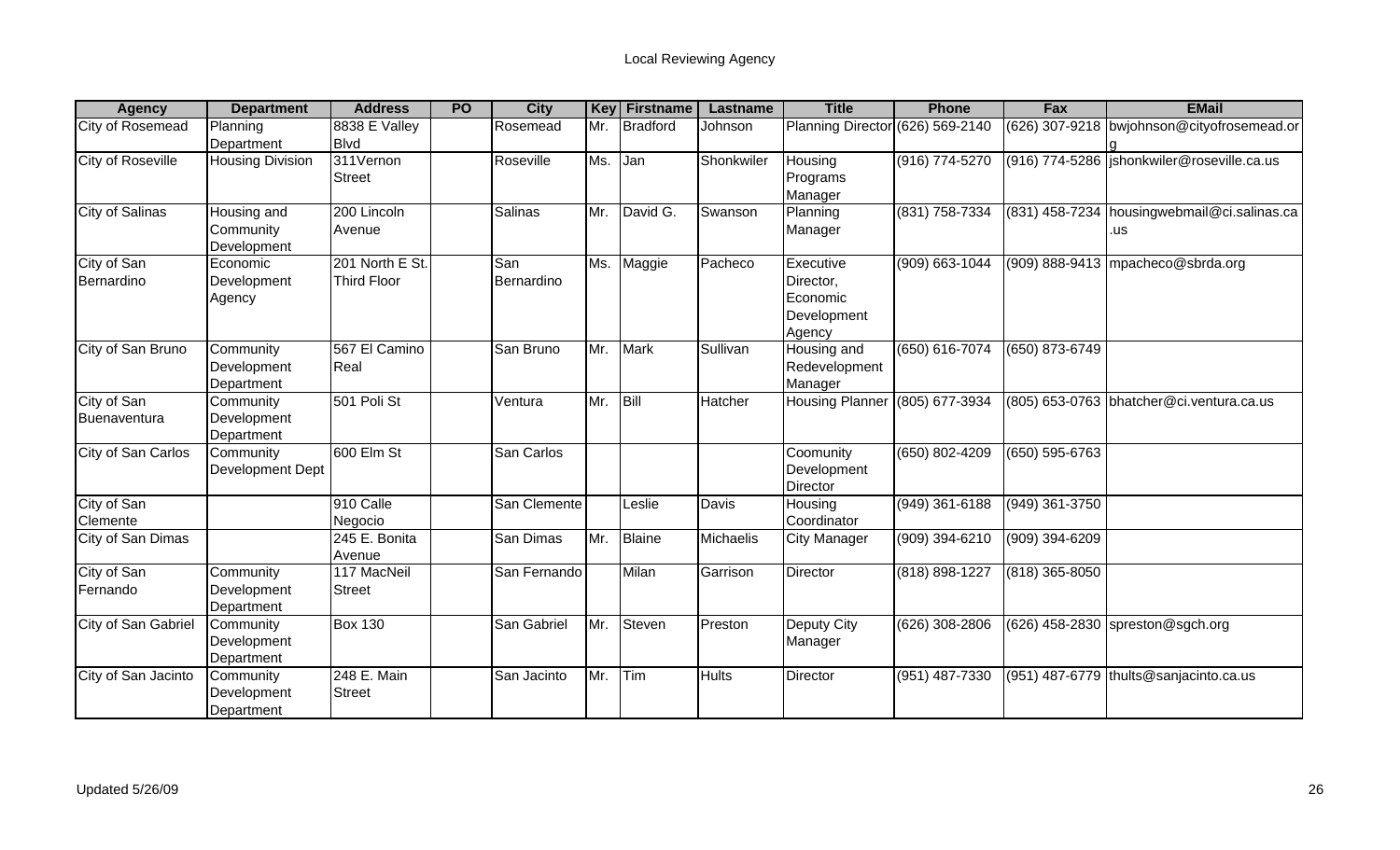| <b>Agency</b>                       | <b>Department</b>                             | <b>Address</b>                                | <b>PO</b>     | <b>City</b>            | Key | <b>Firstname</b> | Lastname     | <b>Title</b>                                          | <b>Phone</b>     | Fax            | <b>EMail</b>                                          |
|-------------------------------------|-----------------------------------------------|-----------------------------------------------|---------------|------------------------|-----|------------------|--------------|-------------------------------------------------------|------------------|----------------|-------------------------------------------------------|
| City of San Joaquin                 |                                               | 21900<br>Colorado<br>Ave/PO Box<br>758        | PO Box<br>758 | San Joaquin            | Mr. | Shahid           | Hami         | <b>City Manager</b>                                   | (559) 693-4311   | (559) 693-2193 | sanjcity@kermantel.net                                |
| City of San Jose                    | Department of<br>Housing                      | 200 East Santa<br>Clara Street,<br>12th Floor |               | San Jose               | Ms. | Leslye           | Krutko       | Director of<br>Housing                                | $(408)$ 535-3860 |                | (408) 998-3183 leslye.corsiglia@sanjoseca.gov         |
| City of San Juan<br><b>Bautista</b> |                                               | <b>Box 1420</b>                               |               | San Juan<br>Bautista   | Ms. | Janice           | McClintock   | <b>City Manager</b>                                   | (831) 623-4661   | (831) 623-4093 | citymanager@san-juan-<br>bautista.ca.us               |
| City of San Juan<br>Capistrano      | Planning<br>Department                        | 32400 Paseo<br>Adelanto                       |               | San Juan<br>Capistrano | Ms. | Lynnette         | Adolphson    | Management<br>Analyst II                              | (949) 443-6324   | (949) 661-5451 | ladolphson@sanjuancapistran<br>o.org                  |
| City of San Leandro                 |                                               | 835 East 14th<br><b>Street</b>                |               | San Leandro            | Иr. | John             | Jermanis     | <b>City Manager</b>                                   | (510) 577-3390   |                | (510) 577-3340  jjermanis@ci.san-<br>leandro.ca.us    |
| City of San Luis<br>Obispo          | Community<br><b>Development Dept</b>          | 919 Palm<br><b>Street</b>                     |               | San Luis<br>Obispo     | Mr. | Peter            | <b>Brown</b> | Housing<br>Programs<br>Manager                        | (805) 781-7523   | (805) 781-7173 | ddavidson@slocity.org                                 |
| City of San Marcos                  | Redevelopment<br>Agency                       | <b>Civic Center</b><br>Dr                     |               | San Marcos             | Mr. | Paul             | Malone       | Executive<br>Director                                 | (760) 744-1050   | (760) 744-7543 |                                                       |
| City of San Marino                  | Planning and<br><b>Building</b><br>Department | 2200<br>Huntington<br><b>Drive</b>            |               | San Marino             | Mr. | David            | Saldana      | Director                                              | (626) 300-0711   |                | (626) 300-0716 dsaldana@cityofsanmarino.org           |
| City of San Mateo                   | Neighborhood<br>Improvement and<br>Housing    | 330 W. 20th<br>Avenue                         | San<br>Mateo  | San Mateo              | Mr. | Robert           | Muehlbauer   | Neighborhood<br>Improvement<br>and Housing<br>Manager | (650) 522-7222   | (650) 522-7201 | Imuehlbauer@cityofsanmateo.<br>org                    |
| City of San Pablo                   | Community<br>Development Dept                 | One Alvarado<br>Square                        |               | San Pablo              | Mr. | Kelsey D.        | Worthy       | Community<br>Service Director                         | $(510)$ 215-3030 | (510) 215-3031 | kelseyw@ci.san-pablo.ca.us                            |
| City of San Rafael                  | Redevelopment<br>Agency                       | P.O. Box<br>151560                            |               | San Rafael             | Ms. | Nancy            | Mackle       | Economic<br>Development<br><b>Director</b>            | (415) 485-3383   |                | (415) 485-3175   nancy.mackle@ci.san-<br>rafael.ca.us |
| City of San Ramon                   | Economic<br>Development<br>Department         | 2222 Camino<br>Ramon                          |               | San Ramon              | Ms. | <b>Brooke</b>    | Littman      | Housing<br>Programs<br>Manager                        | (925) 973-2573   |                | (925) 806-0118 blittman@sanramon.ca.gov               |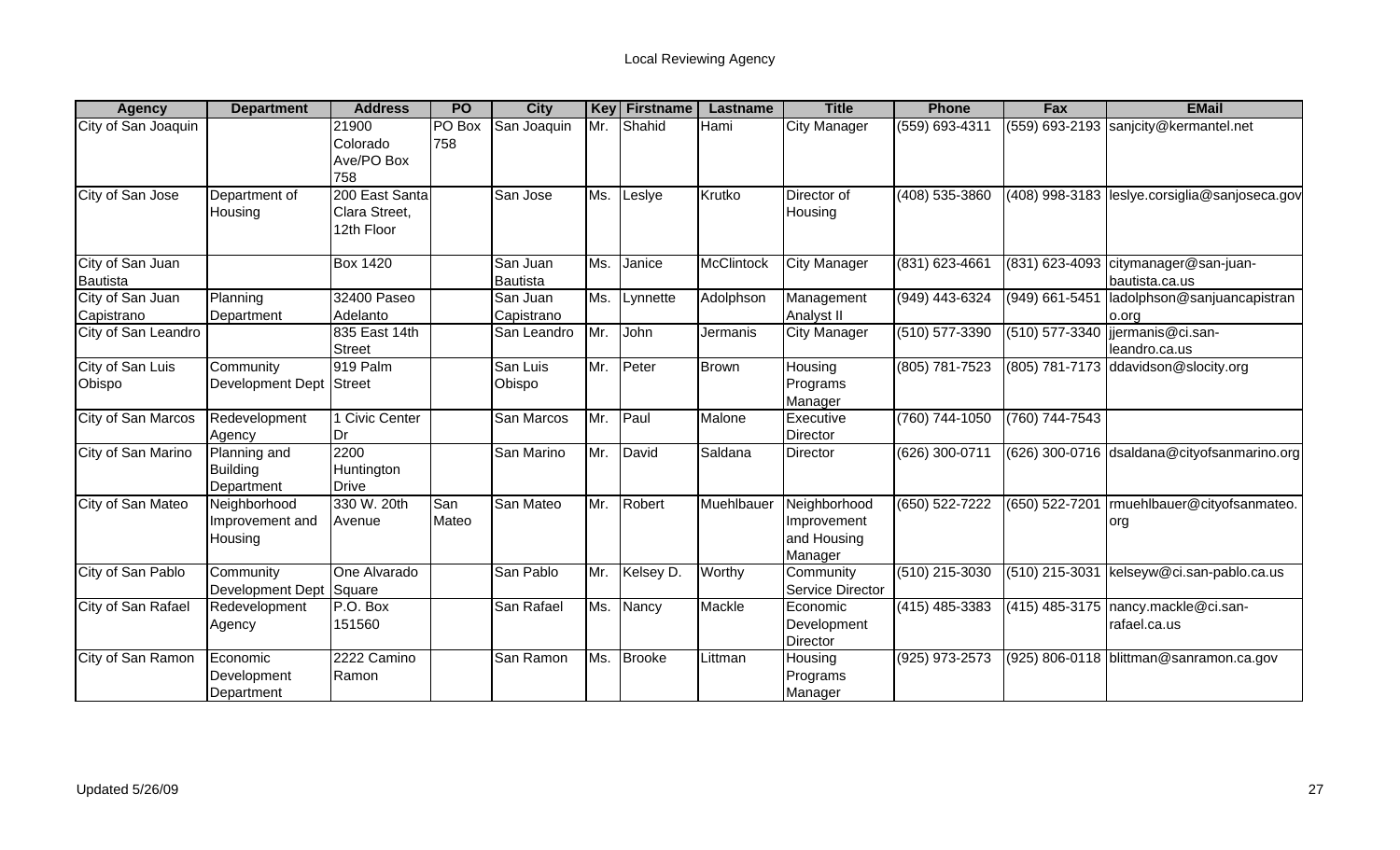| <b>Agency</b>                                 | <b>Department</b>                                                    | <b>Address</b>                            | <b>PO</b> | <b>City</b>         | Key | <b>Firstname</b> | Lastname             | <b>Title</b>                            | <b>Phone</b>                     | Fax                | <b>EMail</b>                                       |
|-----------------------------------------------|----------------------------------------------------------------------|-------------------------------------------|-----------|---------------------|-----|------------------|----------------------|-----------------------------------------|----------------------------------|--------------------|----------------------------------------------------|
| City of Sand City                             | Community<br>Development                                             | #1 Sylvan Park                            |           | Sand City           | Mr. | <b>Steve</b>     | Matarazzo            | Director                                | (831) 394-6700                   |                    | (831) 394-2472 steve@sandcity.org                  |
|                                               | Department                                                           |                                           |           |                     |     |                  |                      |                                         |                                  |                    |                                                    |
| City of Santa Ana                             | Community<br>Development<br><b>Agency Housing</b><br><b>Division</b> | PO Box 1988,<br>M-37                      |           | Santa Ana           | Ms. | Shelly           | Landry-Bayle Housing | Manager                                 | $(714)$ 667-2200                 | $(714) 667 - 2225$ | slandry-bayle@ci.santa-<br>ana.ca.us               |
| City of Santa Clara                           |                                                                      | 1500<br>Warburton<br>Ave.                 |           | Santa Clara         | Mr. | Kevin L.         | Riley                | Director of<br>Planning &<br>Inspection | $(408)$ 615-2450                 | (408) 247-9857     | ggoodfellow@ci.santa-<br>clara.ca.us               |
| City of Santa Clarita Community               | Development                                                          | 23920 Valencia<br>Boulevard,<br>Suite 300 |           | Santa Clarita       | Ms. | Erin             | Moore-Lay            | Housing<br>Program<br>Administrator     | $(661)$ 255-4972                 | (661) 286-4007     | emoore-lay@santa-clarita.com                       |
| City of Santa Cruz<br>Redevelopment<br>Agency | (For projects SC<br><b>Housing Authority</b><br>is applicant)        | 337 Locust<br><b>Street</b>               |           | Santa Cruz          |     | Ceil             | Cirillo              | Executive<br><b>Director</b>            | (831) 420-5150                   | (831) 420-515      | ccirillo@ci.santa-cruz.ca.us                       |
| City of Santa Fe<br>Springs                   | Department of<br>Planning and<br>Development                         | 11710 East<br>Telegraph<br>Road           |           | Santa Fe<br>Springs | Mr. | Paul             | Ashworth             | Director of<br>Housing                  | (562) 868-0511                   |                    | (562) 868-7112 paulashworth@santafesprings.<br>org |
| City of Santa Maria                           | Community<br>Development                                             | 110 South Pine<br>Street, #101            |           | Santa Maria         | Mr. | Bill             | Shipsey              | Planner III                             | (805) 925-0951<br><b>Ext 419</b> |                    | (805) 928-7565 bshipsey@ci.santa-<br>maria.ca.us   |
| City of Santa Monica Housing Division         |                                                                      | <b>1900 Main</b><br>Street, Suite B       |           | Santa Monica Ms.    |     | Barbara          | Collins              | Housing<br>Manager                      | $(310)$ 458-8702                 | $(310)$ 458-3380   |                                                    |
| City of Santa Paula                           | Planning<br>Department                                               | 970 Ventura St PO Box                     | 569       | Santa Paula         | Ms. | Janna            | Minsk, AICP          | Planning Director (805) 933-4215        |                                  | (805) 525-6660     | jminsk@ci.santa-paula.ca.us                        |
| City of Santa Rosa                            | Housing and<br>Redevelopment                                         | 90 Santa Rosa PO Box<br>Ave.              | 1806      | Santa Rosa          | Ms. | Nancy            | Gornowicz            | Housing &<br>Redevelopment<br>Manager   | $(707) 543 - 3303$               | $(707) 543 - 3317$ | dgouin@ci.santa-rosa.ca.us                         |
| <b>City of Santee</b>                         | Economic<br>Development &<br>Housing<br>Department                   | 10601 North<br>Magnolia Ave               |           | Santee              | Ms. | Sharon           | Crockett             | Housing<br>Program<br>Administrator     | (619) 258-4100                   |                    | (619) 562-1046 scrockett@ci.santee.ca.us           |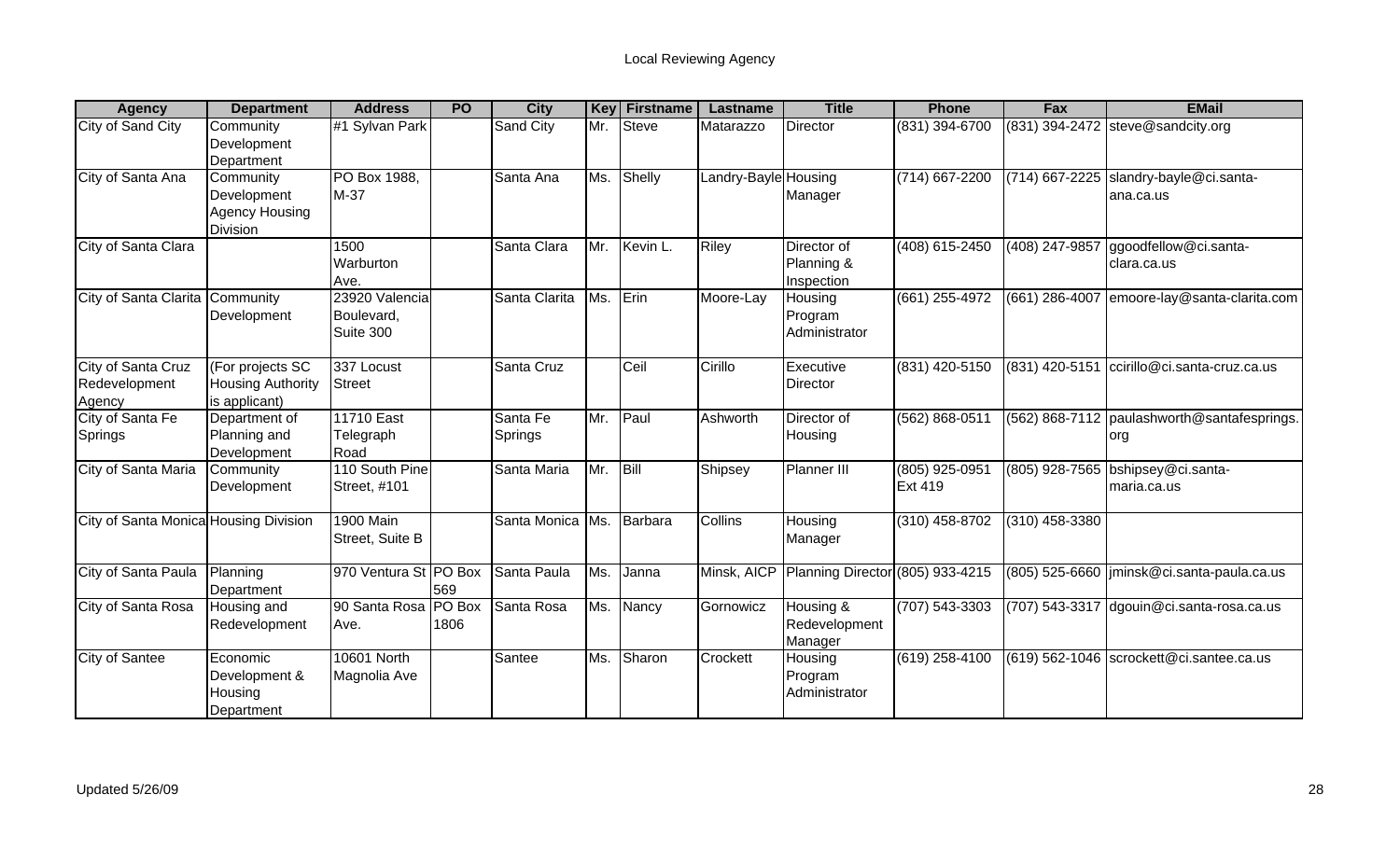| <b>Agency</b>           | <b>Department</b>                                    | <b>Address</b>                        | <b>PO</b>             | <b>City</b>          | <b>Key</b> | <b>Firstname</b> | Lastname    | <b>Title</b>                           | <b>Phone</b>      | Fax            | <b>EMail</b>                                             |
|-------------------------|------------------------------------------------------|---------------------------------------|-----------------------|----------------------|------------|------------------|-------------|----------------------------------------|-------------------|----------------|----------------------------------------------------------|
| City of Saratoga        | Community<br>Development<br>Department               | 13777 Fruitvale<br>Avenue             |                       | Saratoga             | Mr.        | James            | Walgren     | Director                               | (408) 868-1232    |                | (408) 868-1280   jwalgren@saratoga.ca.us                 |
| City of Sausalito       |                                                      | 420 Litho<br><b>Street</b>            |                       | Sausalito            | Ms.        | Dana             | Whitson     | <b>City Manager</b>                    | (415) 289-4166    | (415) 284-4167 | dwhitson@ci.sausalito.ca.us                              |
| City of Scotts Valley   | Community<br>Development<br>Department               | <b>I</b> Civic Center<br><b>Drive</b> |                       | <b>Scotts Valley</b> | Mr.        | <b>Steve</b>     | Russell     | Community<br>Development<br>Director   | $(831)$ 440-5630  |                | (831) 438-2793  lkuhn@scottsvalley.org                   |
| City of Seal Beach      |                                                      | 211 Eighth<br><b>Street</b>           |                       | Seal Beach           | Mr.        | Lee              | Whittenberg | Director of<br>Development<br>Services | (562) 431-2527    | (562) 431-4067 | Iwhittenberg@ci.seal-<br>beach.ca.us                     |
| City of Seaside         | Finance<br>Department                                | 440 Harcourt<br>Ave                   |                       | Seaside              | Ms.        | Daphne           | Hodgson     | Director of<br>Finance                 | (831) 899-6718    | (831) 899-6341 | dhodgson@ci.seaside.ca.us                                |
| City of Sebastopol      | Planning<br>Department                               | 7120 Bodega<br>Ave                    |                       | Sebastopol           | Mr.        | Kenyon           | Webster     | Planning Director (707) 823-6167       |                   |                |                                                          |
| City of Selma           |                                                      | 1710 Tucker<br>St.                    |                       | Selma                | Mr.        | D.B.             | Heusser     | <b>City Manager</b>                    | (559) 896-1064    |                | (559) 896-1068 dbh@cityofselma.com                       |
| City of Shafter         | Planning<br>Department                               | 336 Pacific<br>Avenue                 |                       | Shafter              | Mr.        | Jake             | Sweeny      | Planning Director (661) 746-2065       |                   | (661) 746-9125 |                                                          |
| City of Shasta Lake     | Development<br>Services                              | <b>PO Box 777</b>                     | 1650<br>Stanton<br>Dr | Shasta Lake          | Ms.        | Carla L.         | Thompson    | Development<br>Services Director       | $(530)$ 275-7460  |                | (530) 275-7406   carla.thompson@ci.shasta-<br>lake.ca.us |
| City of Sierra Madre    |                                                      | <b>Box 0457</b>                       |                       | Sierra Madre         | Mr.        | Brian            | Lee         | Development<br>Services Director       | $(626)355 - 7135$ |                |                                                          |
| City of Signal Hill     | Economic<br>Development and<br>Housing<br>Department | 2175 Cherry<br>Avenue                 |                       | Signal Hill          | Ms.        | Debbie           | <b>Rich</b> | Deputy City<br>Manager                 | (562) 989-7375    |                | (562) 989-7393 drich@signal-hill.ca.us                   |
| City of Simi Valley     | Department of<br>Environmental<br>Services           | 2929 Tapo<br>Canyon Rd                |                       | Simi Valley          | Mr.        | <b>Bob</b>       | Cottle      | <b>Senior Planner</b>                  | (805) 583-6873    |                | (805) 583-7922 bcottle@simivalley.org                    |
| City of Solana<br>Beach | Planning/Communi<br>ty Development<br>Department     | 635 S.<br>Highway 101                 |                       | Solana Beach Mr.     |            | <b>Steve</b>     | Apple       | Director                               | (858) 720-2440    |                | (858) 755-1782 sapple@cosb.org                           |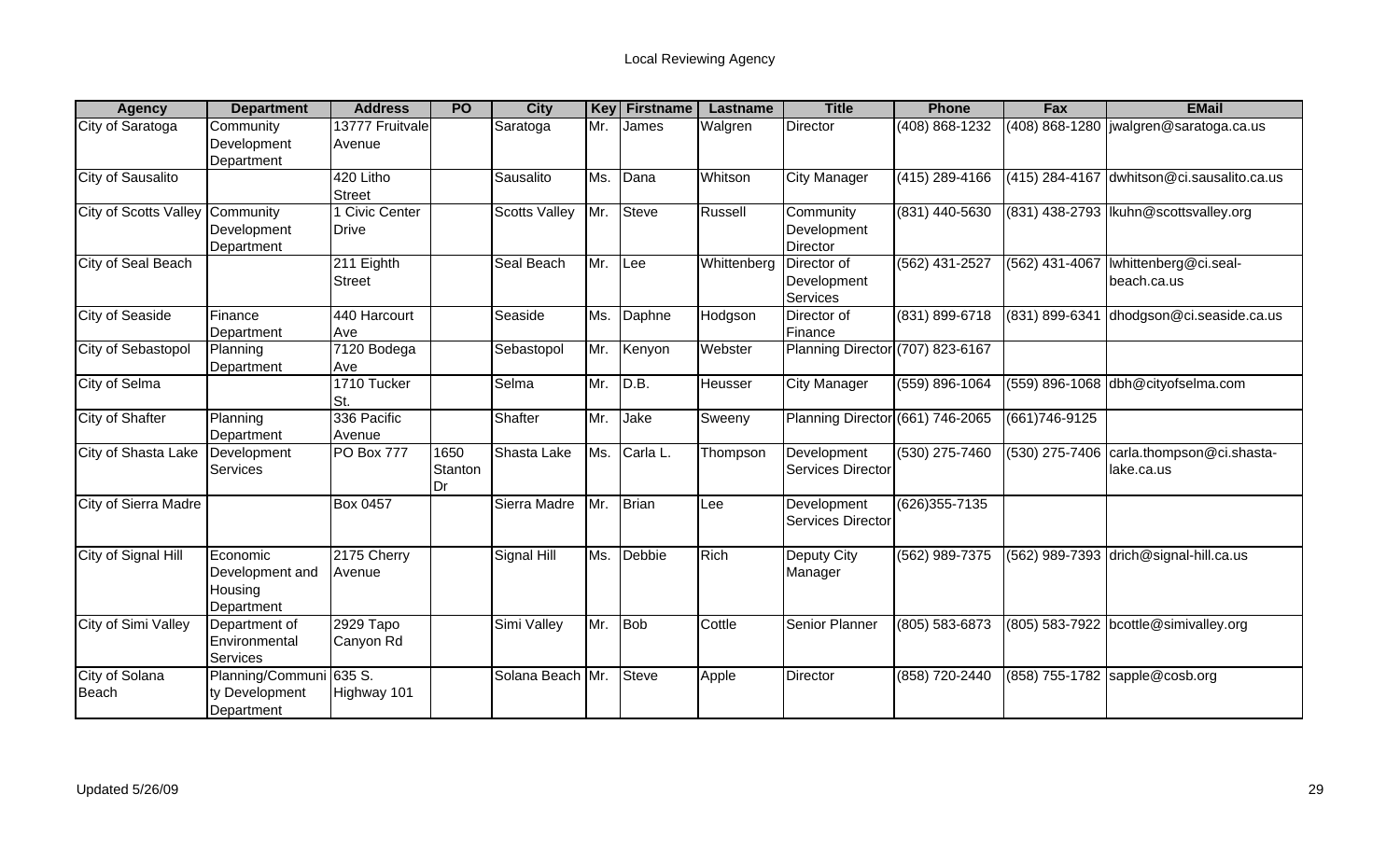| <b>Agency</b>                  | <b>Department</b>                      | <b>Address</b>                     | <b>PO</b>              | <b>City</b>            | <b>Key</b> | <b>Firstname</b> | <b>Lastname</b> | <b>Title</b>                                                  | <b>Phone</b>     | Fax            | <b>EMail</b>                                         |
|--------------------------------|----------------------------------------|------------------------------------|------------------------|------------------------|------------|------------------|-----------------|---------------------------------------------------------------|------------------|----------------|------------------------------------------------------|
| City of Soledad                | Planning<br>Department                 | P.O. Box 156                       | 248 Main Soledad<br>St |                        | Mr.        | <b>Bill</b>      | Farrel          | Community<br>Development<br>Director                          | (831) 678-3963   | (831) 678-3965 |                                                      |
| City of Solvang                |                                        | <b>Box 107</b>                     | ю                      | Solvang                | Mr.        | George           | Hansen          | Planning/Commu (805) 688-5575<br>nity Development<br>Director |                  |                | (805) 686-2049 georgeh@cityofsolvang.com             |
| City of Sonoma                 | Administration<br>Department           | No. 1 The<br>Plaza                 |                        | Sonoma                 | Mr.        | Mike             | Fuson           | <b>City Manager</b>                                           | (707) 938-3681   |                | (707) 938-8775 mikef@sonomacity.org                  |
| City of Sonora                 |                                        | 94 N<br><b>Washington St</b>       |                        | Sonora                 | Mr.        | Edward J.        | Wyllie          | Community<br>Development<br>Director                          | (209) 532-3508   | (209) 532-3511 | edwyllie@sonoraca.com                                |
| City of South El<br>Monte      |                                        | 1415 Santa<br>Anita Avenue         |                        | South El<br>Monte      | Mr.        | Art              | Payan           | <b>City Manager</b>                                           | (626) 579-6540   | (626) 579-2107 |                                                      |
| City of South Gate             | Administration                         | 8650 California<br>Avenue          |                        | South Gate             | Mr.        | Jack             | Wong            |                                                               | (323) 563-9570   | (323) 567-0725 |                                                      |
| City of South Lake<br>Tahoe    | <b>Housing Division</b>                | 1901 Airport<br>Road, Suite<br>107 |                        | South Lake<br>Tahoe    | Ms.        | Cathy            | Kope            | Program<br>Specialist                                         | (530) 542-6157   |                | (530) 542-7955 pconway@ci.south-lake-<br>tahoe.ca.us |
| City of South<br>Pasadena      | City Manager's<br>Department           | 1414 Mission<br><b>Street</b>      |                        | South<br>Pasadena      | Mr.        | Marc             | Castagnola      | <b>Assistant City</b><br>Manager                              | (626) 403-7220   | (626) 403-7221 | mcastagnola@ci.south-<br>pasadena.ca.us              |
| City of South San<br>Francisco |                                        | 400 Grand<br>Avenue                |                        | South San<br>Francisco | Ms.        | Susy             | Kalkin          |                                                               | $(650)$ 877-8535 |                |                                                      |
| City of St. Helena             | Planning<br>Department                 | 1480 Main<br><b>Street</b>         |                        | St. Helena             | Ms.        | Carol            | Poole           | Planning Director (707) 967-2792                              |                  |                | $(707)$ 963-7748 $\vert$ carolp@ci.st-helena.ca.us   |
| <b>City of Stanton</b>         |                                        | 7800 Katella<br>Avenue             |                        | Stanton                |            | Jake             | Wager           | <b>City Manager</b>                                           | (714) 379-9222   |                | $(714)$ 890-1443   jwager@ci.stanton.ca.us           |
| City of Stockton               | Housing &<br>Redevelopment<br>Dept     | 425 N. El<br>Dorado Street         |                        | Stockton               | Ms.        | Janice           | Miller          | Program<br>Manager II                                         | (209) 937-8862   |                | (209) 937-5099  janice.miller@ci.stockton.ca.us      |
| City of Suisun City            | Community<br>Development<br>Department | 701 Civic<br>Center Blvd           |                        | <b>Suisun City</b>     | Ms.        | Heather          | McCollister     | Community<br>Development<br>Director                          | (707) 421-7335   |                | (707) 429-3758 hmccollister@suisun.com               |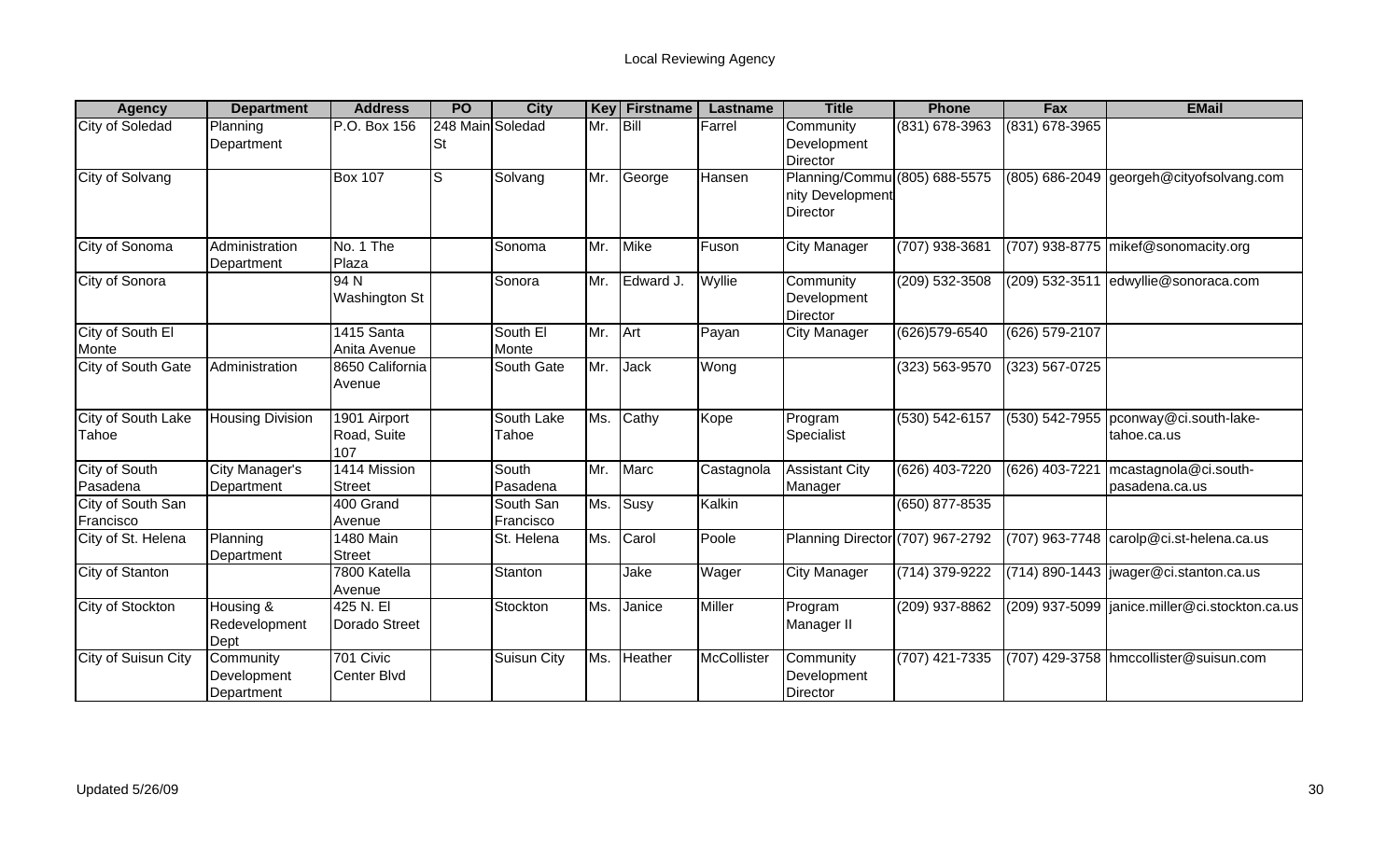| <b>Agency</b>               | <b>Department</b>                                | <b>Address</b>                                | <b>PO</b> | <b>City</b>         | <b>Key</b> | <b>Firstname</b> | Lastname    | <b>Title</b>                                | <b>Phone</b>     | Fax              | <b>EMail</b>                                 |
|-----------------------------|--------------------------------------------------|-----------------------------------------------|-----------|---------------------|------------|------------------|-------------|---------------------------------------------|------------------|------------------|----------------------------------------------|
| <b>City of Sunnyvale</b>    | Community<br>Development<br>Dept./Housing        | 456 West Olive<br>Ave                         |           | Sunnyvale           | Ms.        | Annabel          | Yurutucu    | <b>Housing Officer</b>                      | (408) 730-7698   | $(408)$ 328-0711 | ayurutucu@ci.sunnyvale.ca.us                 |
| <b>City of Susanville</b>   | <b>Division</b><br>Community<br>Development Dept | 66 N Lassen St                                |           | Susanville          | Mr.        | Bill             | Nebeker     | Community<br>Development<br>Director        | $(530)$ 252-5114 |                  | (530) 257-4725 bnebeker@cityofsusanville.org |
| <b>City of Sutter Creek</b> |                                                  | 18 Main Street                                |           | <b>Sutter Creek</b> | Mr.        | J. Robert        | <b>Duke</b> | <b>City Manager</b>                         | (209) 267-5647   |                  | (209) 267-0639  jrduke@suttercreek.com       |
| City of Taft                | Planning & Building 209 E Kern St<br>Dept        |                                               |           | Taft                | Ms.        | Pamela S.        | Taylor, MBA | Grant<br>Administrator                      | (661) 763-1222   |                  | $(661)$ 765-2480 ptaylor-tch@bak.rr.com      |
| City of Tehachapi           | Community<br>Development                         | 115 S.<br>Robinson<br><b>Street</b>           |           | Tehachapi           | Mr.        | David            | James       | Community<br>Development<br>Director        | (661) 822-2200   |                  | (661) 822-8559 djames@tehachapicityhall.com  |
| City of Tehama              |                                                  | Box 70                                        |           | Tehama              | Ms.        | Carolyn          | Steffan     | City Clerk /<br>Administrator               | (530) 384-1501   |                  | (530) 384-1625 tehama@theskybeam.com         |
| City of Temecula            |                                                  | 43200<br><b>Business Park</b><br><b>Drive</b> | 9033      | P.O. Box Temecula   | Mr.        | John             | Meyer       | Housing and<br>Redevelopment<br>Manager     | (909) 694-6412   |                  | (909) 693-3903  john.meyer@cityoftemecula.or |
| City of Temple City         |                                                  | 9701 Las<br><b>Tunas Drive</b>                |           | Temple City         | Mr.        | <b>Robert</b>    | Danson      | Director of<br>Community<br>Development     | (626) 285-2171   | (626) 285-8192   |                                              |
| City of Thousand<br>Oaks    | Housing &<br>Redevelopment                       | 2100<br>Thousand<br>Oaks Blvd.                |           | Thousand<br>Oaks    | Mr.        | Russ             | Watson      | Manager                                     | (805) 449-2388   | (805) 449-2390   |                                              |
| <b>City of Torrance</b>     | Community<br>Development<br>Department           | 3031 Torrance<br><b>Blvd</b>                  |           | Torrance            | Mr.        | <b>Jeff</b>      | Gibson      | Community<br>Development<br>Director        | (310) 618-5990   |                  | (310) 618-5829 jgibson@torrnet.com           |
| <b>City of Tracy</b>        | Community<br>Development Dept Street, Suite E    | 324 11th                                      |           | <b>Tracy</b>        | Ms.        | Ellen K.         | Gripp       | Community<br>Developement<br>Agency Manager | $(209)$ 831-4630 |                  | (209) 830-6837 elleng@ci.tracy.ca.us         |
| City of Trinidad            | <b>Building</b><br>Department                    | <b>Box 390</b>                                |           | Trinidad            | Mr.        | Russ             | <b>Nash</b> | Spencer<br>Engineering                      | (707) 677-0223   |                  |                                              |
| City of Tulare              | Redevelopment<br>Agency                          | 411 E. Kern<br>Avenue                         |           | Tulare              | Mr.        | Bob              | Nance       | Redevelopment<br>Director                   | (559) 684-4233   | (559) 685-5631   | bnance@ci.tulare.ca.us                       |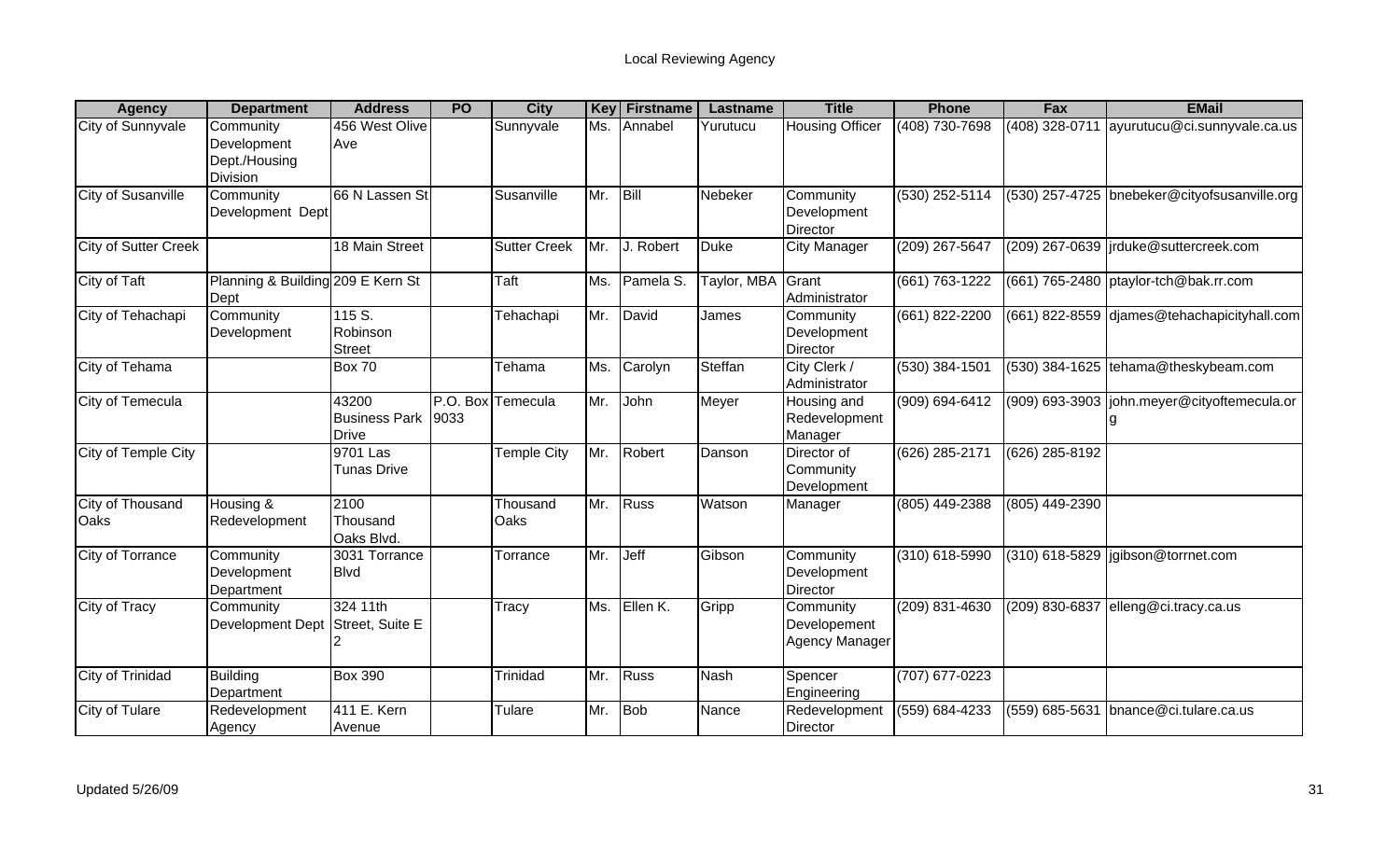| <b>Agency</b>                                  | <b>Department</b>                           | <b>Address</b>                                 | <b>PO</b>           | <b>City</b>         | Key | <b>Firstname</b> | Lastname         | <b>Title</b>                                           | <b>Phone</b>       | Fax              | <b>EMail</b>                                         |
|------------------------------------------------|---------------------------------------------|------------------------------------------------|---------------------|---------------------|-----|------------------|------------------|--------------------------------------------------------|--------------------|------------------|------------------------------------------------------|
| City of Tulelake                               | <b>Building</b><br>Department               | <b>Box 847</b>                                 |                     | Tulelake            | Mr. | Ron              | <b>Morris</b>    | <b>Building Official</b>                               | (530) 667-5522     |                  |                                                      |
| City of Turlock                                | <b>Housing Program</b><br>Services Division | 144 S.<br><b>Broadway</b>                      |                     | Turlock             | Mr. | Martin           | Amador           | Housing<br>Program<br>Services<br>Manager              | $(209)$ 668-5610   |                  | (209) 668-5120 mamador@turlock.ca.us                 |
| <b>City of Tustin</b>                          |                                             | 300 Centennial<br>Way                          |                     | Tustin              | Ms. | Christine        | Shingleton       | <b>Assistant City</b><br>Manager                       | $(714) 573 - 3107$ |                  | (714) 838-1602 cshingleton@tustin.ca.org             |
| City of Twentynine<br>Palms                    |                                             | <b>City Hall</b>                               | 6136<br>Adobe<br>Rd | Twentynine<br>Palms | Mr. | Alex             | Meyerhoff        | Community<br>Development<br>Director                   | (760) 367-6799     |                  | (760) 367-5400 commdev@ci.twentynine-<br>palms.ca.us |
| City of Ukiah                                  |                                             | 300 Seminary<br>Avenue                         |                     | <b>Ukiah</b>        | Mr. | Don              | Ballek           | Economic<br>Development<br>Coordinator                 | (707) 467-5706     |                  | (707) 467-5706 donaldb@cityofukiah.com               |
| City of Union City                             | Community<br>Redevelopment<br>Agency        | 34009<br>Alvarado-Niles<br>Rd                  |                     | <b>Union City</b>   | Ms. | Joan             | Malloy           | Economic &<br>Community<br>Development<br>Director     | (510) 675-5327     |                  | $(510)$ 475-7318  joanm@ci.union-city.ca.us          |
| City of Upland                                 | Planning<br>Department                      | 460 N. Euclid<br>Ave                           |                     | Upland              | Mr. | Jeff             | <b>Bloom</b>     | Community<br>Development<br>Director                   | (909) 931-4131     |                  | $(909)$ 931-4123  jbloom@ci.upland.ca.us             |
| <b>City of Vacaville</b>                       | Office of Housing<br>and<br>Redevelopment   | 40 Eldridge<br>Avenue, Suite                   |                     | Vacaville           | Mr. | Charles          | Learned          |                                                        | $(707)$ 449-5660   | $(707)$ 449-5683 |                                                      |
| City of Vallejo -<br>check prior to<br>sending | <b>Housing Authority</b>                    | 200 Georgia<br>Street, P.O.<br><b>Box 1432</b> |                     | Vallejo             | Mr. | <b>Guy</b>       | Ricca            | Senior<br>Community<br>Development<br>Analyst          | (707) 648-4395     |                  | (707) 648-5249 gricca@ci.vallejo.ca.us               |
| City of Ventura                                | Community<br>Development<br>Department      | <b>Box 99</b>                                  |                     | Ventura             | Ms. | Sidney L.        | White            | Economic<br>Development &<br>Revitalization<br>Manager | (805) 677-3934     |                  | (805) 653-0763 swhite@ci.ventura.ca.us               |
| City of Vernon                                 |                                             | 4305 Santa Fe<br>Avenue                        |                     | Vernon              | Mr. | <b>Bruce</b>     | Malkenhorst City | Administrator                                          | (323) 583-8811     |                  |                                                      |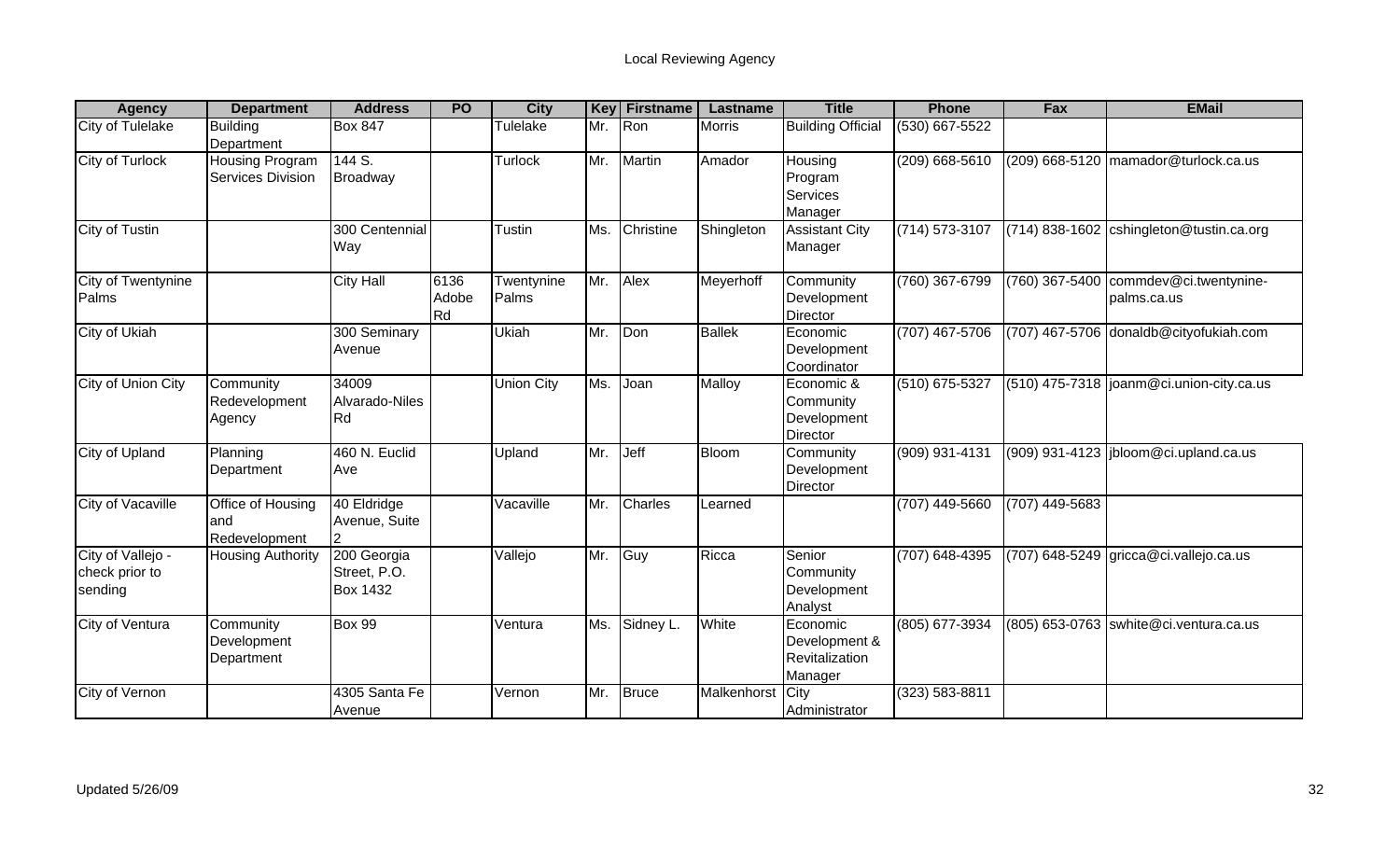| <b>Agency</b>                    | <b>Department</b>                                           | <b>Address</b>                  | <b>PO</b>      | <b>City</b>         | <b>Key</b> | <b>Firstname</b> | Lastname             | <b>Title</b>                     | <b>Phone</b>     | Fax            | <b>EMail</b>                                            |
|----------------------------------|-------------------------------------------------------------|---------------------------------|----------------|---------------------|------------|------------------|----------------------|----------------------------------|------------------|----------------|---------------------------------------------------------|
| City of Victorville              | Development<br>Department                                   | 14343 Civic Dr                  | PO Box<br>5001 | Victorville         | Mr.        | Bill             | Webb                 | Director                         | (760) 955-5135   | (760) 269-0071 |                                                         |
| City of Villa Park               |                                                             | 17855<br>Santiago Blvd.         |                | Villa Park          | Mr.        | George J.        | Rodericks            | <b>City Manager</b>              | $(714)$ 998-1500 |                | (714) 998-1508 grodericks@villapark.org                 |
| <b>City of Visalia</b>           | Community<br>Development<br>Department                      | 315 East<br>Acequia<br>Avenue   |                | Visalia             | Mr.        | Michael          | Olmos                | <b>Assistant City</b><br>Manager | (559) 713-4332   |                | (559) 713-4813 molmos@ci.visalia.ca.us                  |
| City of Vista                    | Redevelopment /<br>Housing                                  | 600 Eucalyptus PO Box<br>Ave    | 1988           | Vista               | Mr.        | Jeff             | Zinner               |                                  | (760) 639-6191   |                | (760) 639-6188  jzinner@cityofvista.com                 |
| City of Walnut                   | Community<br>Development<br>Department                      | 21201 La<br><b>Puente Road</b>  |                | Walnut              |            | Daniel           | Fox, AICP            | Director                         | (909) 595-7543   |                | (909) 595-8443 dfox@ci.walnut.ca.us                     |
| City of Walnut Creek Community   | Development Dept                                            | 1666 N Main St                  |                | Walnut Creek Ms.    |            | Valerie          | <b>Barone</b>        | Director                         | (925) 256-3535   |                | (925) 256-3500 barone@ci.walnut-creek.ca.us             |
| City of Wasco                    | Planning<br>Department                                      | 764 E. Street.<br>P.O. Box 836  | PO Box<br>159  | Wasco               | Ms.        | Keith            | Woodcock             | Planning Director (661) 758-7200 |                  |                | (661) 758-7239 kecobb@ci.wasco.ca.us                    |
| City of Waterford                | Administration                                              | P.O. Box 199                    | PO Box<br>199  | Waterford           |            |                  | City<br>Administrato |                                  | (209) 874-2328   | (209) 874-9656 |                                                         |
| City of Watsonville              | Housing Division,<br>Community<br>Development<br>Department | $P.O.$ Box<br>50000             |                | Watsonville         | Ms.        | Suzanne          | Isé                  | Housing<br>Manager               | (831) 768-3092   |                | $(831)$ 763-4114 sise@ci.watsonville.ca.us              |
| <b>City of Weed</b>              |                                                             | <b>Box 470</b>                  |                | Weed                | Mr.        | Earl             | Wilson               | City<br>Administrator            | $(530)$ 938-5020 |                | (530) 938-5096 wilson@ci.weed.ca.us                     |
| City of West Covina              | Redevelopment<br>Agency                                     | <b>1444 West</b><br>Garvey      |                | <b>West Covina</b>  | Mr.        | <b>Mike</b>      | Lee                  | Redevelopment<br>Manager         | (626) 939-8417   |                | (626) 939-8665 mike.lee@westcov.org                     |
| <b>City of West</b><br>Hollywood | <b>Rent Stabilization</b><br>& Housing                      | 8300 Santa<br>Monica Blvd.      |                | West<br>Hollywood   | Ms.        | Allyne           | Winderman            | Director                         | (323) 848-6418   | (323) 848-6567 | awinderman@weho.org                                     |
| City of West<br>Sacramento       | Community<br>Development Dept Capitol Avenue                | <b>1110 West</b>                |                | West<br>Sacramento  | Mr.        | <b>Steve</b>     | Patek                | Director                         | (916) 617-4695   |                | (916) 371-0845 steve.patek@ci.west-<br>sacramento.ca.us |
| City of Westlake<br>Village      | Planning<br>Department                                      | 31200 Oak<br><b>Crest Drive</b> |                | Westlake<br>Village | Mr.        | Robert           | Theobald             | <b>Director</b>                  | (818) 706-1613   | (818) 706-1391 |                                                         |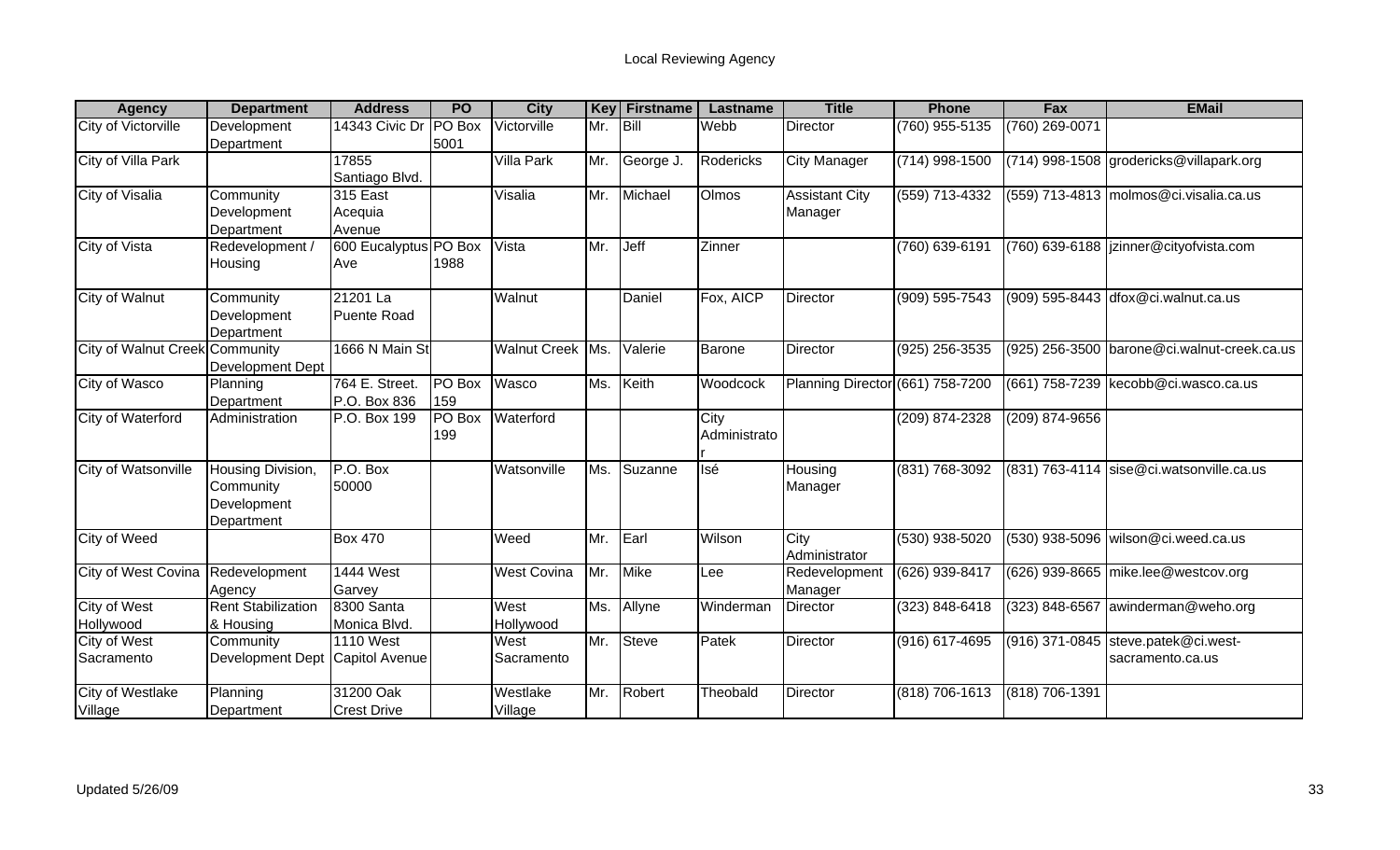| <b>Agency</b>          | <b>Department</b>                             | <b>Address</b>                      | <b>PO</b>       | <b>City</b>    | Key | <b>Firstname</b>  | Lastname       | <b>Title</b>                         | <b>Phone</b>                | <b>Fax</b>     | <b>EMail</b>                                   |
|------------------------|-----------------------------------------------|-------------------------------------|-----------------|----------------|-----|-------------------|----------------|--------------------------------------|-----------------------------|----------------|------------------------------------------------|
| City of Westminster    | Community<br>Development                      | 8200<br>Westminster<br><b>Blvd</b>  |                 | Westminster    | Mr. | Don               | Anderson       | Community<br>Development<br>Director | (714) 898-3311              |                | (714) 899-9660 dona@ci.westminster.ca.us       |
| City of Westmorland    |                                               | P.O. Box 699                        |                 | Westmorland    | Mr. | Mitch             | Driskill       | <b>City Attorney</b>                 | (760) 344-3411              | (760) 344-5307 | westcityusa@roadrunner.com                     |
| City of Wheatland      | Planning<br>Department                        | 313 Main<br><b>Street</b>           |                 | Wheatland      | Mr. | Larry             | Larsen         | <b>City Planner</b>                  | (530) 633-2761              | (530) 633-9102 |                                                |
| City of Whittier       |                                               | 13230 Penn<br><b>Street</b>         |                 | Whittier       | Mr. | Stephen W. Helvey |                | <b>City Manager</b>                  | (562) 464-3302              | (562) 464-3570 | shelvey@whittierch.org                         |
| City of Williams       | Planning and<br><b>Building</b><br>Department | 810 E Street,<br><b>Box 310</b>     |                 | Williams       | Mr. | James             | Manning        | Planning Director (530) 473-5389     |                             |                | (530) 473-2445   planner@cityofwilliams.net    |
| City of Willits        | Community<br>Development<br>Department        | 111E<br>Commercial<br><b>Street</b> |                 | <b>Willits</b> | Mr. | Alan              | Falleri        | Director                             | (707) 459-4601              | (707) 456-9341 | arf@willitscity.com                            |
| <b>City of Willows</b> |                                               | 201 North<br><b>Lassen Street</b>   |                 | <b>Willows</b> | Mr. | <b>Mike</b>       | <b>Mistrot</b> | <b>City Manager</b>                  | (530) 934-7041              | (530) 934-7402 |                                                |
| <b>City of Winters</b> | <b>City Manager's</b><br><b>Office</b>        | 318 1st Street                      |                 | Winters        | Mr. | John W.           | Donlevy        | <b>City Manager</b>                  | $(530)$ 795-4910<br>ext 110 |                | (530) 795-4935  john.donlevy@cityofwinters.org |
| City of Woodlake       |                                               | 350 N Valencia                      |                 | Woodlake       | Mr. | Willliam          | Lewis          | City<br>Administrator                | (559) 564-8055              |                | (559) 564-8776 blewis@ci.woodlake.ca.us        |
| City of Woodland       | Community<br>Development Dept.                | 300 1st St                          |                 | Woodland       | Ms. | Cynthia           | Shalht         | Redevelopment<br>Manager             | (530) 661-5820              | (530) 406-0832 | cynthia.shallit@cityofwoodland.<br>org         |
| City of Yorba Linda    |                                               | 4845 Casa<br>Loma Ave               | PO Box<br>87014 | Yorba Linda    | Mr. | Kurt              | Christiansen   | Community<br>Development<br>Director | (714) 961-7110              |                | (714) 996-1064 kchristiansen@yorba-linda.org   |
| City of Yreka          |                                               | 701 Fourth<br><b>Street</b>         |                 | Yreka          | Ms. | Pam               | Hayden         | Planning Director (530) 840-2325     |                             |                | $(530)$ 842-4836 phayden@ci.yreka.ca.us        |
| City of Yuba City      | Administration                                | 1201 Civic<br>Center Blvd           |                 | Yuba City      | Mr. | Aaron             | <b>Busch</b>   | Community<br>Development<br>Director | (530) 822-3233              |                | $(530)$ 822-4694 abusch@yubacity.net           |
| City of Yucaipa        |                                               | 24372 Yucaipa<br>Blvd.              |                 | Yucaipa        | Mr. | John              | Tooker         | <b>City Manager</b>                  | (909) 797-2489              |                | (909) 790-9203 Tooker@yucaipa.org              |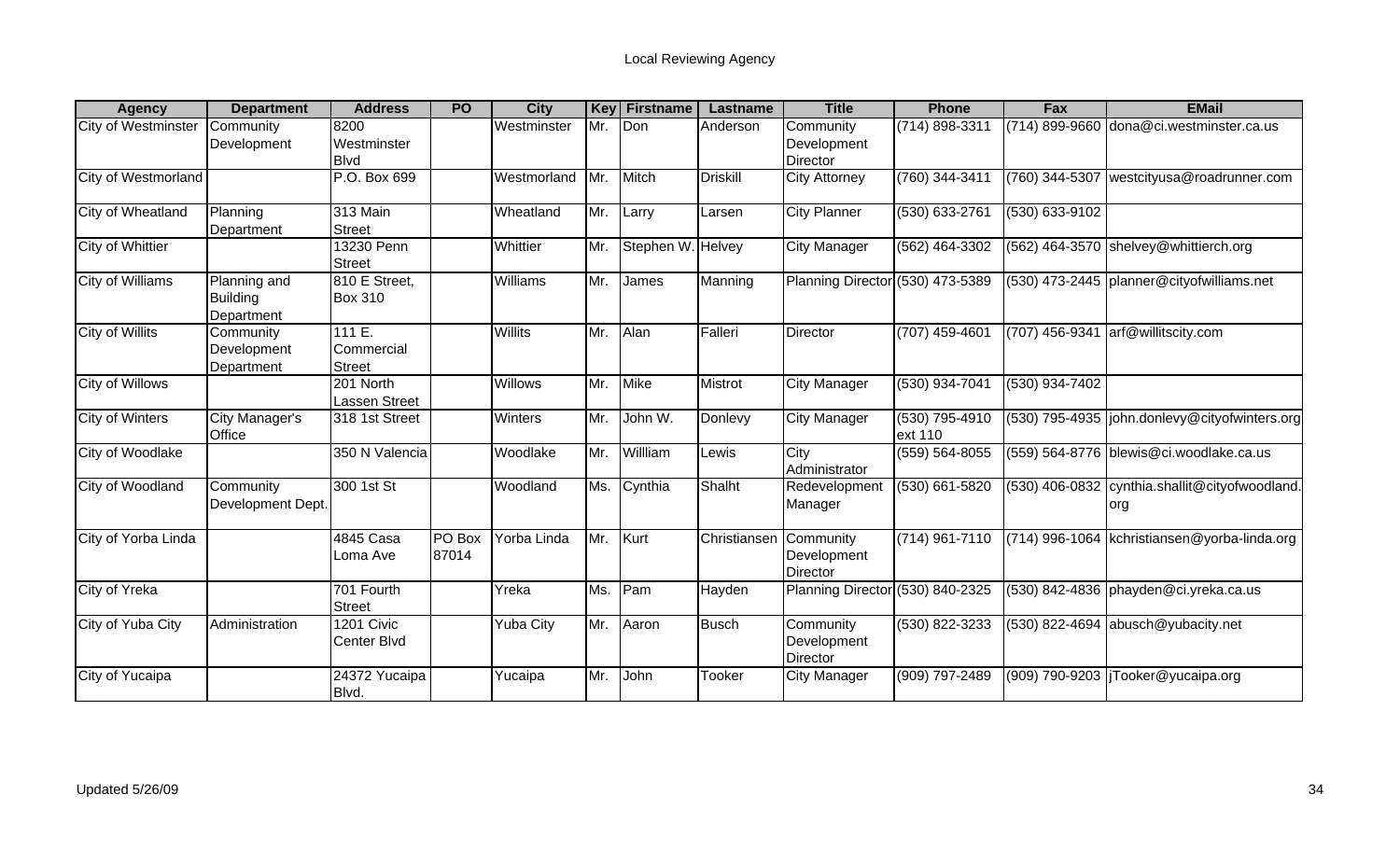| <b>Agency</b>                | <b>Department</b>       | <b>Address</b>      | <b>PO</b> | <b>City</b>          | <b>Key</b> | <b>Firstname</b> | Lastname      | <b>Title</b>                       | <b>Phone</b>     | <b>Fax</b>     | <b>EMail</b>                                  |
|------------------------------|-------------------------|---------------------|-----------|----------------------|------------|------------------|---------------|------------------------------------|------------------|----------------|-----------------------------------------------|
| Community                    | Downtown Region         | 354 South           |           | Los Angeles          | Mr.        | Len              | <b>Betz</b>   | Project Manager (213) 977-1607     |                  |                | (213) 617-8233  lbetz@cra.lacity.org          |
| Redevelopment                |                         | Spring Street,      |           |                      |            |                  |               |                                    |                  |                |                                               |
| Agency of the City of        |                         | Suite 300           |           |                      |            |                  |               |                                    |                  |                |                                               |
| Los Angeles                  |                         |                     |           |                      |            |                  |               |                                    |                  |                |                                               |
| County of Alameda            | Housing and             | 224 W. Winton       |           | Hayward              | Ms.        | Linda            | Gardner       | Housing Director (510) 670-5939    |                  |                | (510) 670-6378 linda.gardner@acgov.org        |
| Community                    | Community               | Avenue Rm           |           |                      |            |                  |               |                                    |                  |                |                                               |
| Development                  | Development             | 108                 |           |                      |            |                  |               |                                    |                  |                |                                               |
| Agency                       | Department              |                     |           |                      |            |                  |               |                                    |                  |                |                                               |
| County of Alpine             |                         | 17300 St Rte<br>89  |           | Markleeville         | Mr.        | Randall          | Gibson        | <b>County Building</b><br>Official | (530) 694-2255   |                | (530) 694-2214 acbp@alpinecountyca.com        |
| County of Butte              | Development             | 7 County            |           | Oroville             | Mr.        | Tom              | Parilo        | Director                           | (530) 538-7601   | (530) 538-7785 |                                               |
|                              | Services                | <b>Center Drive</b> |           |                      |            |                  |               |                                    |                  |                |                                               |
| County of Calaveras Planning |                         | 891 Mountain        |           | San Andreas          | Mr.        | Robert           | Sellman       | Interim Planning                   | (209) 754-6394   |                |                                               |
|                              | Department              | Ranch Rd            |           |                      |            |                  |               | <b>Director</b>                    |                  |                |                                               |
| County of Colusa             | Planning                | 220 12th St         |           | Colusa               | Mr.        | David            | kelley        |                                    | (530) 458-0480   |                | (530) 458-2035 dkelley@colusanet.com          |
|                              | Department              |                     |           |                      |            |                  |               |                                    |                  |                |                                               |
| County of Contra             | Community               | 2530 Arnold         |           | Martinez             | Mr.        | Jim              | Kennedy       | Deputy Director,                   | $(925)$ 335-7225 | (925) 335-7201 | jkenn@cd.cccounty.us                          |
| Costa                        | <b>Development Dept</b> | Drive, Suite        |           |                      |            |                  |               | Redevelopment                      |                  |                |                                               |
|                              |                         | 190                 |           |                      |            |                  |               |                                    |                  |                |                                               |
| County of Del Norte          |                         | 981 - H Street      |           | <b>Crescent City</b> | Mr.        | Stanley          | <b>Morris</b> | <b>Chief Building</b>              | $(707)$ 464-7253 |                |                                               |
|                              |                         | #110                |           |                      |            |                  |               | Official                           |                  |                |                                               |
| County of El Dorado Planning |                         | 2850 Fairlane       |           | Placerville          | Mr.        | Peter            | Maurer        | Principal Planner (530) 621-5355   |                  |                | $(530)$ 642-0508   pmaurer@co.el-dorado.ca.us |
|                              | Department              | Ct                  |           |                      |            |                  |               |                                    |                  |                |                                               |
| County of Glenn              | Planning and            | 125 S Murdock       |           | <b>Willows</b>       | Mr.        | Daniel A.        | Obermeyer     | <b>Director</b>                    | (530) 934-6540   |                | (530) 934-6713 dabo@glenncounty.net           |
|                              | <b>Public Works</b>     | ISt.                |           |                      |            |                  |               |                                    |                  |                |                                               |
|                              | Agency                  |                     |           |                      |            |                  |               |                                    |                  |                |                                               |
| County of Humboldt Community |                         | 3015 H Street       |           | Eureka               | Mr.        | Kirk             | Girard        | Director                           | (707) 268-3735   |                | (707) 445-7446 kgirard@co.humboldt.ca.us      |
|                              | Development             |                     |           |                      |            |                  |               |                                    |                  |                |                                               |
|                              | Services                |                     |           |                      |            |                  |               |                                    |                  |                |                                               |
| County of Inyo               | Planning                | Drawer L            |           | Independence Mr.     |            | James P.         | Cecil         | Director                           | (760) 878-0263   |                | $(760)$ 872-2712  inyoplanning@gnet.com       |
|                              | Department              |                     |           |                      |            |                  |               |                                    |                  |                |                                               |
| County of Lake               | Administration          | 255 North           |           | Lakeport             | Mr.        | Matt             | Perry         | <b>Chief Deputy</b>                | (707) 263-2580   | (707) 263-2207 |                                               |
|                              |                         | Forbes              |           |                      |            |                  |               | Administrative                     |                  |                |                                               |
|                              |                         |                     |           |                      |            |                  |               | Officer                            |                  |                |                                               |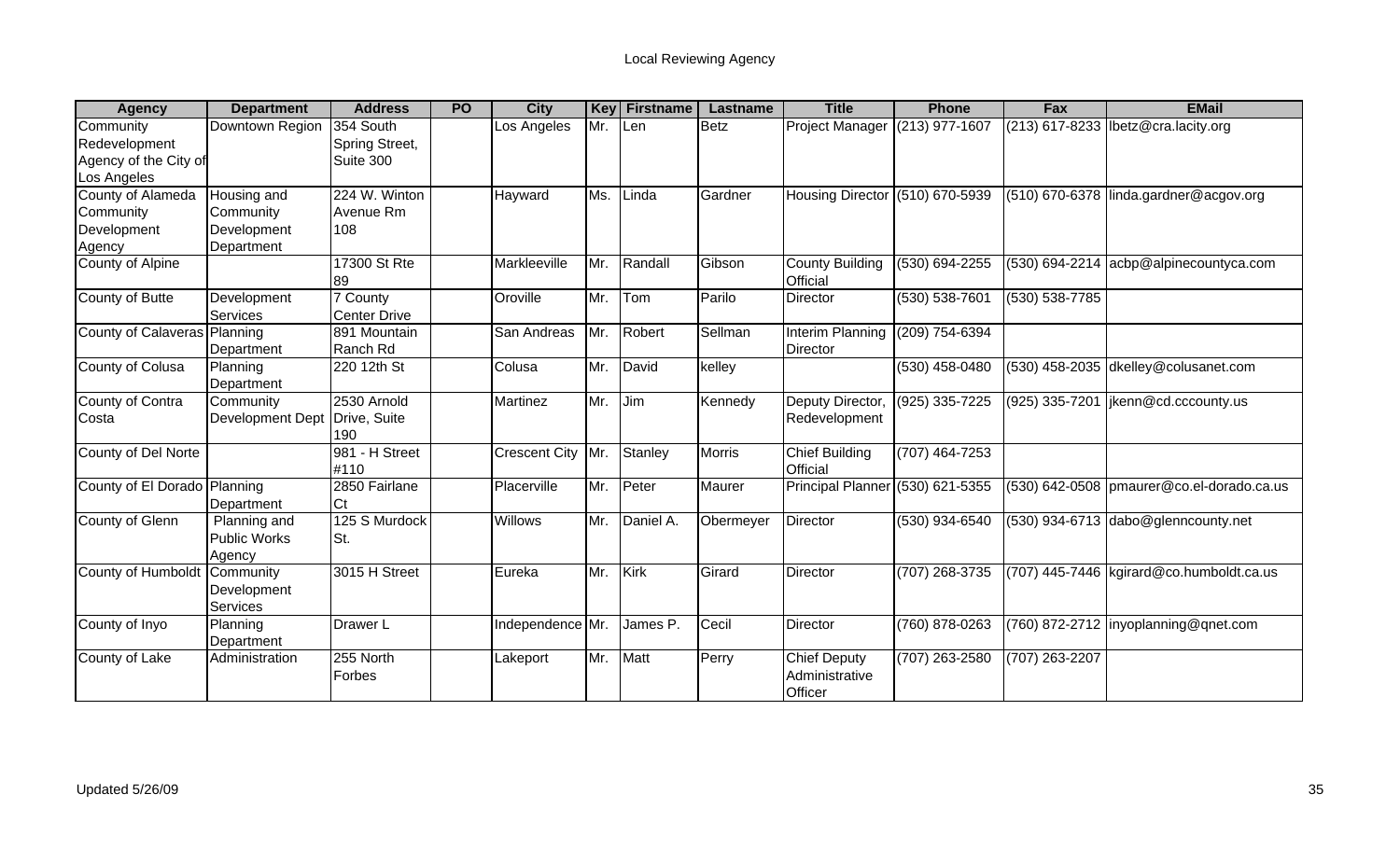| <b>Agency</b>             | <b>Department</b>                                              | <b>Address</b>                                 | <b>PO</b>                       | <b>City</b>       | <b>Key</b> | <b>Firstname</b> | Lastname      | <b>Title</b>                                | <b>Phone</b>     | Fax                | <b>EMail</b>                                                |
|---------------------------|----------------------------------------------------------------|------------------------------------------------|---------------------------------|-------------------|------------|------------------|---------------|---------------------------------------------|------------------|--------------------|-------------------------------------------------------------|
| County of Lassen          | Community<br>Development                                       | 707 Nevada<br><b>Street</b>                    |                                 | Susanville        | Mr.        | Robert           | Sorvaag       | Director of<br>Community<br>Development     | (530) 251-8269   |                    |                                                             |
| County of Los<br>Angeles  | Community<br>Development<br>Commission                         | 2 Coral Cir,<br><b>Bldg A</b>                  |                                 | Monterey Park Mr. |            | William K.       | Huang         | <b>Director</b>                             | (323) 890-7230   | $(323) 890 - 8586$ |                                                             |
| <b>County of Madera</b>   | Planning<br>Department                                         | 2037 W.<br>Cleveland<br>Avenue                 |                                 | Madera            | Mr.        | Rayburn          | Beach         | Planning Director (559) 675-7821            |                  |                    | (559) 675-6573   rbeach@madera-county.com                   |
| County of Marin           | Community<br>Development<br>Agency                             | 3501Civic<br>Center Drive,<br>Room 308         |                                 | San Rafael        | Mr.        | Thomas           | Lai           | Deputy Director                             | (415) 499-6292   |                    | (415) 499-7880 tlai@co.marin.ca.us                          |
| County of Mariposa        | Planning<br>Department                                         | 5100 Bullion<br>Street - PO<br><b>Box 2039</b> | PO Box<br>2039                  | Mariposa          | Mr.        | Kris             | <b>Scheuk</b> | Director                                    | (209) 743-1216   |                    | (209) 742-5024   kscheuk@mariposacounty.org                 |
| County of<br>Mendocino    | Community<br>Development<br>Commission                         | 1076 N. State<br><b>St</b>                     |                                 | Ukiah             | Mr.        | Todd             | Crabtree      | Executive<br><b>Director</b>                | (707) 463-5462   |                    | $(707)$ 463-4188 $\sqrt{\text{c}}$ crabtret @cdchousing.org |
| <b>County of Modoc</b>    | Planning<br>Department                                         | 203 W. Fourth<br><b>Street</b>                 |                                 | Alturas           | Mr.        | Conrad           |               | Montgomery Planning Director (530) 233-6406 |                  | (530) 233-6420     | conrad montgomery@modocc<br>ounty.us                        |
| <b>County of Monterey</b> | Housing and<br>Redevelopment<br>Division                       | 168 W. Alisal<br>St., 3rd Floor                |                                 | Salinas           | Mr.        | Jim              | Cook          | Housing<br>Redevelopment<br>Director        | (831) 755-5390   | (831) 755-5398     |                                                             |
| County of Napa            | Conservation,<br>Development &<br>Planning Dept.               | 1195 Third St.<br>#210                         |                                 | Napa              | Mr.        | Patrick          | Lynch         | Asst. Director                              | $(707)$ 253-4817 | $(707)$ 253-4336   |                                                             |
| County of Nevada          | Community<br>Development<br>Agency - Housing<br>Division       | 950 Maidu<br>Avenue                            |                                 | Nevada City       | Ms.        | Nina             | <b>Bigley</b> | Program<br>Manager                          | $(530)$ 265-7256 |                    | (530) 265-9845 nina.bigley@co.nevada.ca.us                  |
| County of Placer          | Redevelopment<br>Agency                                        | 3091 County<br><b>Center Drive</b>             |                                 | Auburn            | Ms.        | Joanne           | Auerbach      | Housing<br>Coordinator                      | $(530)$ 745-3164 |                    | $(530)$ 745-3152 jauerbac@placer.ca.gov                     |
| County of Plumas          | <b>Plumas County</b><br>Community<br>Development<br>Commission | P.O. Box 319                                   | 183 W.<br>Main<br><b>Street</b> | Quincy            | Mr.        | David            | Keller        | Executive<br><b>Director</b>                | (530) 283-2466   |                    | (530) 283-2478 dwk@plumascdc.org                            |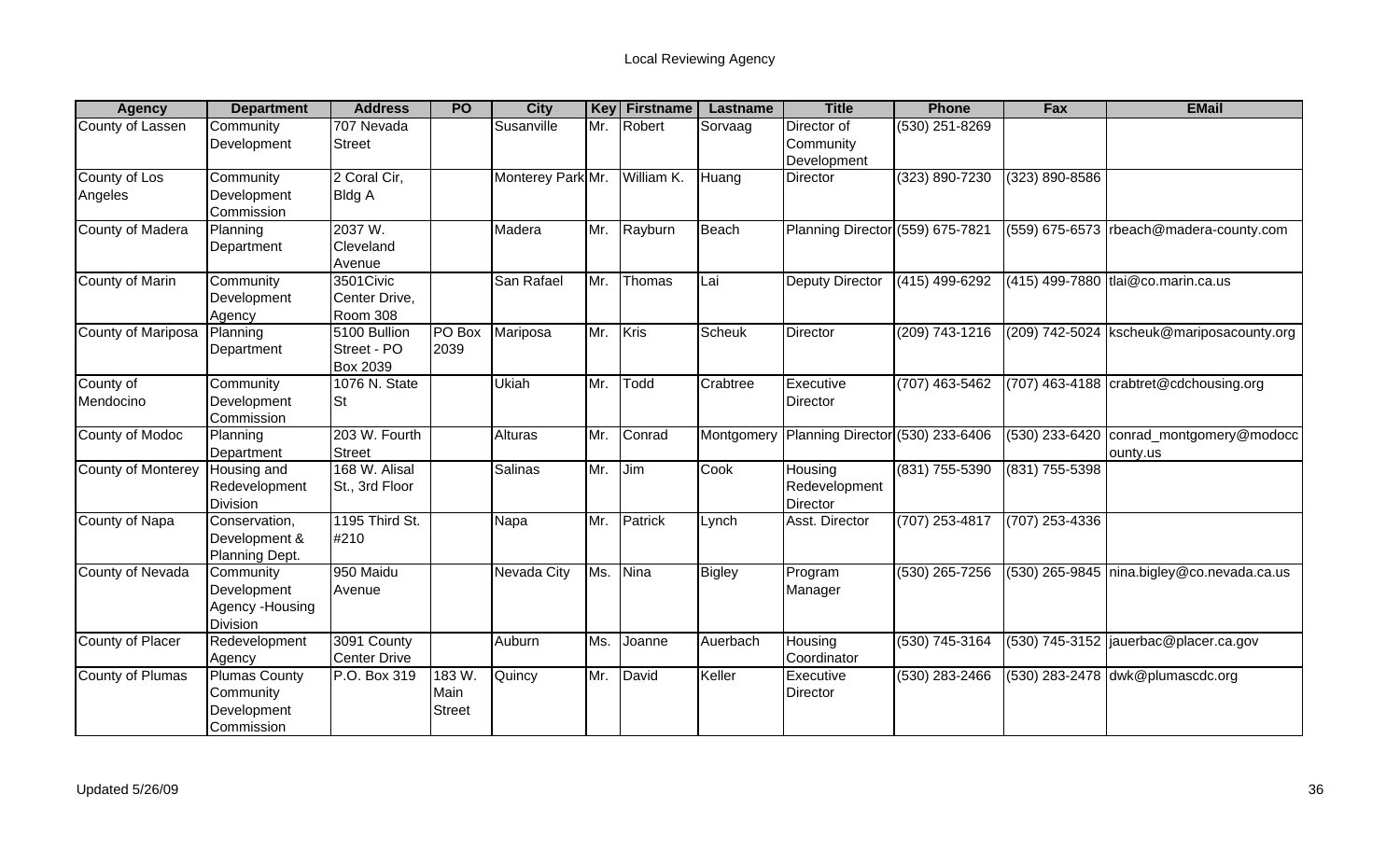| <b>Agency</b>                                                                                                           | <b>Department</b>                                          | <b>Address</b>                          | <b>PO</b> | <b>City</b>        | <b>Key</b> | <b>Firstname</b> | Lastname             | <b>Title</b>                           | <b>Phone</b>       | Fax                | <b>EMail</b>                                |
|-------------------------------------------------------------------------------------------------------------------------|------------------------------------------------------------|-----------------------------------------|-----------|--------------------|------------|------------------|----------------------|----------------------------------------|--------------------|--------------------|---------------------------------------------|
| County of Riverside                                                                                                     | Economic<br>Development<br>Agency                          | 5555 Arlington<br>Avenue                |           | Riverside          | Ms.        | Heidi            | Marshall             | <b>Deputy Director</b>                 | (951) 343-5409     | (951) 688-6873     | Hmarshall@rivcoeda.org                      |
| County of San<br>Benito                                                                                                 | Planning and<br><b>Building Inspection</b>                 | 3224<br>Southside<br>Road               | Hollister | Hollister          | Mr. Art    |                  | Henriques            | Director                               | (831) 637-5313     | (831) 637-5334     | ahenriques@planning.co.san-<br>benito.ca.us |
| County of San<br>Bernardino (NOT<br><b>PARTICIPATING IN</b><br><b>LRA PROCESS -</b><br>DO NOT SOLICIT<br>PARTICIPATION) | Department of<br>Economic and<br>Community<br>Development  | 290 North D<br>Street, 6th<br>Floor     |           | San<br>Bernardino  | Ms.        | Julie            | Rynerson<br>Hemphill | <b>Deputy Director</b>                 | (909) 388-0900     |                    |                                             |
| County of San<br>Joaquin                                                                                                | Community<br>Development<br>Department                     | 1810 E.<br><b>Hazelton Ave</b>          |           | Stockton           | Mr.        | Jon              | Moore                | <b>Chief Deputy</b><br><b>Director</b> | (209) 468-3065     |                    | (209) 468-3163 SJCNP1@softcom.net           |
| County of San Luis<br>Obispo                                                                                            | Planning & Building 976 Osos                               | Street, Room<br>300                     |           | San Luis<br>Obispo | Mr.        | Dana             | Lilley               | Supervising<br>Planner                 | (805) 781-5715     |                    | (805) 781-5624 dlilley@co.slo.ca.us         |
| County of San<br>Mateo                                                                                                  | Department of<br>Housing                                   | 262 Harbor<br>Blvd. Bldg. A             |           | Belmont            | Mr.        | Jack D.          | Marquis              | <b>HCD Specialist</b><br>Ш             | $(650) 802 - 5050$ |                    | (650) 802-5049   jmarquis@smchousing.org    |
| County of Santa<br>Clara                                                                                                |                                                            | 70 W. Hedding<br>St., 7th Flr E<br>Wing |           | San Jose           | Mr.        | Tom              | Whisler              | Manager/Buildin<br>g Inspections       | $(408)$ 299-5709   |                    | $(408)$ 279-8537 tom.whisler@pln.sccgov.org |
| <b>County of Shasta</b>                                                                                                 | Dept of Housing<br>and Community<br><b>Action Programs</b> | 1450 Court<br>Street, Suite<br>108      |           | Redding            | Mr.        | Larry            | Lees                 | Director                               | $(530)$ 225-5160   |                    | (530) 225-5178  llees@co.shasta.ca.us       |
| <b>County of Sierra</b>                                                                                                 | Planning<br>Department                                     | <b>Box 530</b>                          |           | Downieville        | Mr.        | Tim              | <b>Beals</b>         | Planning Director (530) 289-3251       |                    | $(530)$ 289-3620   |                                             |
| <b>County of Siskiyou</b>                                                                                               | Planning<br>Department                                     | <b>Box 1085</b>                         |           | Yreka              | Mr.        | Wayne            | Virag                | Director                               | (530)842-8200      | $(530) 842 - 8211$ |                                             |
| County of Sonoma                                                                                                        | Community<br>Development<br>Commission                     | 1440<br>Guerneville Rd                  |           | Santa Rosa         | Ms.        | Kathleen H. Kane |                      | Executive<br><b>Director</b>           | $(707) 565 - 7505$ |                    | (707) 565-7446   kkane@somoma-county.org    |
| County of Sutter                                                                                                        |                                                            | 1130 Civic<br>Center Blvd.              |           | Yuba City          | Mr.        | Larry            | Bagley               | Community<br>Services Director         | $(530) 822 - 7400$ |                    | $(530)$ 822-7109  lbagley@co.sutter.ca.us   |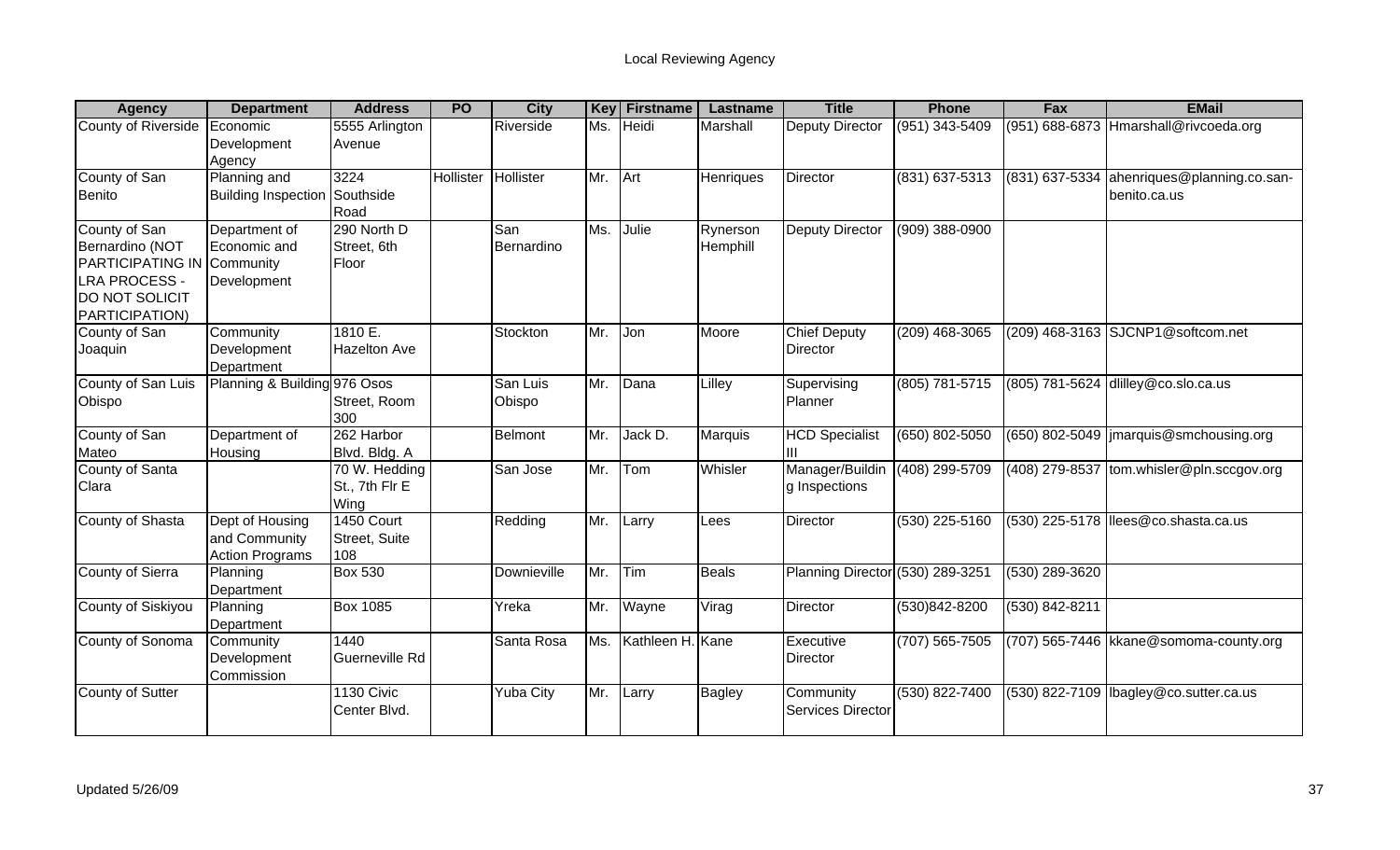| <b>Agency</b>                                                             | <b>Department</b>                                                                            | <b>Address</b>                            | <b>PO</b> | <b>City</b>        | Key | Firstname | Lastname       | <b>Title</b>                                  | <b>Phone</b>     | Fax                | <b>EMail</b>                               |
|---------------------------------------------------------------------------|----------------------------------------------------------------------------------------------|-------------------------------------------|-----------|--------------------|-----|-----------|----------------|-----------------------------------------------|------------------|--------------------|--------------------------------------------|
| County of Tehama                                                          | Planning<br>Department                                                                       | 444 Oak St Rm                             |           | <b>Red Bluff</b>   | Mr. | George W. | Robson         | Director                                      | (530) 527-2200   |                    | $(530)$ 527-2655 grobson@co.tehama.ca.us   |
| County of Trinity                                                         | Planning                                                                                     | <b>Box 2819</b>                           |           | Weaverville        | Mr. | John      | Jelicich       | Planning Director (530) 623-1351              |                  |                    | (530) 623-1353 jjelicich@trinitycounty.org |
| County of Tulare                                                          | Resource<br>Management<br>Agency (for projs<br>where Kaweah<br>Mgmt or Tulare<br>H/A is app) | 5961 South<br>Mooney Blvd.                |           | Visalia            | Ms. | Laurie    | Mercer         | Community<br>Development<br>Specialist II     | (559) 733-6291   |                    | (559) 730-2591   Imercer@co.tulare.ca.us   |
| County of Tuolumne Community                                              | Development                                                                                  | $\sqrt{2}$ - South<br><b>Green Street</b> |           | Sonora             | Ms. | Bev       | Shane          | Director of<br>Community<br>Development       | (209) 533-5633   |                    | (209) 533-5616 bshane@co.tuolumne.ca.us    |
| County of Yuba                                                            | Community<br>Development Dept                                                                | 915 8th Street,<br>Suite 123              |           | Marysville         | Mr. | Wendy     | Hartman        | Director                                      | (530) 749-5470   |                    | (530) 741-6580   whartman@co.yuba.ca.us    |
| <b>Fresno County</b><br><b>Housing Authority</b>                          |                                                                                              | 1331 Fulton<br>Mall, PO BOX<br>11985      |           | Fresno             | Mr. | Garbis    | Kataroyan      | Architect                                     | $(559)$ 445-8925 | (559) 445-8981     | gkataroyan@hafresno.org                    |
| <b>Housing Authority of</b><br><b>Kings County</b>                        |                                                                                              | 680 N Douty St PO Box                     | 355       | Hanford            | Mr. | Robert N. | <b>Hoskins</b> | Executive<br><b>Director</b>                  | (559) 582-2806   |                    | (559) 583-6964 bhoskins@hakc.com           |
| Housing Authority of<br>the City of Los<br>Angeles-Planning<br>Department |                                                                                              | 2600 Wilshire<br>Blvd.                    |           | Los Angeles        | Mr. | John      | King           | Community<br>Development<br>Planner           | (213) 252-1888   | (213) 252-1871     | jorgero@domainz.hacla.org                  |
| Housing Authority of<br>the City of San Luis<br>Obispo                    |                                                                                              | 487 Leff St                               |           | San Luis<br>Obispo | Mr. | George J. | Moylan         | Executive<br>Director                         | (805) 543-4478   | (805) 543-4999     |                                            |
| Housing Authority of<br>the City of Santa<br>Barbara                      |                                                                                              | 808 Laguna St                             |           | Santa Barbara Mr.  |     | Robert    | Pearson        | Executive<br><b>Director</b>                  | (805) 965-1071   | $(805) 564 - 7041$ | rpearson@hacsb.org                         |
| Housing Authority of<br>the County of Kern                                |                                                                                              | 601 - 24th<br><b>Street</b>               |           | Bakersfield        | Mr. | Michael   | Ruiz           | <b>Facilities</b><br>Management<br>Specialist | (661) 631-8500   |                    | (661) 631-9500 www.kernha.org              |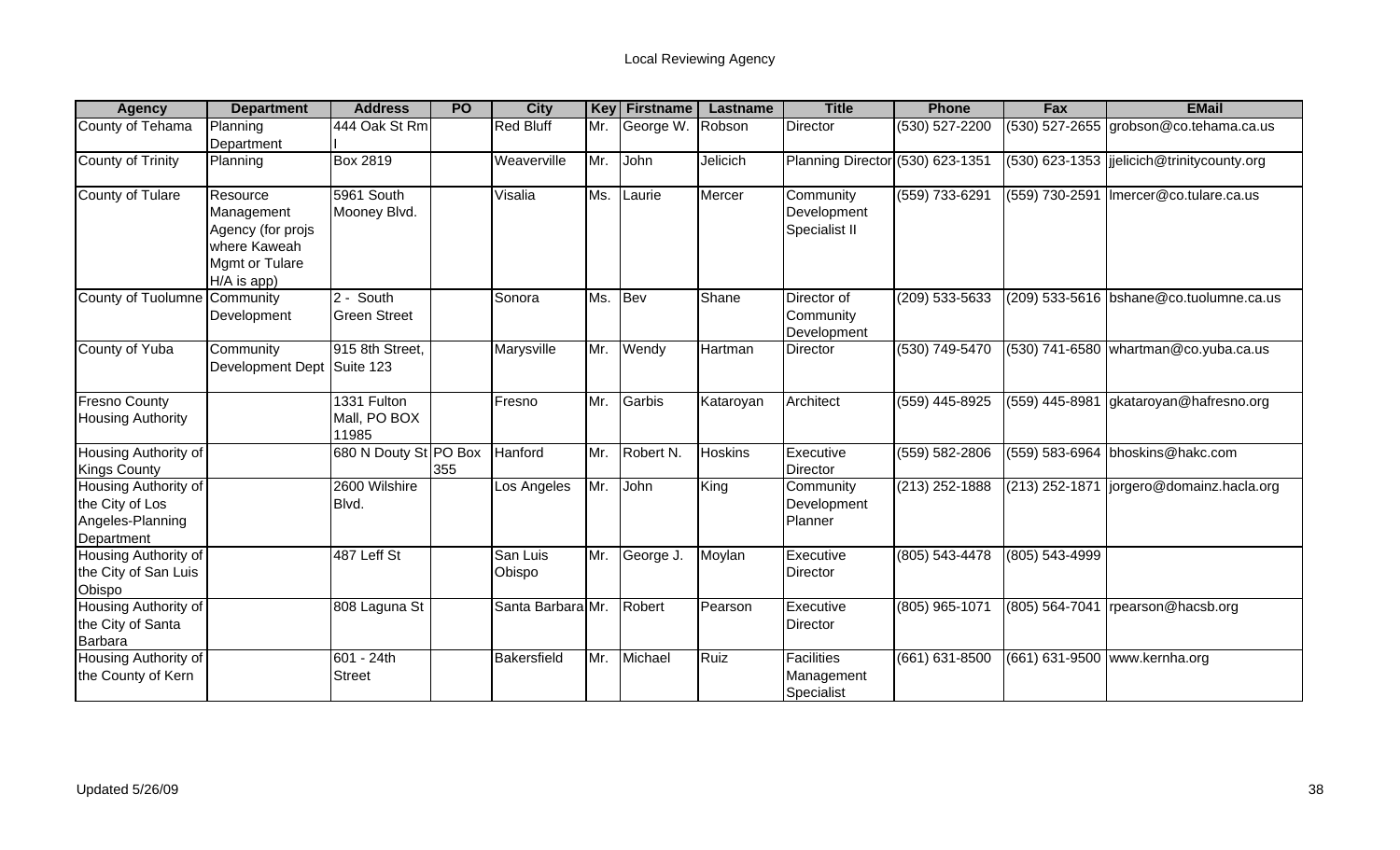| <b>Agency</b>            | <b>Department</b>       | <b>Address</b>     | <b>PO</b>  | <b>City</b>    | <b>Key</b> | <b>Firstname</b> | Lastname              | <b>Title</b>                     | <b>Phone</b>     | Fax            | <b>EMail</b>                               |
|--------------------------|-------------------------|--------------------|------------|----------------|------------|------------------|-----------------------|----------------------------------|------------------|----------------|--------------------------------------------|
| Housing Authority of     |                         | 405 U St           |            | Merced         | Ms.        | Rennise          | Ferrario              | Executive                        | $(209)$ 386-4608 |                | (209) 722-0106 mitch@merced-pha.com        |
| the County of            |                         |                    |            |                |            |                  |                       | <b>Director</b>                  |                  |                |                                            |
| Merced                   |                         |                    |            |                |            |                  |                       |                                  |                  |                |                                            |
| Housing Authority of     |                         | 123 Rico St        |            | <b>Salinas</b> | Mr.        | James S.         | Nakashima             | Executive                        | (831) 775-5000   |                | (831) 424-0443  jsn@redshift.com           |
| the County of            |                         |                    |            |                |            |                  |                       | <b>Director</b>                  |                  |                |                                            |
| Monterey                 |                         |                    |            |                |            |                  |                       |                                  |                  |                |                                            |
| Housing Authority of     |                         | 448 S Center       | PO Box     | Stockton       | Mr.        | Edward           | Sido                  | <b>Chief Executive</b>           | $(209)$ 460-5065 |                | (209) 460-5165 esido@hacsj.com             |
| the County of San        |                         | St                 | 447        |                |            |                  |                       | <b>Director</b>                  |                  |                |                                            |
| Joaquin                  |                         |                    |            |                |            |                  |                       |                                  |                  |                |                                            |
| Housing Authority of     |                         | 815 W. Ocean       |            | Lompoc         | Mr.        | John             | Polanskey             | Director of                      | (805) 736-3423   |                | (805) 735-7672  johnpolanskey@hasbarco.org |
| the County of Santa      |                         | Avenue             |            |                |            |                  |                       | Housing                          |                  |                |                                            |
| <b>Barbara</b>           |                         |                    |            |                |            |                  |                       | Development                      |                  |                |                                            |
| Housing Authority of     |                         | 1701               | PO Box     | Modesto        | Mr.        | Bill             | Fagan                 |                                  | (209) 523-0705   |                |                                            |
| the County of            |                         | Robertson Rd       | 581918     |                |            |                  |                       |                                  | ext 324          |                |                                            |
| <b>Stanislaus</b>        |                         |                    |            |                |            |                  |                       |                                  |                  |                |                                            |
| Housing Authority of     |                         | 5140W              | PO Box     | Visalia        | Mr.        | Tim              | Sciacqua              | Executive                        | (559) 627-3700   | (559) 733-0169 | hatctim2@aol.com                           |
| the County of Tulare     |                         | <b>Cypress</b>     | 791        |                |            |                  |                       | Director                         | ext 115          |                |                                            |
|                          |                         |                    |            |                |            |                  |                       |                                  |                  |                |                                            |
| <b>Imperial Valley</b>   |                         | 1401 D St          |            | <b>Brawley</b> | Mr.        | Bill             | <b>McNees</b>         | Deputy                           | (760) 351-7000   |                | $(760)$ 344-9712 wmcnees@ivha.org          |
| <b>Housing Authority</b> |                         |                    |            |                |            |                  |                       | Executive                        |                  |                |                                            |
|                          |                         |                    |            |                |            |                  |                       | Director                         |                  |                |                                            |
| <b>Lake County</b>       | <b>Housing Services</b> | P.O. Box 9000 P.O. |            | Lower Lake     | Ms.        | Carol J.         | Huchingson            | Housing                          | (707) 995-42602  |                |                                            |
|                          | Department              |                    | <b>Box</b> |                |            |                  |                       | <b>Services Director</b>         |                  |                |                                            |
|                          |                         |                    | 9000       |                |            |                  |                       |                                  |                  |                |                                            |
| Mono County              | Planning                | P.O. Box 8         |            | Bridgeport     | Mr.        | Scott            | <b>Burns</b>          | Planning Director (760) 932-5423 |                  | (760) 932-5431 | sburns@mono.ca.gov                         |
|                          | Department              | 317 Broad          |            |                |            |                  |                       |                                  |                  |                |                                            |
| Nevada City              |                         | <b>Street</b>      |            | Nevada City    |            | Beryl            | Robinson              | <b>City Manager</b>              | (530) 265-2496   |                |                                            |
| <b>Orange County</b>     | (For projects           | 1770 N             |            | Santa Ana      | Ms.        | Paula            | Burrier-Lund Director |                                  | (714) 480-2805   |                | $(714)$ 480-2978 paula.lund@hcs.ocgov.com  |
|                          | located other than      |                    |            |                |            |                  |                       |                                  |                  |                |                                            |
| Housing &<br>Community   | in Santa Ana Hts.)      | Broadway           |            |                |            |                  |                       |                                  |                  |                |                                            |
| Servicest Dept.          | <b>NOT FOR</b>          |                    |            |                |            |                  |                       |                                  |                  |                |                                            |
|                          | <b>PROJECTS IN</b>      |                    |            |                |            |                  |                       |                                  |                  |                |                                            |
|                          | THE CITY OF             |                    |            |                |            |                  |                       |                                  |                  |                |                                            |
|                          |                         |                    |            |                |            |                  |                       |                                  |                  |                |                                            |
|                          | <b>ORANGE</b>           |                    |            |                |            |                  |                       |                                  |                  |                |                                            |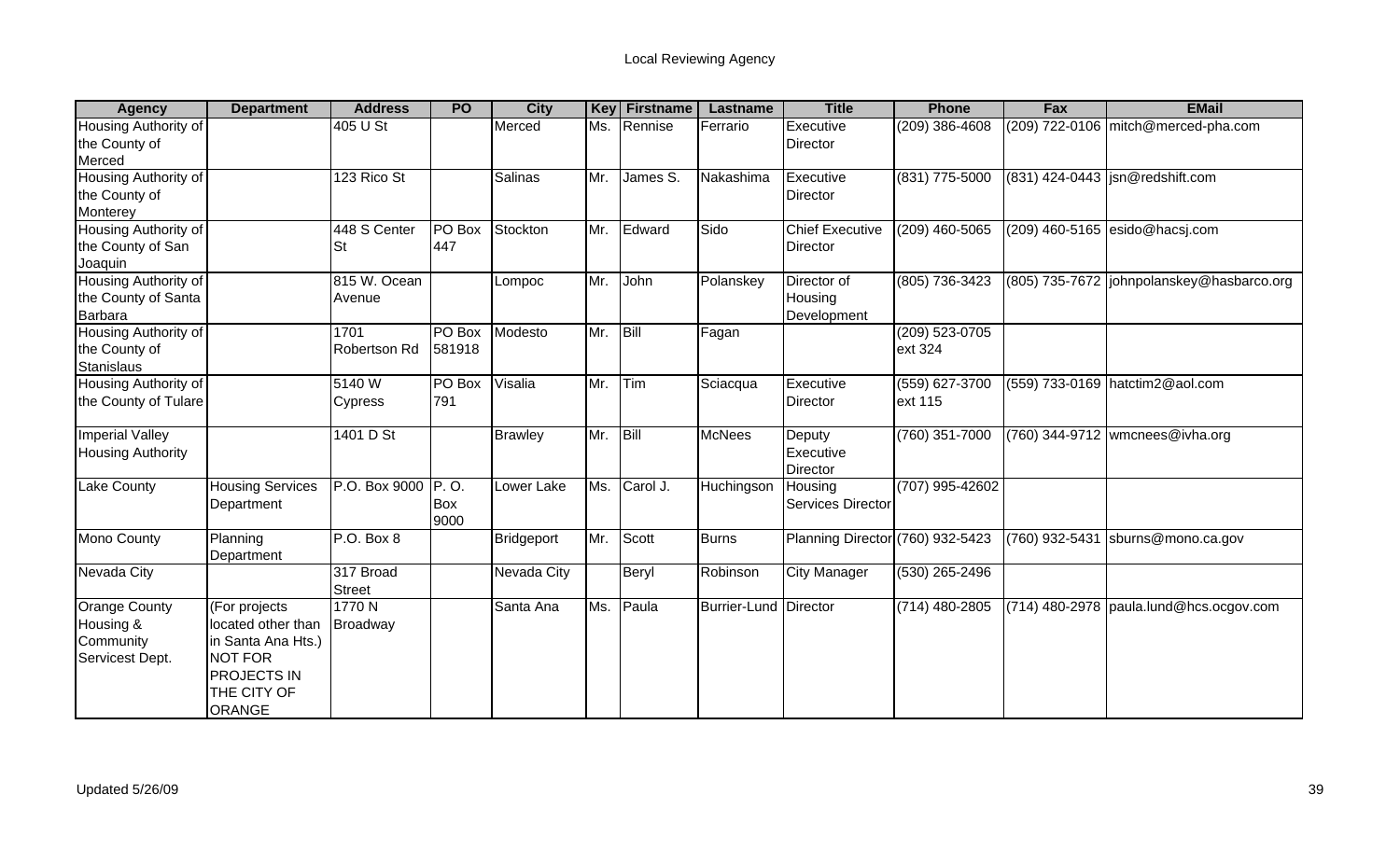| <b>Agency</b>                                                                                                  | <b>Department</b>                                  | <b>Address</b>                         | <b>PO</b> | <b>City</b>         | Key | <b>Firstname</b> | Lastname                   | <b>Title</b>                                                       | <b>Phone</b>     | Fax                | <b>EMail</b>                               |
|----------------------------------------------------------------------------------------------------------------|----------------------------------------------------|----------------------------------------|-----------|---------------------|-----|------------------|----------------------------|--------------------------------------------------------------------|------------------|--------------------|--------------------------------------------|
| <b>Pleasant Hill</b><br>Redevelopment<br>Agency                                                                | Housing                                            | 100 Gregory<br>Lane                    |           | Pleasant Hill       | Mr. | David            | Boatwright                 | Housing<br>Coordinator                                             | (925) 671-5215   |                    | dboatwright@ci.pleasant-<br>hill.ca.us     |
| Sacramento<br><b>Housing And</b><br>Redevelopment<br>Agency (call Jeree<br>Glasser-Hedrick at<br>440-1302 p/u) | Housing Policy &<br>Development                    | 600   Street,<br>Suite 250             |           | Sacramento          | Ms. | Jeree            | Glasser-<br><b>Hedrick</b> | Housing Finance (916) 440-1302<br>Program<br>Manager               |                  |                    | (916) 442-6736   jglasser-hedrick@shra.org |
| San Diego Housing<br>Commission                                                                                | Housing Finance &<br>Development                   | 1122<br>Broadway,<br>Suite 300         |           | San Diego           | Ms. | Cissy            | Fisher                     | Housing Finance (619) 578-7585<br>& Development<br><b>Director</b> |                  |                    | (619) 578-7356 cissyf@sdhc.org             |
| San Francisco<br>Mayor's Office of<br>Housing                                                                  |                                                    | 1 South Van<br>Ness Ave., 5th<br>Floor |           | San Francisco Mr.   |     | Joel             | Lipski                     | Housing<br>Development<br>Director                                 | (415) 701-5510   | (415) 701-5501     | Joel_Lipski@sfgov.org                      |
| San Francisco<br>Redevelopment<br>Agency                                                                       | (where app's are<br>assigned by<br>Mayor's Office) | 1 South Van<br>Ness Ave., 5th<br>Floor |           | San Francisco Mr.   |     | Olson            | Lee                        | Assistant Deputy (415) 749-2479<br>Executive<br><b>Director</b>    |                  |                    | $(415)$ 749-2590 olson lee@ci.sf.ca.us     |
| Town of Apple<br>Valley                                                                                        | Community<br>Development                           | <b>Box 429</b>                         |           | <b>Apple Valley</b> |     | Mr. Kenneth J.   | Henderson                  | Director,<br>Economic &<br>Community Dev.                          | (760) 240-7900   |                    | (760) 240-7910 rhenderson@applevalley.org  |
| Town of Atherton                                                                                               |                                                    | 91 Ashfield<br>Road                    |           | Atherton            | Mr. | Jim              | Robinson                   | <b>City Manager</b>                                                | $(650)$ 752-0500 | $(650) 688 - 6528$ |                                            |
| <b>Town of Colma</b>                                                                                           | <b>City Planning</b>                               | 1190 EI<br>Camino Real                 |           | Colma               | Ms. | Andrea           | Ouse                       | <b>City Planner</b>                                                | $(650)$ 985-2590 |                    | $(650)$ 985-2578 andrea.ouse @colma.ca.gov |
| <b>Town of Danville</b>                                                                                        | Development<br>Services Dept.                      | 510 La Gonda<br>Way                    |           | Danville            | Mr. | Kevin            | Gailey                     | Chief of Planning (925) 314-3305                                   |                  |                    | (925) 838-0360 kgailey@ci.danville.ca.us   |
| Town of Fairfax                                                                                                |                                                    | 142 Bolinas<br>Road                    | Fairfax   | Fairfax             | Mr. | Ken              | Kirkey                     | Planning Director (415) 453-1584                                   |                  | $(415)$ 453-1618   |                                            |
| Town of Loomis                                                                                                 | Planning<br>Department                             | 6140<br>Horseshoe Bar<br>Road, Suite K |           | Loomis              | Ms. | Kathy            | <b>Kerdus</b>              | Director                                                           | (916) 652-1840   | (916) 652-1847     | kkerdus@loomis.ca.gov                      |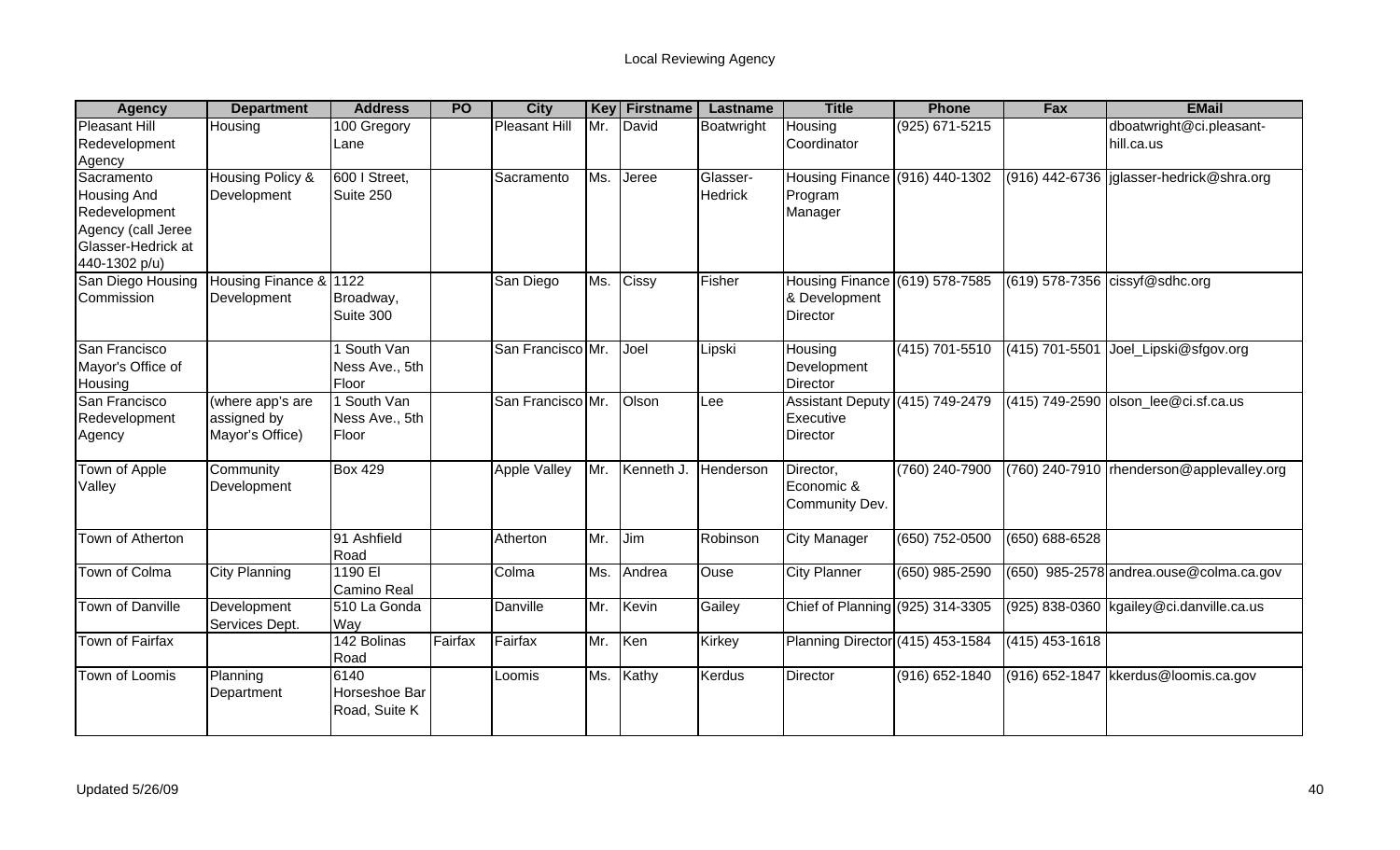| <b>Agency</b>                                  | <b>Department</b>                                       | <b>Address</b>                           | PO | <b>City</b>      | Key | <b>Firstname</b>  | Lastname     | <b>Title</b>                             | <b>Phone</b>     | Fax            | <b>EMail</b>                                         |
|------------------------------------------------|---------------------------------------------------------|------------------------------------------|----|------------------|-----|-------------------|--------------|------------------------------------------|------------------|----------------|------------------------------------------------------|
| Town of Los Gatos                              | Planning<br>Department                                  | <b>Box 949</b>                           |    | Los Gatos        | Mr. | Bud N.            | _ortz        | Director                                 | (408) 354-6872   |                | (408) 354-7593 blortz@losgatos.ca.gov                |
| Town of Mammoth<br>Lakes                       | Planning<br>Department                                  | <b>Box 1609</b>                          |    | Mammoth<br>Lakes | Mr. | <b>Mark</b>       | Wardlaw      | Director                                 | (760) 934-8989   |                | (760) 934-8608   mwardlaw@ci.mammoth-<br>lakes.ca.us |
| Town of Moraga                                 | Planning<br>Department                                  | <b>Box 188</b>                           |    | Moraga           | Ms. | Lori              | Salamack     | Planning Director (925) 376-5200         |                  | (925) 376-2850 |                                                      |
| <b>Town of Paradise</b>                        | <b>Business and</b><br><b>Housing Services</b>          | 5555 Skyway                              |    | Paradise         | Mr. | Dennis            | <b>Ivey</b>  | <b>Assistant Town</b><br>Manager         | (530) 872-6291   |                | (530) 877-5059 divey@townofparadise.com              |
| Town of Portola<br>Valley                      | Planning<br>Department                                  | 765 Portola<br>Road                      |    | Portola Valley   |     | Leslie            | Lambert      | Planning<br>Manager                      | (650) 851-1700   | (650) 851-4677 | llambert@portolavalley.net                           |
| Town of Ross                                   | Planning<br>Department                                  | <b>Box 320</b>                           |    | Ross             | Mr. | Gary              | Broad        | Director                                 | (415) 453-7446   |                |                                                      |
| Town of San<br>Anselmo                         |                                                         | 525 San<br>Anselmo<br>Avenue             |    | San Anselmo      | Ms. | Lisa              | Wight        | Planning and<br><b>Building Director</b> | (415) 258-4616   | (415) 459-2477 | Iwight@ci.san-anselmo.ca.gov                         |
| Town of Tiburon                                | Dept of Planning &<br><b>Building</b>                   | 1505 Tiburon<br><b>Blvd</b>              |    | Tiburon          | Mr. | Scott             | Anderson     | Planning Director (415) 435-7392         |                  |                | (415) 435-2438 sanderson@ci.tiburon.ca.us            |
| Town of Truckee                                | Community<br>Development Dept Airport Road              | 10183 Truckee                            |    | <b>Truckee</b>   | Mr. | John              | McLaughlin   | <b>Director</b>                          | (530) 582-7876   |                | (530) 582-7710   jmclaughlin@townoftruckee.co<br>m   |
| Town of Windsor                                |                                                         | <b>Box 100</b>                           |    | Windsor          | Mr. | J. Matthew Mullan |              | Town Manager                             | (707) 838-1000   |                | (707) 838-7349 mmullan@townofwindsor.com             |
| Town of Woodside                               | Planning<br>Department                                  | Box 620005                               |    | Woodside         | Ms. | Hope              | Sullivan     | Planning Director (650) 851-6790         |                  |                | (650) 851-2195 hvsullivan@woodsidetown.org           |
| <b>Town of Yountville</b>                      | Planning<br>Department                                  | 6550 Yount<br><b>Street</b>              |    | Yountville       | Mr. | Robert            | Tiernan      | <b>Town Planner</b>                      | (707) 944-8851   |                | (707) 944-9619 bobt@yville.com                       |
| Town of Yucca<br>Valley                        | Community<br>Development/Publi<br>c Works<br>Department | 58928<br>Business<br><b>Center Drive</b> |    | Yucca Valley     | Mr. | Shane R.          | Stueckle     | Deputy Town<br>Manager                   | $(760)$ 369-6575 |                | (760) 228-0084 sstueckle@yucca-valley.org            |
| <b>Ventura County</b>                          | <b>County Executive</b><br>Office                       | 800 S. Victoria<br>Avenue,<br>L#1940     |    | Ventura          | Ms. | Christy           | Madden       | Deputy<br><b>Executive Officer</b>       | (805) 654-2679   |                | (805) 654-5106 christy.madden@ventura.org            |
| <b>Yolo County</b><br><b>Housing Authority</b> |                                                         | 147 W. Main<br>Street                    |    | Woodland         | Ms. | Lisa              | <b>Baker</b> | Executive<br>Director                    | (530) 662-5428   | (530) 662-5429 | Ibaker@ycha.org                                      |